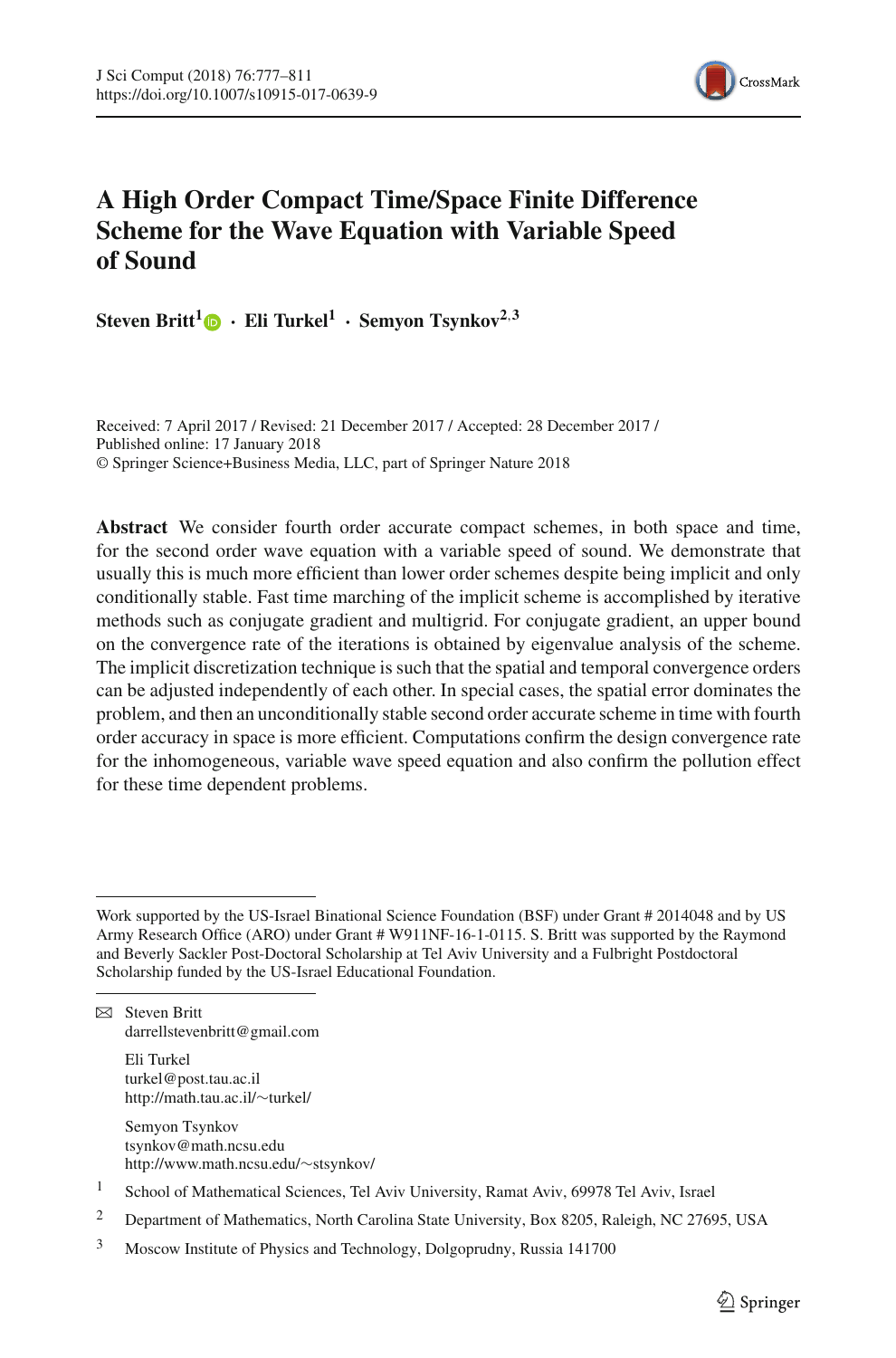**Keywords** Compact finite differences · Wave equation · Variable coefficients · High order accuracy

# <span id="page-1-0"></span>**1 Introduction**

The acoustic wave equation describes the propagation of waves in the atmosphere and can also be used as a simplification for modeling electromagnetic waves or elastic waves in a solid. The methods developed here for the acoustic wave equation may be extended to more complicated hyperbolic systems. In particular, the fourth order scheme in time is applicable to any second order equation in time (i.e., in which second time derivatives appear). If first order time derivatives also appear, then an extension of the method described here is straightforward. In the proposed scheme, the time and space portions are discretized separately. Hence, a fourth order approximation in space depends only on a similar fourth order discretization for the time harmonic version of the equation. The resulting spatial equation in this case is positive definite elliptic rather than non-positive as with the Helmholtz equation.

Even though the formulation is implicit, the overall scheme remains efficient due to the high order of accuracy and the use of rapidly converging iterative methods for time marching. Since the spatial equation at each time step is symmetric positive definite, conjugate gradient (CG) and multigrid (MG) can be used. Performance is improved by using a 2nd order accurate initial guess at each time step from the standard explicit scheme, and this further reduces the number of iterations per time step.

Kreiss and Oliger [\[28](#page-34-0)] showed for a simple convective equation that the error increases nonlinearly with time and that the rate depends on the order of the scheme. Bayliss et al. [\[6\]](#page-33-0) and later Babushka and coworkers [\[4,](#page-33-1)[18](#page-33-2)] demonstrated a similar effect for the Helmholtz equation: the error increases nonlinearly with the wave number, but this increase is slower for high order schemes. For example, the test solution  $u = U(x, y) \cos \Omega t$  to the wave equation has wavenumber  $k = \frac{\Omega}{c}$ . The pollution effect dictates that, for a  $p^{th}$  order time accurate scheme, the quantity  $k^{p+1}h^p$  should remain constant in order for the error to remain constant as the wavenumber *k* increases. This means that higher order methods can achieve the same error while using fewer grid nodes, making them more efficient in terms of both storage and CPU time than low order methods. This applies to both the temporal [\[28](#page-34-0)] and spatial errors  $[4,6,18]$  $[4,6,18]$  $[4,6,18]$ . Our results computationally verify the pollution effect for the wave equation and the increased efficiency of the higher order schemes. Moreover, the results demonstrate improved efficiency of the higher order method despite the need to invert an elliptic equation at every time step. We stress that the only way to achieve a compact high order scheme (i.e., higher than second order) is to use an implicit scheme.

In this work we only consider second order equations rather than a first order approach, e.g. [\[5](#page-33-3)[,23\]](#page-33-4). The straightforward way to achieve higher spatial accuracy is to increase the stencil size, such as in  $[14,37,43]$  $[14,37,43]$  $[14,37,43]$ . This method can also be extended to treat boundaries and interfaces with either conforming or nonconforming grids using the summation-by-parts technique [\[27](#page-34-3)[,34,](#page-34-4)[41](#page-34-5)[,42\]](#page-34-6) (see also the reviews [\[19,](#page-33-6)[39](#page-34-7)]). One can extend this to higher order accurate formulae in time [\[36](#page-34-8)]. The fourth order time scheme we develop is based directly on the PDE and results in a compact spatial scheme that involves only three time levels (see, e.g., [\[11,](#page-33-7)[13](#page-33-8)[,20,](#page-33-9)[43](#page-34-2)]). As a result, no special difficulties arise at the initial time step beyond that of the usual wave equation.

Some early papers to consider high order methods, in space or time, for the acoustic wave equation were [\[3](#page-33-10)[,13](#page-33-8)[,16](#page-33-11)]. Alford considered a fourth order method in space while Ciment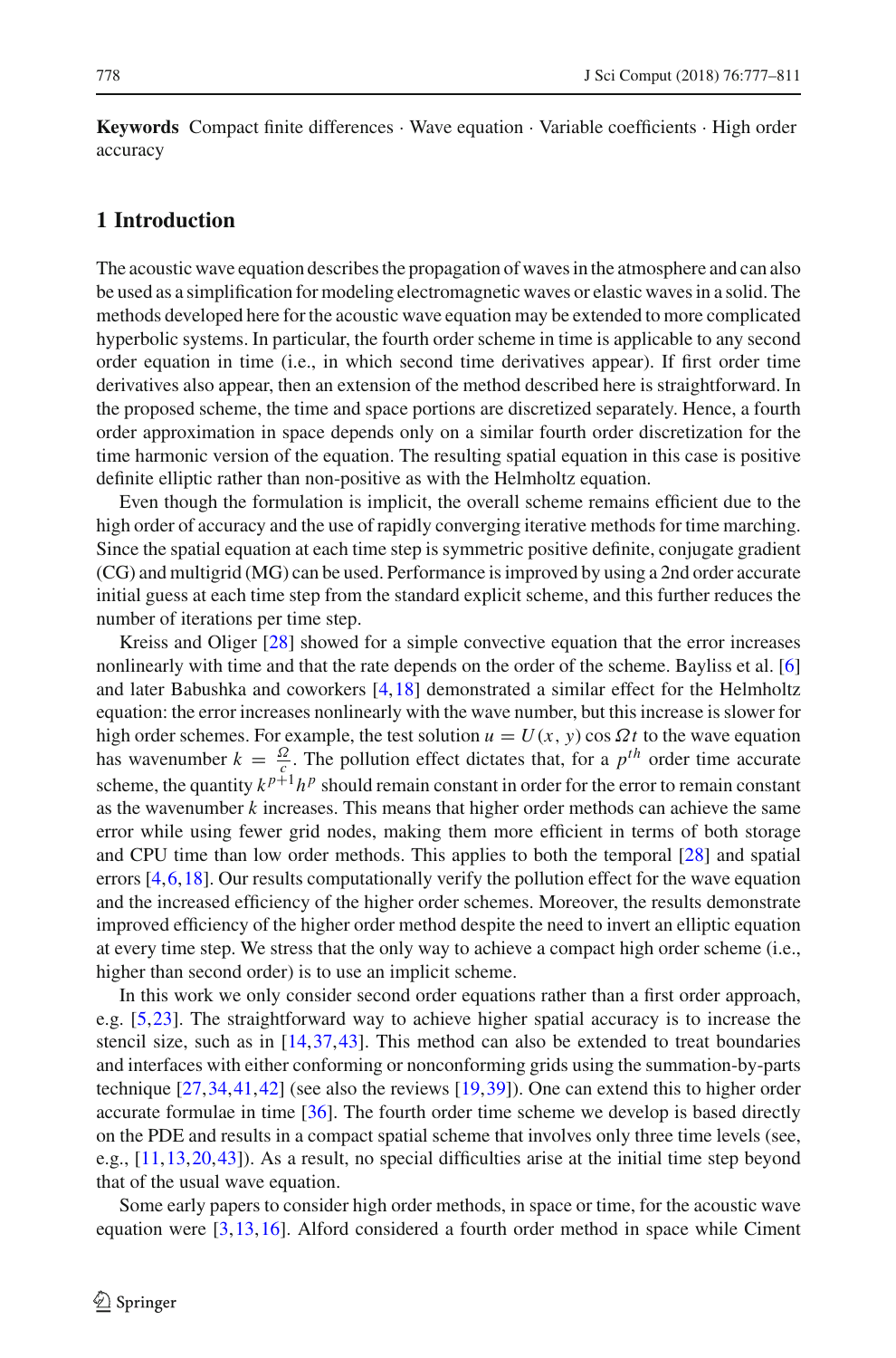considered a compact fourth order in space and time scheme. Implicit portions were inserted in various operators and solved by ADI. The scheme of Dablain involved a very large stencil to achieve very high order in space. The scheme of Henshaw [\[25\]](#page-33-12) solves the wave equation explicitly with 4th order in both time and space using only 3 time levels; however, the spatial scheme does not use a compact stencil and hence additional numerical boundary conditions are required to maintain high order accuracy. Several authors, e.g. [\[2](#page-33-13)[,11,](#page-33-7)[12](#page-33-14)[,15,](#page-33-15)[20](#page-33-9)[,24](#page-33-16)[,26\]](#page-33-17), consider the ODE  $\frac{\partial^2 u}{\partial t^2} + Au = 0$ . They develop a scheme which is fourth order accurate in time by considering the  $\theta$  scheme and replacing higher order time derivatives by powers of *A* or equivalently replace a fourth time derivative by fourth space derivatives. This has the disadvantage of either requiring large matrix vector multiplications and/or results in a noncompact scheme in space. The approach of Chabassier et al. is based on finding an optimal scheme for a given problem, whereas our focus is on simplicity and, in addition, utility for the method of difference potentials  $[9,35]$  $[9,35]$  $[9,35]$ . An ADI approach is considered in  $[1,13,32,33]$  $[1,13,32,33]$  $[1,13,32,33]$  $[1,13,32,33]$ while [\[17](#page-33-20)] includes a discussion of splitting errors.

Our scheme is compact in both space and time and so has no special difficulties with initial conditions or at boundaries, even for complicated boundary conditions (see, e.g., [\[9](#page-33-18)]). Compact schemes also result in matrices with lower bandwidths, which can be inverted more efficiently. Compact spatial schemes of 4th and 6th order for the Helmholtz equation have been developed [\[8,](#page-33-21)[38](#page-34-12)[,40\]](#page-34-13). Since the bandwidth is small and the spatial equation is positive definite, efficient iterative schemes such as multigrid or conjugate gradient are applicable. In the present work, we solve the resultant (modified) Helmholtz equation by both direct and iterative methods to compare their efficiency.

Furthermore, we have developed the scheme for the inhomogeneous and variable wavespeed equation, as in our previous work on the Helmholtz equation [\[8](#page-33-21)]. The speed of sound in the wave equation is a function of the media properties. In many applications the speed is not constant with respect to the density, pressure, or temperature of the material. We will assume that the material properties do not vary in time but only in space, i.e., that the speed of sound is independent of time. In some cases the Laplacian term can also have variable coefficients. This occurs primarily in electromagnetic problems. The method described herein also extends to this case as long as the Laplacian is in divergence form (i.e.,  $div(grad u)$ ). For general shaped domains, we suggest using difference potentials [\[9](#page-33-18)[,35](#page-34-9)] rather than a grid transformation, and thus we keep the original Cartesian or polar form of the Laplacian.

The structure of the paper is as follows. In Sect. [2,](#page-3-0) we derive a parameterized scheme in time for the inhomogeneous, variable coefficient wave equation. The scheme is compact in time. We also provide a stability analysis which shows unconditional stability in the 2nd order case and provides a stability condition in the 4th order case. In Sect. [3,](#page-7-0) we specify a 4th order compact FD solver in space and address Dirichlet and Neumann boundary conditions. Section [4](#page-10-0) discusses the use of CG and MG as solvers for time marching of the implicit scheme, and an eigenvalue analysis for general compact FD schemes for the modified Helmholtz equation is presented. This result is used to prove fast convergence of CG for the steady-state equation resulting from our implicit discretization of the wave equation using the FD scheme of Sect. [3.](#page-7-0) We present numerical results in Sect. [5](#page-17-0) confirming the design rate of the scheme, demonstrating the pollution effect for solutions of increasing frequency, and comparing direct and iterative solvers for time marching of the implicit scheme. Concluding remarks and future directions are given in Sect. [6.](#page-29-0) Additional numerical investigations of iterative solvers for the modified Helmholtz equation are provided in "Appendix [A"](#page-1-0).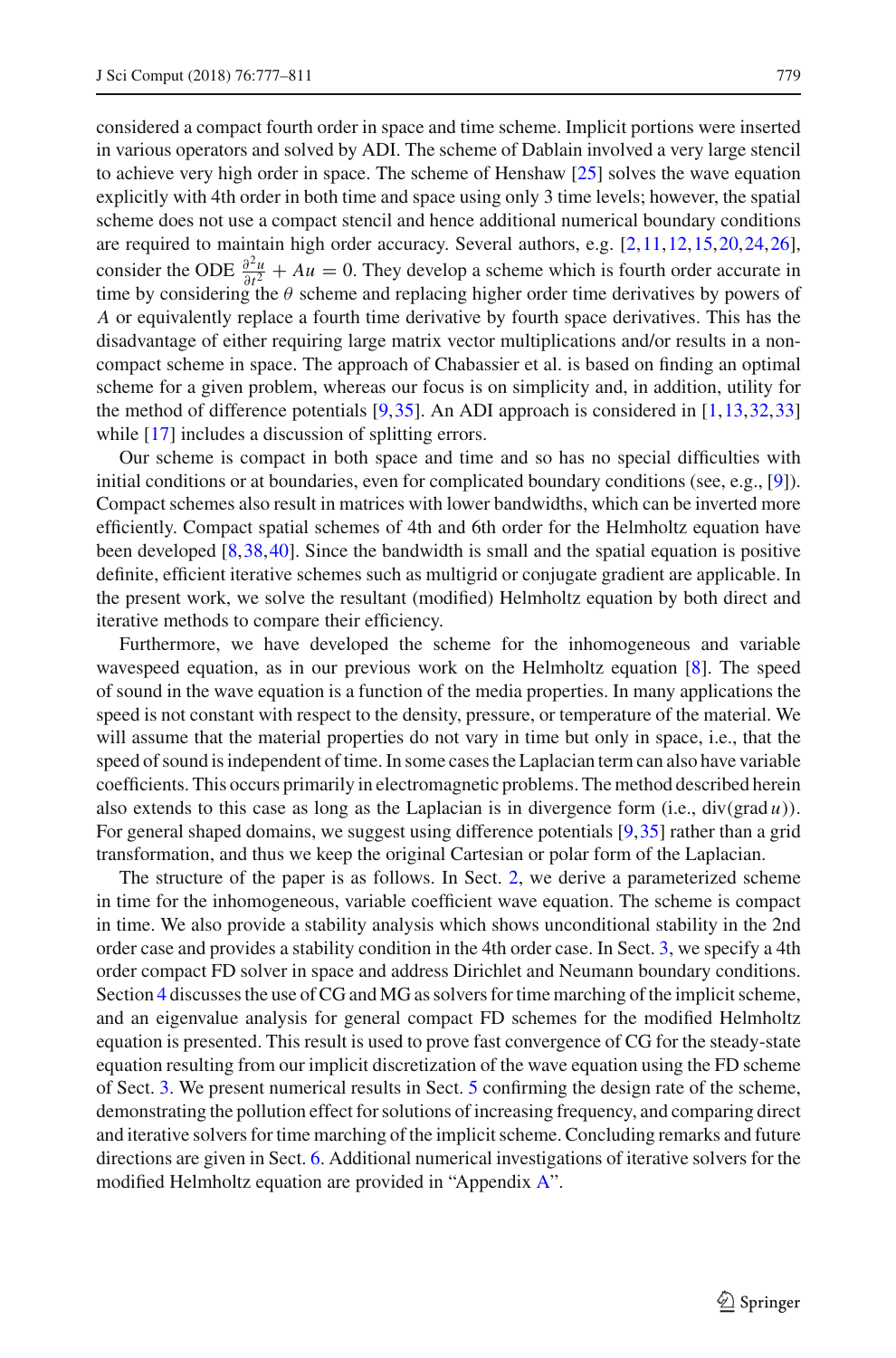# <span id="page-3-0"></span>**2 High Order Discretization of the Wave Equation in Time**

# <span id="page-3-5"></span>**2.1 Derivation of the Time-Marching Scheme**

We consider the variable coefficient wave equation in 2D:

<span id="page-3-1"></span>
$$
u_{tt} = c^2 \Delta u + F,\tag{1}
$$

where  $c = c(x, y)$  and  $F = F(x, y, t)$  are given. The Laplacian term  $\Delta u$  can be extended to  $\frac{\partial}{\partial x}\left(A(x, y)\frac{\partial u}{\partial x}\right) + \frac{\partial}{\partial y}\left(B(x, y)\frac{\partial u}{\partial y}\right)$  in a straightforward manner [\[8](#page-33-21)]. We wish to solve the interior initial-boundary value problem on a square domain of side length 2*s* centered at the origin. Consider the initial boundary value problem:

<span id="page-3-6"></span>
$$
\ell_{x,y=\pm s}(u) = \phi(x, y, t), u(x, y, t = 0) = u^{0}(x, y), u_{t}(x, y, t = 0) = \psi(x, y),
$$
\n(2)

where  $\ell$  is either the identity (Dirichlet) or normal derivative (Neumann) operator along each edge.

We consider a semi-discrete approach by first discretizing the equation in time and later in space. Denote by  $h_t$  the uniform time step so that  $t_n = nh_t$ , and let  $\delta_t^2$  be the second central difference operator,  $\delta_t^2 u^n = u^{n+1} - 2u^n + u^{n-1}$ . The time derivative of [\(1\)](#page-3-1) is approximated by

$$
u_{tt}^{n} = \frac{1}{h_t^2} \delta_t^2 u^{n} - \frac{h_t^2}{12} u_{tttt}^{n} + \mathcal{O}\left(h_t^4\right).
$$

Differentiating the wave equation  $(1)$ , we replace the fourth time derivative as follows:

<span id="page-3-7"></span>
$$
u_{tt}^{n} = \frac{1}{h_t^2} \delta_t^2 u^n - \frac{h_t^2}{12} \left( c^2 \Delta u_{tt}^{n} + F_{tt}^{n} \right) + \mathcal{O} \left( h_t^4 \right). \tag{3}
$$

We then replace  $\Delta u_{tt}$  and  $F_{tt}$  by 2nd order central differences in time, resulting in a fourth order approximation in time:

<span id="page-3-2"></span>
$$
u_{tt}^{n} = \frac{1}{h_t^2} \delta_t^2 u^n - \frac{c^2}{12} \delta_t^2 \Delta u^n - \frac{1}{12} \delta_t^2 F^n + \mathcal{O}\left(h_t^4\right). \tag{4}
$$

We consider the following approximation to Eq.  $(1)$  centered at the time  $t_n$  using a free parameter  $\theta$  (sometimes referred to as the  $\theta$ -scheme, see, e.g., [\[11](#page-33-7)[,31\]](#page-34-14)):

<span id="page-3-4"></span><span id="page-3-3"></span>
$$
\frac{1}{h_t^2} \delta_t^2 u^n = c^2 \Delta(u^n) + \theta c^2 \delta_t^2 \Delta(u^n) + F^n + \theta \delta_t^2 F^n.
$$
 (5)

Observe from [\(4\)](#page-3-2) that the choice  $\theta = \frac{1}{12}$  results in a 4th order approximation of the wave equation in time. Rearranging [\(5\)](#page-3-3) to gather the upper time level terms yields

$$
\theta \Delta(u^{n+1}) - \frac{u^{n+1}}{c^2 h_t^2} = 2 \left( \theta \Delta(u^n) - \frac{u^n}{c^2 h_t^2} \right) - \left( \theta \Delta(u^{n-1}) - \frac{u^{n-1}}{c^2 h_t^2} \right) - \Delta(u^n) - \frac{1}{c^2} F^n - \frac{\theta}{c^2} \delta_t^2 F^n.
$$
(6)

From  $(6)$  we observe that, for any space discretization, the scheme  $(5)$  is

– explicit and second order in time if  $\theta = 0$ ,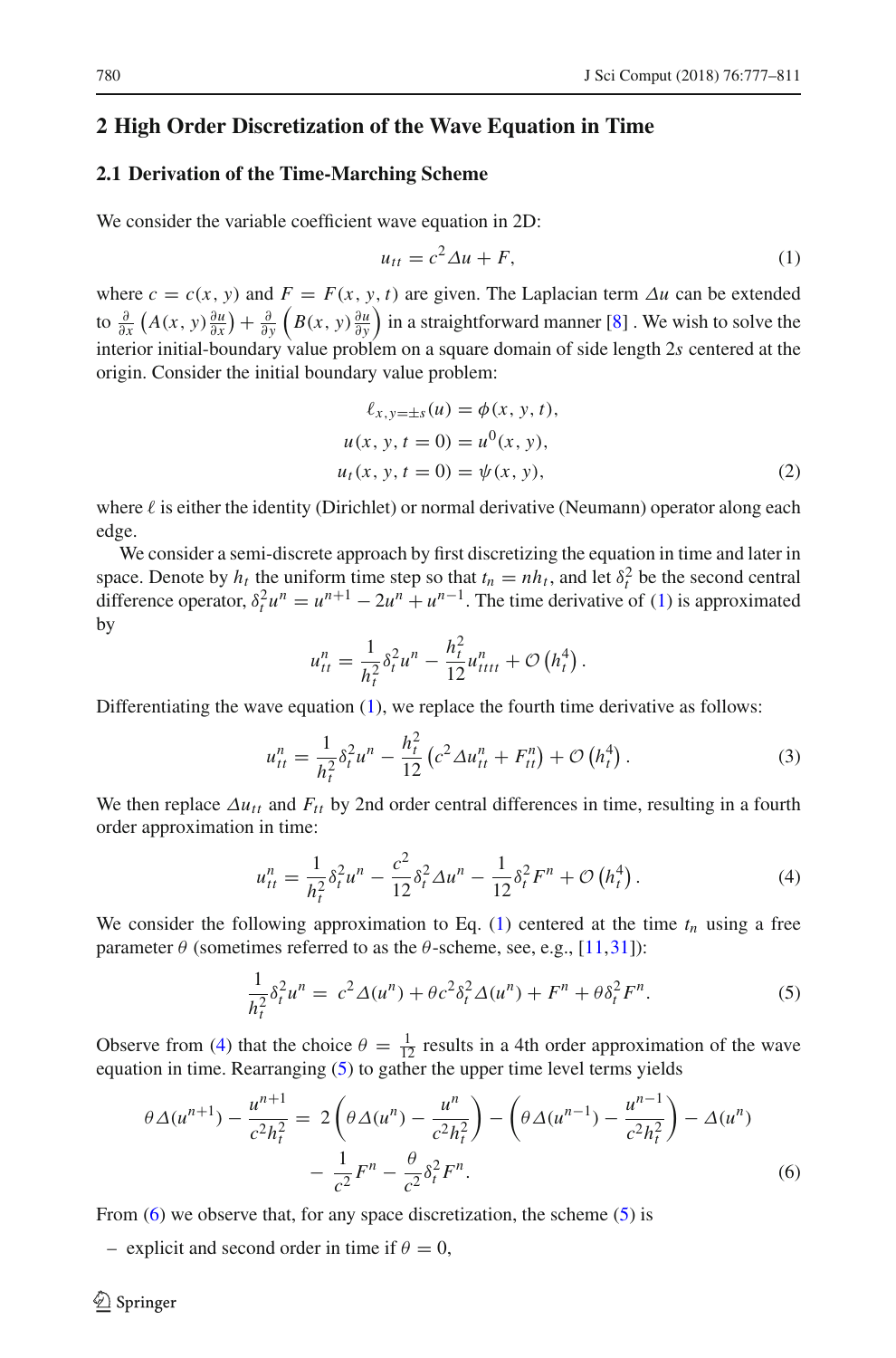- implicit and equivalent to the second order Crank–Nicolson scheme if  $\theta = \frac{1}{2}$ ,
- implicit and fourth order in time if  $\theta = \frac{1}{12}$ . Therefore the scheme must be implicit in order to have a fourth order accurate scheme in time which uses only three time levels.

We now consider the implementation of [\(5\)](#page-3-3). The most straightforward idea is to solve [\(6\)](#page-3-4) for  $u^{n+1}$ . We define  $f^n := \Delta(u^n) - \frac{1}{\theta c^2 h_t^2} u^n$  and  $\tilde{F}^n := -\frac{1}{\theta c^2} F^n - \frac{1}{c^2} \delta_t^2 F^n$ . We then rewrite  $(6)$  as

<span id="page-4-0"></span>
$$
\Delta(u^{n+1}) - \frac{1}{\theta c^2 h_t^2} u^{n+1} = 2f^n - f^{n-1} - \frac{1}{\theta} \Delta(u^n) + \tilde{F}^n.
$$
 (7)

By the definition of  $f^n$ , we substitute  $\Delta(u^n) = f^n + \frac{1}{\theta c^2 h_t^2} u^n$  into [\(7\)](#page-4-0) and gather like terms to obtain

$$
\Delta(u^{n+1}) - \frac{1}{\theta c^2 h_t^2} u^{n+1} = \left(2 - \frac{1}{\theta}\right) f^n - f^{n-1} - \frac{1}{\theta^2 c^2 h_t^2} u^n + \tilde{F}^n.
$$

This suggests the recurrence

<span id="page-4-2"></span>
$$
f^{n+1} = \left(2 - \frac{1}{\theta}\right)f^n - f^{n-1} - \frac{1}{\theta^2 c^2 h_t^2}u^n + \tilde{F}^n
$$
 (8)

for the right-hand side. We now solve the following spatial equation at each time step:

<span id="page-4-1"></span>
$$
\Delta(u^{n+1}) - \frac{1}{\theta c^2 h_t^2} u^{n+1} = f^{n+1}.
$$
 (9)

Denote the spatial finite difference operator on the left-hand side of [\(9\)](#page-4-1) by  $\frac{1}{h_x^2}L_h$ . Rather than approximating the terms such as  $\Delta u^n - \frac{1}{\theta c^2 h_t^2} u^n$  on the right-hand side of [\(6\)](#page-3-4) at each step by the matrix multiplication  $f^n = \frac{1}{h_x^2} L_h u^n$  (which also requires storing two previous time levels of the solution), we only need to store two previous time levels of  $f<sup>n</sup>$  and one previous time level of the solution and then perform the additions and subtractions of [\(8\)](#page-4-2). Thus, the recurrence relation [\(8\)](#page-4-2) efficiently computes the right-hand side at each step. Furthermore, computing the terms  $f^n = \frac{1}{h_x^2} L_h u^n$  by matrix multiplication would require further consideration at the boundary since the 4th order compact FD schemes in space will require that an approximation of  $\triangle$  be applied to the right-hand side. By computing  $\hat{f}^{n+1}$  from the recurrence [\(8\)](#page-4-2), we avoid approximating  $\Delta^2$ , which is difficult to achieve compactly at the boundary nodes for boundary conditions other than Dirichlet. Even though  $f^n$  contains  $\Delta u^n$  in its definition, the use of the recursion formula [\(8\)](#page-4-2) for the right-hand side circumvents this issue since  $f^0$  and  $f^1$  are known on the entire grid from the initial condition, so that  $f^{n+1}$  is known on the entire grid at each time step.

The definition of  $f^n$  in the spatial equation [\(9\)](#page-4-1) solved at each new time step implicitly contains  $\Delta u^n$ . Therefore, we consider an alternative form of the scheme [\(6\)](#page-3-4) which has a simpler expression for the right-hand side. From [\(5\)](#page-3-3), we have

<span id="page-4-4"></span>
$$
\frac{1}{h_t^2 c^2} \delta_t^2 u^n = \Delta(u^n + \theta \delta_t^2 u^n) - \theta \tilde{F}^n.
$$
 (10)

We introduce a new variable

<span id="page-4-3"></span>
$$
v^{n+1} = u^n + \theta \delta_t^2 u^n, \quad \theta \neq 0. \tag{11}
$$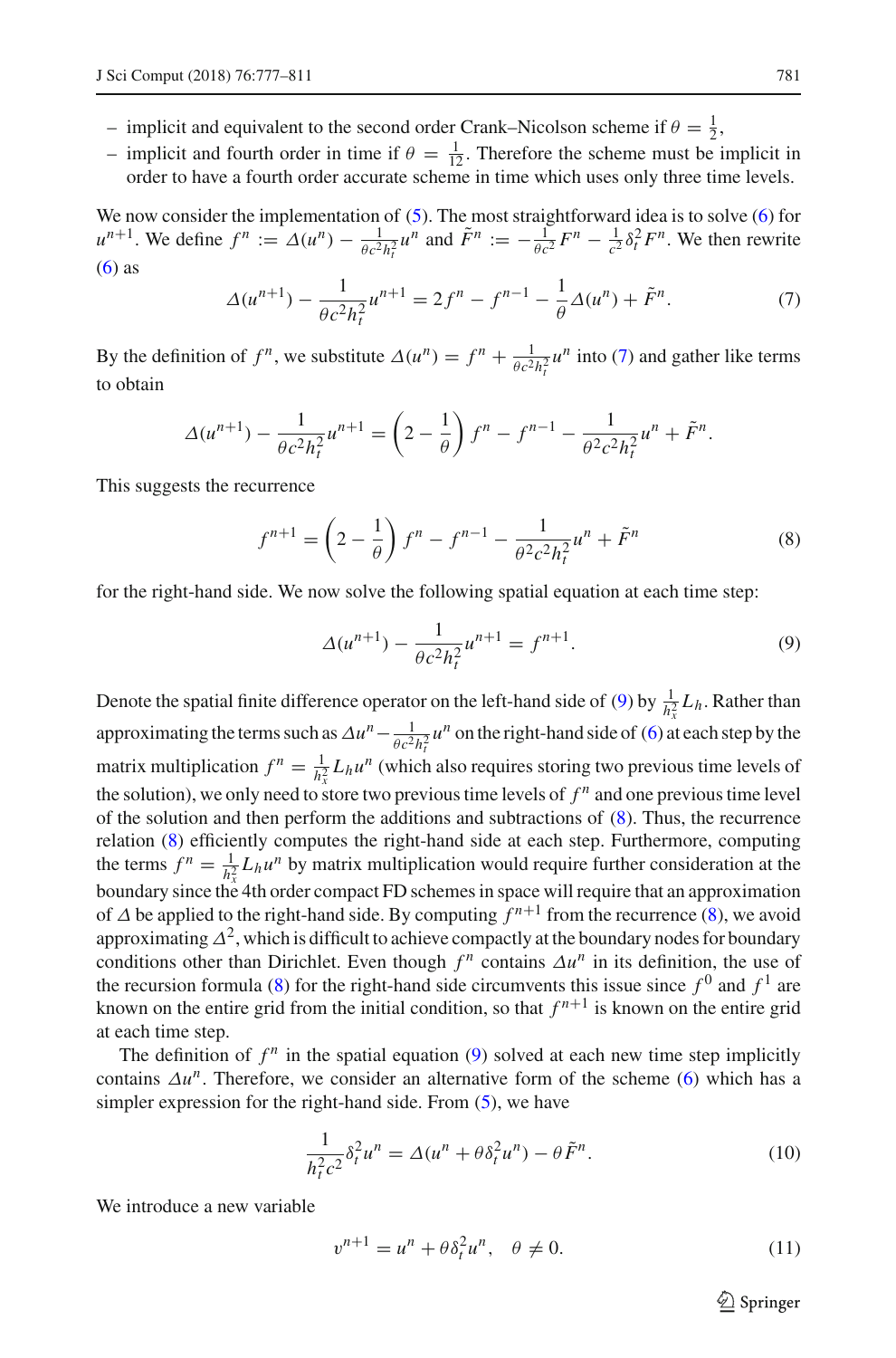which implies  $\delta_t^2 u^n = \frac{v^{n+1} - u^n}{\theta}$ . Substituting [\(11\)](#page-4-3) into [\(10\)](#page-4-4) yields the spatial equation

<span id="page-5-0"></span>
$$
\Delta v^{n+1} - \frac{1}{\theta c^2 h_t^2} v^{n+1} = -\frac{1}{\theta c^2 h_t^2} u^n + \theta \tilde{F}^n := f_v^{n+1},\tag{12}
$$

which is solved for  $v^{n+1}$  at each time step. The solution of the wave equation at the upper time level is then given by solving for  $u^{n+1}$  in [\(11\)](#page-4-3):

$$
u^{n+1} = 2u^n - u^{n-1} + \frac{v^{n+1} - u^n}{\theta}.
$$

The right-hand side  $f_n^{n+1}$  of the spatial equation [\(12\)](#page-5-0) at each step involves the solution itself at the prior time step but not its derivatives. The two versions are linearly equivalent, and computations with the two variants yielded almost identical results. There might be advantages to each scheme when considering difference potentials [\[35](#page-34-9)] for the wave equation to handle general geometries.

### <span id="page-5-2"></span>**2.2 Stability Analysis**

The stability analysis presented below is a generalization of the proof by Z. Li [\[30](#page-34-15)]. He considered a modified wave equation in one dimension using a second order spatial scheme. We consider the original wave equation with a variable wave speed in multiple dimensions. The following analysis is general provided that the spatial scheme is self-adjoint negative definite. For example, the wave equation can be extended to include a self-adjoint Laplacian with variable coefficients. Hence, we have added several improvements to the proof of Li.

We consider the stability analysis for a generalized wave equation

<span id="page-5-3"></span><span id="page-5-1"></span>
$$
\frac{1}{c^2} \frac{\partial^2 u}{\partial t^2} = Lu.
$$
 (13)

Let  $\frac{1}{h_x^2} L_h$  be the numerical approximation to *L* (in Sect. [2.1,](#page-3-5)  $L \equiv \Delta$ ), where  $h_x$  is the uniform spatial step size and the operator  $L_h$  has the following properties:

- 1.  $L_h$  is negative definite, i.e., there exists a real inner product so that  $(u, v) = (v, u)$  and  $(-L_hu, u) \geq 0$ . Further, we require that  $0 < L_{\text{lower}} ||u||^2 \leq (-L_hu, u) \leq L_{\text{upper}} ||u||^2$ .
- 2.  $L_h$  is self-adjoint, so that  $(L_hu, v) = (u, L_hv)$ . Hence there exists a symmetric or an antisymmetric matrix *M* which satisfies  $M^2 = L_h$ . Thus  $(L_h u, u) = (Mu, Mu)$ , showing that  $(-L_hu, u)$  is a norm. Note that in the case of a one-dimensional PDE  $L_h$  is a second derivative while *M* is a first derivative which is anti-symmetric.

The  $\theta$  scheme is given by

$$
\frac{u^{m+1} - 2u^m + u^{m-1}}{c^2 h_t^2} = \frac{1}{h_x^2} L_h \left( \theta u^{m+1} + (1 - 2\theta) u^m + \theta u^{m-1} \right)
$$

$$
= \frac{1}{h_x^2} L_h \left( \theta (u^{m+1} - u^m) - \theta (u^m - u^{m-1}) + u^m \right). \tag{14}
$$

For convenience, define  $v^{m+1} = u^{m+1} - u^m$ . Observe that  $v^{m+1} - v^m = u^{m+1} - 2u^m + u^{m-1}$ . Multiplying both sides of [\(14\)](#page-5-1) by  $h_x^2$  and taking the inner product with  $u^{m+1} - u^{m-1} =$  $v^{m+1} + v^m$ , we obtain

$$
\frac{h_x^2}{c^2 h_t^2} (v^{m+1} - v^m, v^{m+1} + v^m) = (L_h u^m + \theta L_h (v^{m+1} - v^m), v^{m+1} + v^m).
$$

 $\circledcirc$  Springer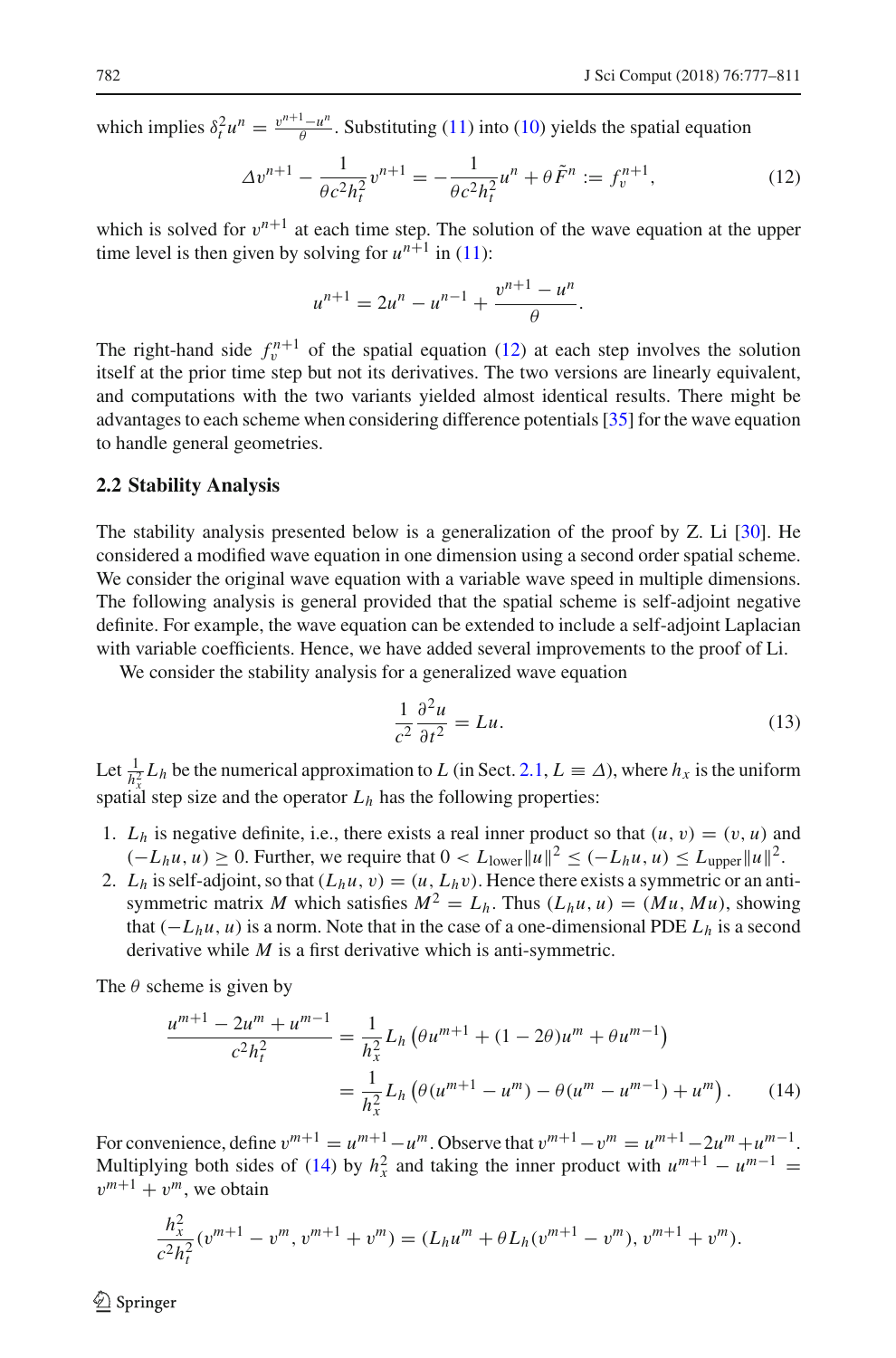Define  $\lambda(\vec{x}) = \frac{c(\vec{x})h_t}{h_x}$ , which we shall refer to as the Courant–Friedrichs–Lewy (CFL) number. Simplifying, we obtain

<span id="page-6-0"></span>
$$
\frac{1}{\lambda^2}(\|v^{m+1}\|^2 - \|v^m\|^2) = (L_h u^m, v^{m+1} + v^m) + \theta(L_h(v^{m+1} - v^m), v^{m+1} + v^m).
$$
\n(15)

Since  $L<sub>h</sub>$  is self-adjoint, the cross term in the last term of [\(15\)](#page-6-0) is zero, so that (15) reduces to

$$
\frac{1}{\lambda^2}(\|v^{m+1}\|^2 - \|v^m\|^2) = (L_h u^m, v^{m+1} + v^m) + \theta(L(v^{m+1}, v^{m+1}) - (L_h v^m, v^m)),
$$

and rearranging yields

<span id="page-6-1"></span>
$$
\frac{1}{\lambda^2} \|v^{m+1}\|^2 - \theta(Lv^{m+1}, v^{m+1}) = \frac{1}{\lambda^2} \|v^m\|^2 - \theta(L_h v^m, v^m) + (L_h u^m, v^{m+1} + v^m).
$$
\n(16)

We rewrite the last term in [\(16\)](#page-6-1) using the following identity  $v^{m+1} + v^m = u^{m+1} - u^{m-1}$  and

$$
(L_h u^m, u^{m+1}) - (L_h u^m, u^{m-1})
$$
  
= 1/4 [(L\_h v^m, v^m) - (L\_h v^{m+1}, v^{m+1})  
-(L\_h (u^m + u^{m-1}), u^m + u^{m-1}) + (L\_h (u^m + u^{m+1}), u^m + u^{m+1})]. (17)

This is verified by expanding the right hand side. Combining [\(16\)](#page-6-1) with [\(17\)](#page-6-2) we get

$$
\frac{1}{\lambda^2} ||v^{m+1}||^2 + (1/4 - \theta)(L_h v^{m+1}, v^{m+1}) - 1/4(L_h(u^{m+1} + u^m), u^{m+1} + u^m)
$$
  
= 
$$
\frac{1}{\lambda^2} ||v^m||^2 + (1/4 - \theta)(L_h v^m, v^m) - 1/4(L_h(u^m + u^{m-1}), u^m + u^{m-1}).
$$
 (18)

Define

$$
S_m = \frac{1}{\lambda^2} ||v^m||^2 + (1/4 - \theta)(L_h v^m, v^m) - 1/4(L_h(u^m + u^{m-1}), u^m + u^{m-1}).
$$

Then [\(18\)](#page-6-3) is equivalent to

<span id="page-6-3"></span><span id="page-6-2"></span>
$$
S_{m+1}=S_m,
$$

meaning that the quantity  $S_m$  is constant through the calculation.

We now check the stability of the scheme in two cases:

1.  $\theta \geq 1/4$ 

Since  $L_h$  is negative definite, every term in  $S_m$  is positive. Hence, defining  $||u||_E^2 = S_m$ , we have energy conservation of  $||u||_E$ , and the scheme is unconditionally stable.

$$
2. \ 0 \leq \theta < 1/4
$$

We now use the assumption that  $0 < L_{\text{lower}} ||u||^2 \leq (-L_h u, u) \leq L_{\text{upper}} ||u||^2$ . We then get

$$
\left(\frac{1}{\lambda^2} - (1/4 - \theta)L_{\text{upper}}\right) \|v^m\|^2 + \frac{L_{\text{lower}}}{4} \|u^m + u^{m-1}\|^2 \le S_m \le
$$
  

$$
\left(\frac{1}{\lambda^2} + (1/4 - \theta)L_{\text{lower}}\right) \|v^m\|^2 + \frac{L_{\text{upper}}}{4} \|u^m + u^{m-1}\|^2.
$$

 $\hat{\mathfrak{D}}$  Springer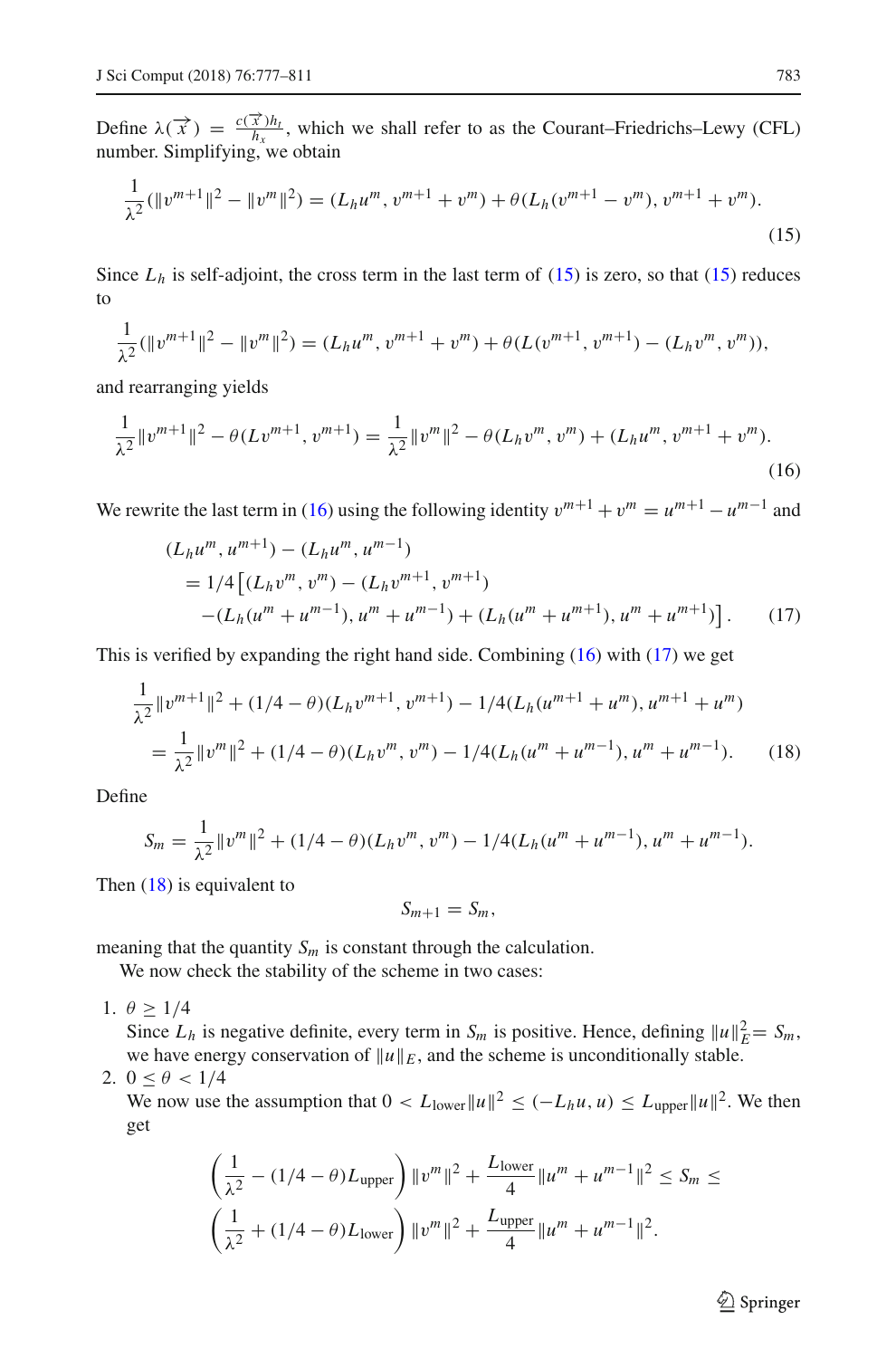Therefore,  $S_m$  is equivalent to the norm  $||u^m - u^{m-1}||^2 + ||u^m + u^{m-1}||^2$ , which is equivalent to  $||u^m||^2 + ||u^{m-1}||^2$  if and only if  $\frac{1}{\lambda^2} - (1/4 - \theta)L_{\text{upper}} \ge 0$ . Thus, when  $\theta$  < 1/4 the scheme is stable provided that

<span id="page-7-3"></span>
$$
\max_{\overrightarrow{x}} \lambda(\overrightarrow{x})^2 \le \frac{1}{(1/4 - \theta)L_{\text{upper}}}.
$$
\n(19)

For  $\theta = 1/12$ , this yields  $\lambda^2 \leq \frac{6}{L_{\text{upper}}}$  which is 50% larger than for the explicit scheme  $\theta = 0$ . For the five point second order central difference stencil,  $L_{\text{upper}} = 8$  and the stability condition is  $\lambda \leq \sqrt{0.75}$ . For a fourth order space approximation to the Helmholtz equation, the value of  $L_{\text{unper}}$  depends on the details of the scheme (to be discussed in the next section).

# <span id="page-7-0"></span>**3 High Order Spatial Discretization**

The two schemes  $(9)$  and  $(12)$  share the form of a modified Helmholtz equation

<span id="page-7-1"></span>
$$
\Delta w - k^2 w = g,\tag{20}
$$

with  $k^2 = \frac{1}{\theta c^2 h_t^2}$ . Since,  $k^2 > 0$ , Eq. [\(20\)](#page-7-1) differs substantially from the conventional Helmholtz equation. The quantity *k* is not a physical wavenumber. It is rather a parameter of the discrete approximation that depends primarily on the time step  $h_t$ . We note that the wave equation [\(1\)](#page-3-1) can be reduced to the conventional Helmholtz equation by a Fourier transform in time. In doing so, the resulting Helmholtz equation is parameterized by the dual Fourier variable  $\omega$ , which is called the frequency, or, equivalently, by the wavenumber  $k = \omega/c$ . From the standpoint of solving Eq. [\(1\)](#page-3-1) numerically though, it may only be practical to use the aforementioned reduction if it is known ahead of time that the original solution of Eq. [\(1\)](#page-3-1) contains no more than a small number of discrete frequencies. Otherwise, in the case of a continuous spectrum or a broadband solution, it is efficient to integrate equation [\(1\)](#page-3-1) directly in the time domain rather than replace it with a collection of Helmholtz equations in the frequency domain.

We solve the two-dimensional equation [\(20\)](#page-7-1) by the compact finite difference scheme given in [\[38](#page-34-12)] on a Cartesian grid which is equally spaced in both directions with step size  $h_x = h_y$ . The scheme developed in [\[8](#page-33-21)] is for an equation with a variable coefficient Laplacian, and we note that for the equation with constant coefficients in the Laplacian term the schemes of [\[38\]](#page-34-12) and [\[8](#page-33-21)] coincide.

Let  $u_s$  and  $u_c$  denote, respectively, the sums of the four side and corner points:

$$
u_s = u_{m+1,n} + u_{m-1,n} + u_{m,n+1} + u_{m,n-1}
$$
  

$$
u_c = u_{m+1,n+1} + u_{m+1,n-1} + u_{m-1,n+1} + u_{m-1,n-1}.
$$

Let  $g_s$  and  $g_c$  denote the corresponding sums for the inhomogeneous term of [\(20\)](#page-7-1). Then any compact scheme for the Helmholtz equation [\(20\)](#page-7-1) may be written in the form

<span id="page-7-4"></span>
$$
A_0 u_{m,n} + A_s u_s + A_c u_c = B_0 g_{m,n} + B_s g_s + B_c g_c, \qquad (21)
$$

where *A*0, *As*, and *Ac* represent, respectively, the coefficients of the center, side, and corner nodes of the compact stencil acting on the solution *u*. Then the 4th order scheme described in [\[38\]](#page-34-12) is given by

<span id="page-7-2"></span>
$$
A_0 = -\frac{10}{3} + \frac{2}{3}k^2 h_x^2, \quad A_s = \frac{2}{3} + \frac{k^2 h_x^2}{12}, \quad A_c = \frac{1}{6}.
$$
 (22)

 $\circledcirc$  Springer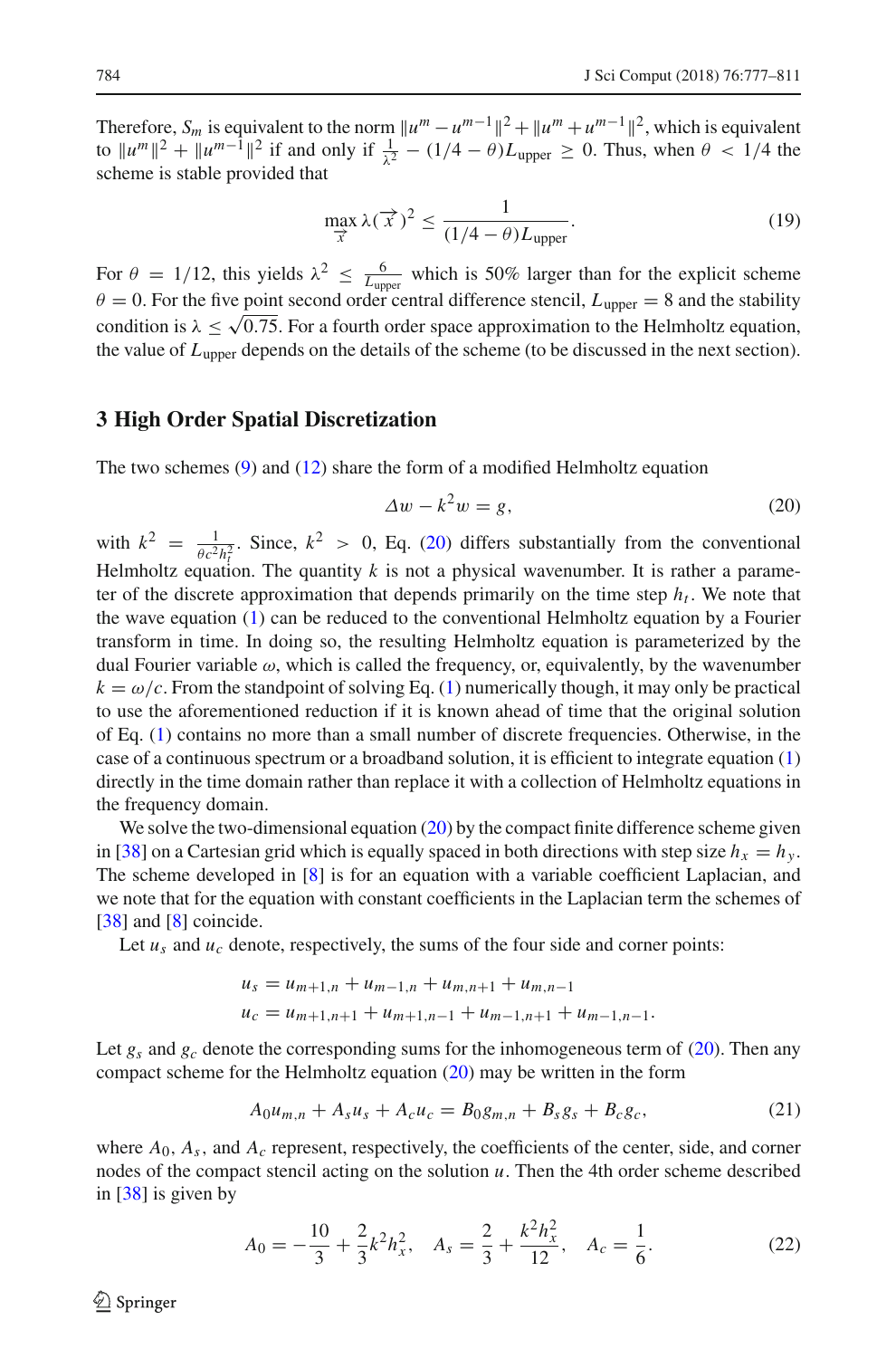We define the stencil operating on the right-hand side of  $(20)$  by  $B_i$  corresponding to the  $A_i$ . Then

<span id="page-8-0"></span>
$$
B_0 = \frac{2h_x^2}{3}, \quad B_s = \frac{h_x^2}{12}, \quad B_c = 0.
$$
 (23)

Note that  $\frac{1}{h_x^2} L_h$  in the stability analysis of Sect. [2.2](#page-5-2) is the approximation to the Laplace operator, which corresponds to the case  $k = 0$  but still includes the right-hand side. Formula [\(22\)](#page-7-2) can be extended to the more general Laplacian of the form  $div(A(x, y)grad u)$  using the finite difference scheme in [\[8\]](#page-33-21). It can also be extended to polar coordinates with fourth order accuracy, see [\[7](#page-33-22)].

In Sect.  $2.2$  we derived the stability condition  $(19)$  in terms of the bound  $L_{\text{inner}}$ . We now evaluate the stability constant for the case of constant coefficients. For an implicit scheme,  $L_h = P^{-1}Q$ . Because we use central differences, both *P* and *Q* are symmetric. For constant coefficients, *P* and *Q* commute. Since  $P^{-1}$  is positive definite (see [\(22\)](#page-7-2)) we can introduce a new norm  $(u, v)_P = (P^{-1}u, v)$ . Since *Q* is negative definite and self adjoint (see [\(23\)](#page-8-0)), the stability arguments of Sect. [2.2](#page-5-2) apply to the implicit scheme. For the fourth order implicit scheme it is easier to evaluate  $L_{\text{upper}}$  in the Fourier domain. For a periodic boundary problem, we apply the Fourier transform to these finite difference formulae. For a Dirichlet boundary condition, we use a sine transform. By Parseval's theorem, the stability condition of the Fourier transform in *L*<sup>2</sup> implies the same stability condition of the original finite difference formula. Recall from [\(13\)](#page-5-3) and the ensuing stability analysis that  $\frac{1}{h_x^2}L_h$  is the discrete approximation to the Laplacian (i.e.,  $k = 0$ ), and we denote the Fourier transform of  $\frac{1}{h_x^2}L_h$  as **L**, which is a scalar function of  $\xi$  and  $\eta$ . The negative of the Fourier transform of the left-hand side of Eq. [\(21\)](#page-7-4) with coefficients [\(22](#page-7-2)[–23\)](#page-8-0) and  $k = 0$  is then given by

<span id="page-8-1"></span>
$$
-\mathbf{L} = \frac{\frac{10}{3} - \frac{4}{3}(\cos(\xi) + \cos(\eta)) - \frac{2}{3}\cos(\xi)\cos(\eta)}{\frac{2}{3} + \frac{1}{6}(\cos(\xi) + \cos(\eta))}.
$$
 (24)

A MATLAB search verifies that the maximum occurs at  $(\xi, \eta) = (\pi, \pi)$ . In physical space this represents the mode which oscillates between +1 and  $-1$ ,  $u = (-1)^{i+j}$ . Therefore, [\(24\)](#page-8-1) is bounded by  $|\mathbf{L}| \leq \frac{\frac{10}{3} + \frac{8}{3} - \frac{2}{3}}{\frac{1}{4}} = 16$ . Substituting this into [\(19\)](#page-7-3), we arrive at the stability condition  $\lambda^2 \leq \frac{3}{8}$ , from which we may compute the CFL number,  $\lambda = \frac{ch_t}{h_x}$ . For example, choosing  $c = 0.9$  gives the stability condition  $\frac{h_t}{h_x} \le \frac{\sqrt{.375}}{.9} \approx .67$ .

*Remark* –  $c(\vec{x})$  appears in the term of  $\delta_t^2 u$ . There are no assumptions on *c* except that it is not a function of time, which is standard.

- The only assumption on  $L<sub>h</sub>$  is that it is symmetric negative definite. Hence,  $L<sub>h</sub>$  can contain variable coefficients and also boundary conditions that satisfy this condition.
- $-$  The Fourier space was used only to calculate the upper bound  $L_{\text{upper}}$ . The assumption is that this upper bound is not sensitive to variable coefficients or boundary conditions. Hence, we use a periodic domain with constant coefficients. In practice, the stability bound is always used with a safety factor for such reasons.

### **3.1 Boundary Conditions**

In the present work we consider both Dirichlet and Neumann boundary conditions. At each time step we solve a modified Helmholtz equation. For Dirichlet BCs, it is straightforward to impose the boundary condition within the Helmholtz solver.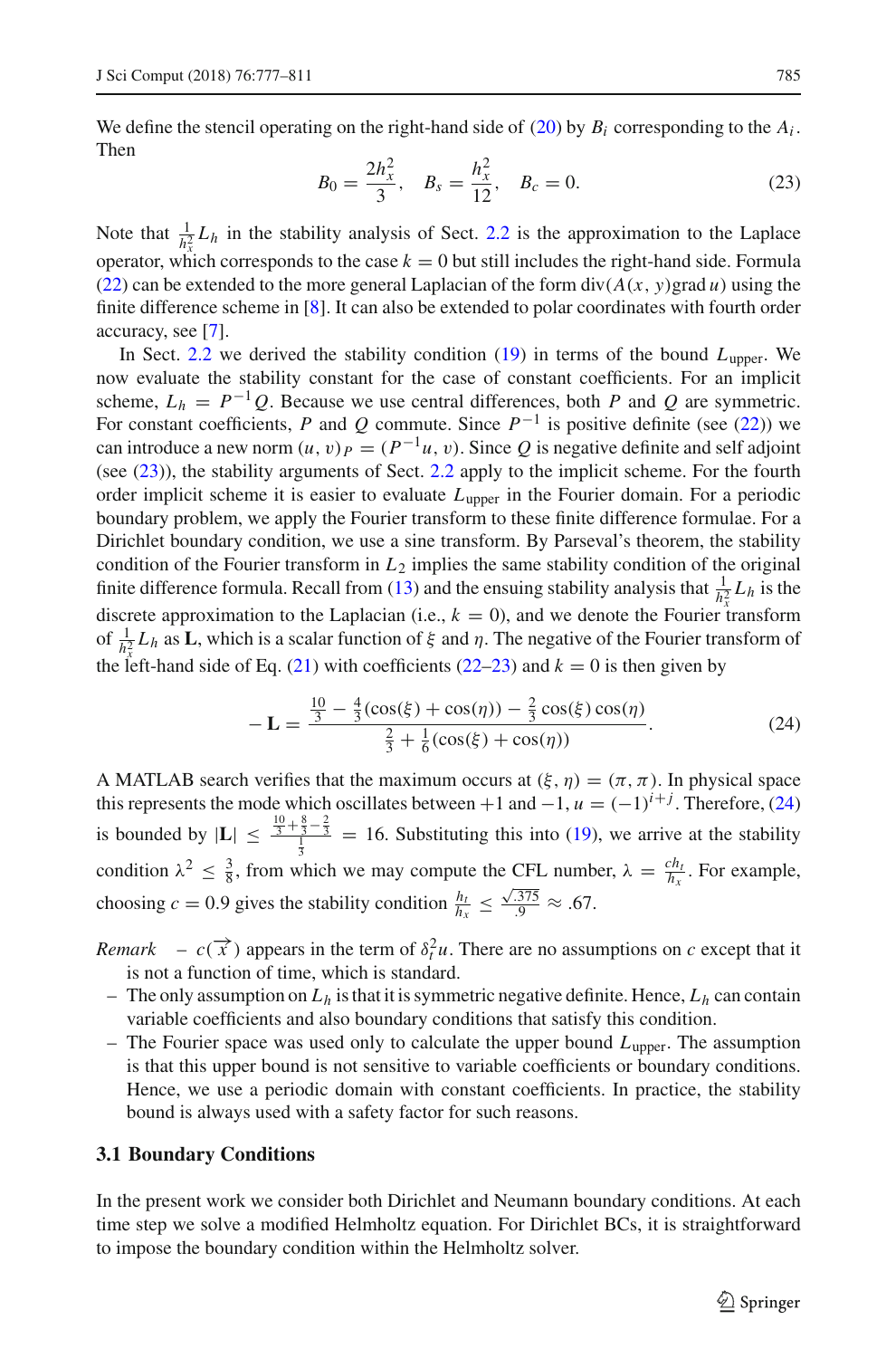The following Neumann BC procedure for compact schemes is introduced in [\[38](#page-34-12)]. We consider a Neumann condition on the right edge of the square domain,  $\frac{\partial u}{\partial x}\Big|_{x=x_N} = \phi(y, t)$ . For simplicity, we assume that the wave equation [\(1\)](#page-3-1) is homogeneous ( $F \equiv 0$ ) with a constant wavenumber *c*. This assumption implies no loss of generality as one can always consider that the inhomogeneity and/or variable speed of sound are present only "well inside" the domain. On the other hand, allowing, for example, the wave equation [\(1\)](#page-3-1) to have a non-zero right-hand side *F* all the way up to the boundary can lead only to insignificant modifications of the approach described below in this section.

We begin with a second order approximation of the boundary condition at the right edge using grid nodes along the line of ghost points  $x_{N+1} = x_N + h_x$  which lie outside of the computational grid and will be eliminated from the final expressions:

<span id="page-9-1"></span>
$$
\frac{u_{N+1,j}^n - u_{N-1,j}^n}{2h_x} = \frac{\partial u_{N,j}^n}{\partial x} + \frac{h_x^2}{6} \frac{\partial^3 u_{N,j}^n}{\partial x^3} + \mathcal{O}\left(h_x^4\right). \tag{25}
$$

Solving for the ghost point  $u_{N+1,j}^n$  yields

<span id="page-9-0"></span>
$$
u_{N+1,j}^n = u_{N-1,j}^n + \underbrace{2h_x \frac{\partial u_{N,j}^n}{\partial x} + \frac{h_x^3}{3} \frac{\partial^3 u_{N,j}^n}{\partial x^3}}_{:=\zeta_{N,j}^n} + \mathcal{O}\left(h_x^5\right). \tag{26}
$$

At each time step, a linear system is obtained from the implicit time discretization [\(9\)](#page-4-1) and the compact spatial scheme [\(21\)](#page-7-4), with the right-hand side  $f^{n+1}$  for each time step defined recursively by  $(8)$ . The Neumann BC is enforced by substituting  $(26)$  into the discrete equation [\(21\)](#page-7-4) at the right boundary  $x = x_N$ , and we divide by 2 to maintain symmetry of the system:

$$
\frac{1}{2}A_0u_{N,j}^n + \frac{1}{2}A_s\left(2u_{N-1,j}^n + u_{N,j+1}^n + u_{N,j-1}^n\right) + A_c\left(u_{N-1,j+1}^n + u_{N-1,j-1}^n\right) \n= \frac{1}{2}\left(B_0f_{N,j}^{n+1} + B_sf_s^{n+1}\right) - \frac{1}{2}\left(A_s\xi_{N,j}^n + A_c\left(\xi_{N,j+1}^n + \xi_{N,j-1}^n\right)\right).
$$

Note that the term  $f_s^{n+1}$  contains the term  $f_{N+1,j}^{n+1}$  with values on the ghost line. We substitute [\(26\)](#page-9-0) into [\(9\)](#page-4-1) to obtain

<span id="page-9-4"></span>
$$
f_{N+1,j}^{n+1} = \Delta u_{N+1,j}^{n+1} - k^2 u_{N+1,j}^{n+1} = \Delta u_{N-1,j}^{n+1} - k^2 u_{N-1,j}^{n+1} + \Delta \zeta_{N,j}^{n+1} - k^2 \zeta_{N,j}^{n+1}
$$
  
=  $f_{N-1,j}^{n+1} + \Delta \zeta_{N,j}^{n+1} - k^2 \zeta_{N,j}^{n+1}$ . (27)

We now show how to evaluate the terms  $\zeta_{N,j}^n$  and  $\Delta \zeta_{N,j}^n$  at the right-hand boundary using equation-based substitution of the wave equation along with the Neumann boundary condition. For  $\zeta_{N,j}^n$ , we must show how to compute the first and third derivatives of  $u_{N,j}^n$  with respect to *x*. The first derivative is immediate from the Neumann boundary condition,  $\frac{\partial u_{N,j}^n}{\partial x} = \phi_j^n$ . For the third derivative, we differentiate the wave equation  $(1)$  and solve for  $u_{xxx}$  to obtain

<span id="page-9-2"></span>
$$
u_{xxx} = \frac{1}{c^2} u_{xtt} - u_{xyy},
$$
 (28)

which at time  $t_n$  can be evaluated at the grid node  $(x_N, y_j)$  by substituting the y and t derivatives of the boundary condition:

<span id="page-9-3"></span>
$$
\frac{\partial^3 u_{N,j}^n}{\partial x^3} = \frac{1}{c^2} \frac{\partial^2 \phi_j^n}{\partial t^2} - \frac{\partial^2 \phi_j^n}{\partial y^2}.
$$
 (29)

 $\mathcal{L}$  Springer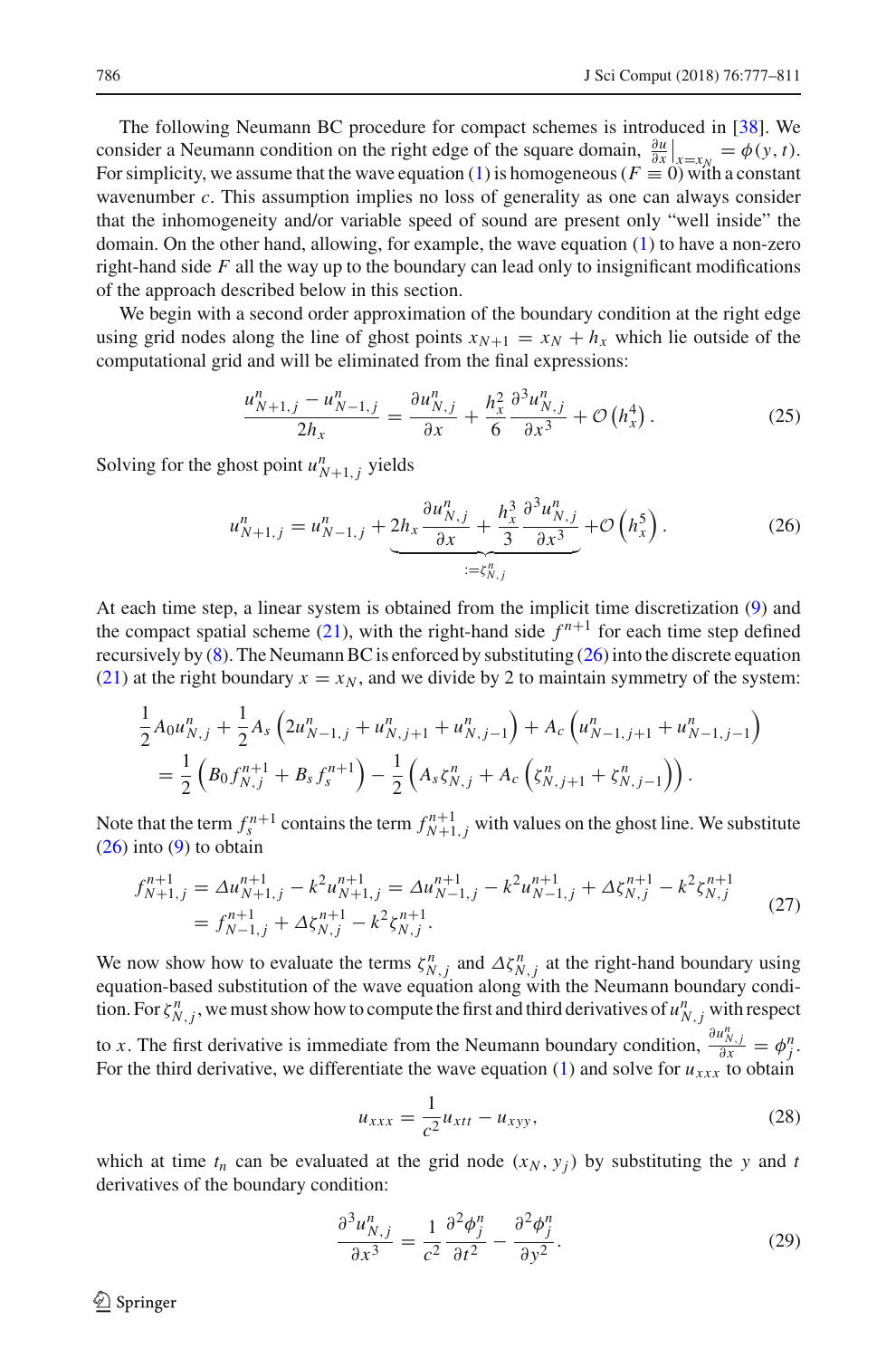The terms  $\phi_{tt}$  and  $\phi_{yy}$  can be computed either analytically or by 2nd order central differences so that [\(25\)](#page-9-1) is 4th order accurate. If, on the other hand,  $F \neq 0$  in Eq. [\(1\)](#page-3-1), then instead of [\(28\)](#page-9-2) we will have  $u_{xxx} = \frac{1}{c^2} u_{xtt} - u_{xyy} - F_x$ , where *F* is known, and the corresponding expressions below, in particular, formulae [\(28](#page-10-1) ), will change accordingly.

To compute  $\Delta \zeta_{N,j}^n$ , we have

<span id="page-10-2"></span>
$$
\Delta \zeta = 2h_x \left( \frac{\partial^3 u}{\partial x^3} + \frac{\partial^3 u}{\partial x \partial y^2} \right) + \frac{h_x^3}{3} \left( \frac{\partial^5 u}{\partial x^5} + \frac{\partial^5 u}{\partial x^3 \partial y^2} \right). \tag{30}
$$

At the right boundary,  $\frac{\partial^3 u}{\partial x^3}$  is evaluated by [\(29\)](#page-9-3) and as before  $\frac{\partial^3 u_{N,j}^n}{\partial x \partial y^2} = \frac{\partial^2 \phi_j^n}{\partial y^2}$ . To obtain expressions for the higher order derivatives of [\(30\)](#page-10-2) at the right boundary that contain only known quantities, we differentiate  $(28)$  twice with respect to *x*, *y*, and *t* to obtain the expressions

$$
u_{xxxxyy} = \frac{1}{c^2} u_{xyytt} - u_{xyyyy},
$$
  
\n
$$
u_{xxxxtt} = \frac{1}{c^2} u_{xttttt} - u_{xyytt},
$$
  
\n
$$
u_{xxxxxx} = \frac{1}{c^2} u_{xxxxtt} - u_{xxxyy} = \frac{1}{c^4} u_{xttttt} - \frac{2}{c^2} u_{xyytt} + u_{xyyyy},
$$
\n(28')

where the final expression for the fifth  $x$  derivative is obtained by substitution of the previous two formulas. At the right boundary of the square, we thus compute the  $h_x^3$  terms of [\(30\)](#page-10-2) by

<span id="page-10-1"></span>
$$
\frac{\partial^5 u_{N,j}^n}{\partial x^3 y^2} = \frac{1}{c^2} \frac{\partial^4 \phi_j^n}{\partial y^2 \partial t^2} - \frac{\partial^4 \phi_j^n}{\partial y^4},
$$
  

$$
\frac{\partial^5 u_{N,j}^n}{\partial x^5} = \frac{1}{c^4} \frac{\partial^4 \phi_j^n}{\partial t^4} - \frac{2}{c^2} \frac{\partial^4 \phi_j^n}{\partial y^2 \partial t^2} + \frac{\partial^4 \phi_j^n}{\partial y^4},
$$

where all *y* and *t* derivatives of the function  $\phi$  along the right boundary  $x = s$  of the square are assumed to either be known analytically or with sufficient accuracy by finite differences.

In summary, the Eq. [\(26\)](#page-9-0) enforce the Neumann boundary condition at the right boundary  $x = x_N$  with fourth order accuracy, with the right-hand side computed using [\(27\)](#page-9-4). The resulting system is symmetric positive definite. The same procedure can be used to treat a Neumann BC on other edges of the square. Examples of more general boundary conditions can be found in  $[8, 9, 35, 40]$  $[8, 9, 35, 40]$  $[8, 9, 35, 40]$  $[8, 9, 35, 40]$ .

# <span id="page-10-0"></span>**4 Iterative Solvers for the Modified Helmholtz Equation**

We now present an analysis of conjugate gradient and multigrid solvers for the modified Helmholtz equation with specific emphasis on the case which arises in the implicit discretization of the wave equation. We begin with an eigenvalue analysis of general compact schemes for the modified Helmholtz equation. Using this analysis, we compute the condition number of the FD matrix for the scheme [\(22\)](#page-7-2), which provides an upper bound on the convergence rate of the conjugate gradient method for the wave equation, see Sect. [4.1.](#page-12-0) For multigrid methods using a damped Jacobi smoother, the same eigenvalue analysis facilitates the computation of the optimal parameter for damping the high-frequency modes for the wave equation, which we derive in Sect. [4.2.](#page-13-0) Section [4.3](#page-17-1) discusses choices of initial guess for iterative solvers for the wave equation using the previously computed numerical solutions from prior time steps.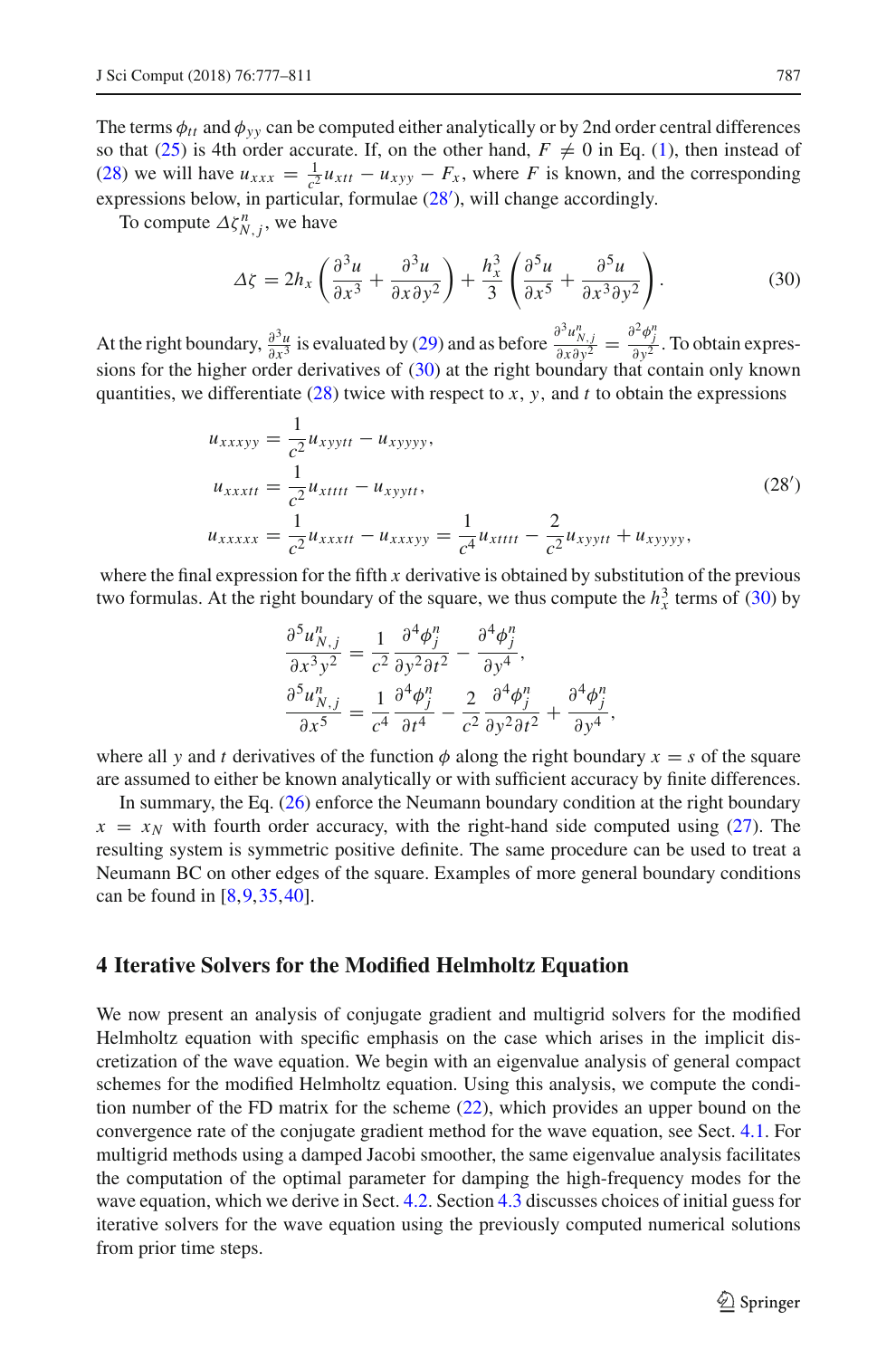Consider the following generalization of the Helmholtz equation [\(20\)](#page-7-1) in negative definite form,

<span id="page-11-0"></span>
$$
-\Delta w - Kw = -g,\tag{31}
$$

which is the usual Helmholtz equation if  $K = k^2 > 0$  or the modified Helmholtz equation if  $K = -k^2 < 0$ . For the purpose of analysis, we consider [\(31\)](#page-11-0) in 2D on a square domain of side length  $\pi$ ,  $S = \{0 \le x, y \le \pi\}$ , with homogeneous Dirichlet boundary conditions on the edges in both the *x* and *y* directions. Let *A* be a general Cartesian FD scheme on the compact  $3 \times 3$  stencil with uniform grid spacing  $h_x = h_y = \frac{\pi}{M}$ , so that there are *M* nodes in each direction. In this paper, we are primarily interested in the special case where the modified Helmholtz equation results from the discretization of the wave equation by the  $\theta$  method; however, the following analysis can be applied to more general cases as well.

The Fourier eigenfunctions on the interior satisfying the Dirichlet BC can be expressed as the product of sines in each direction:

<span id="page-11-1"></span>
$$
\phi_{m,n}^{(k_1,k_2)} = \sin(mk_1h_x)\sin(nk_2h_x), \quad 1 \le m, n, k_1, k_2 \le M - 1. \tag{32}
$$

We seek the eigenvalues of *A*,  $\lambda_{k_1,k_2}(A)$ , using the Fourier modes [\(32\)](#page-11-1) by solving  $A\phi^{(k_1,k_2)} =$  $\lambda_{k_1,k_2}(A)\phi^{(k_1,k_2)}$ . We will make use of the trigonometric identity

<span id="page-11-3"></span>
$$
\sin(\alpha + \beta) \pm \sin(\alpha - \beta) = 2\left(1 - 2\sin^2\beta/2\right)\sin\alpha\tag{33}
$$

to simplify sums of the Fourier modes. First, observe that

<span id="page-11-2"></span>
$$
\phi_{m+1,n}^{(k_1,k_2)} + \phi_{m-1,n}^{(k_1,k_2)} = \sin((m+1)k_1h_x)\sin(nk_2h_x) + \sin((m-1)k_1h_x)\sin(nk_2h_x)
$$
  
=  $2\left(1 - 2\sin^2\frac{k_1h_x}{2}\right)\phi^{(k_1,k_2)}.$  (34)

An analogous argument applies to the remaining terms of  $\phi_s^{(k_1,k_2)}$ , which added together with [\(34\)](#page-11-2) yields

$$
\phi_s^{(k_1,k_2)} = 4 \left[ 1 - \left( \sin^2 \frac{k_1 h_x}{2} + \sin^2 \frac{k_2 h_x}{2} \right) \right] \phi^{(k_1,k_2)}.
$$

Using the same identity, we simplify the sum of the corner points multiplied by  $A_c$ :

<span id="page-11-4"></span>
$$
\phi_{m+1,n\pm 1}^{(k_1,k_2)} + \phi_{m-1,n\pm 1}^{(k_1,k_2)} = \left(2\left[1 - 2\sin^2\frac{k_1h_x}{2}\right]\sin(mk_1h_x)\right)\sin((n\pm 1)k_2h_x). \tag{35}
$$

The identity  $(33)$  can be applied a second time to the sum of the corner points in  $(35)$ , which yields

<span id="page-11-5"></span>
$$
\phi_c^{(k_1, k_2)} = 4 \left[ 1 - 2 \left( \sin^2 \frac{k_1 h_x}{2} + \sin^2 \frac{k_2 h_x}{2} \right) + 4 \sin^2 \frac{k_1 h_x}{2} \sin^2 \frac{k_2 h_x}{2} \right] \phi^{(k_1, k_2)}.
$$
 (36)

Combining [\(34\)](#page-11-2) and [\(36\)](#page-11-5), it follows that the eigenvalues satisfying  $A\phi^{(k_1,k_2)} = \lambda_{k_1,k_2}(A)$  $\phi^{(k_1,k_2)}$  are given by:

<span id="page-11-6"></span>
$$
\lambda_{k_1, k_2}(A) = A_0 + 4(A_s + A_c) - 4(A_s + 2A_c) \left( \sin^2 \frac{k_1 h_x}{2} + \sin^2 \frac{k_2 h_x}{2} \right) + 16A_c \sin^2 \frac{k_1 h_x}{2} \sin^2 \frac{k_2 h_x}{2}.
$$
\n(37)

 $\mathcal{L}$  Springer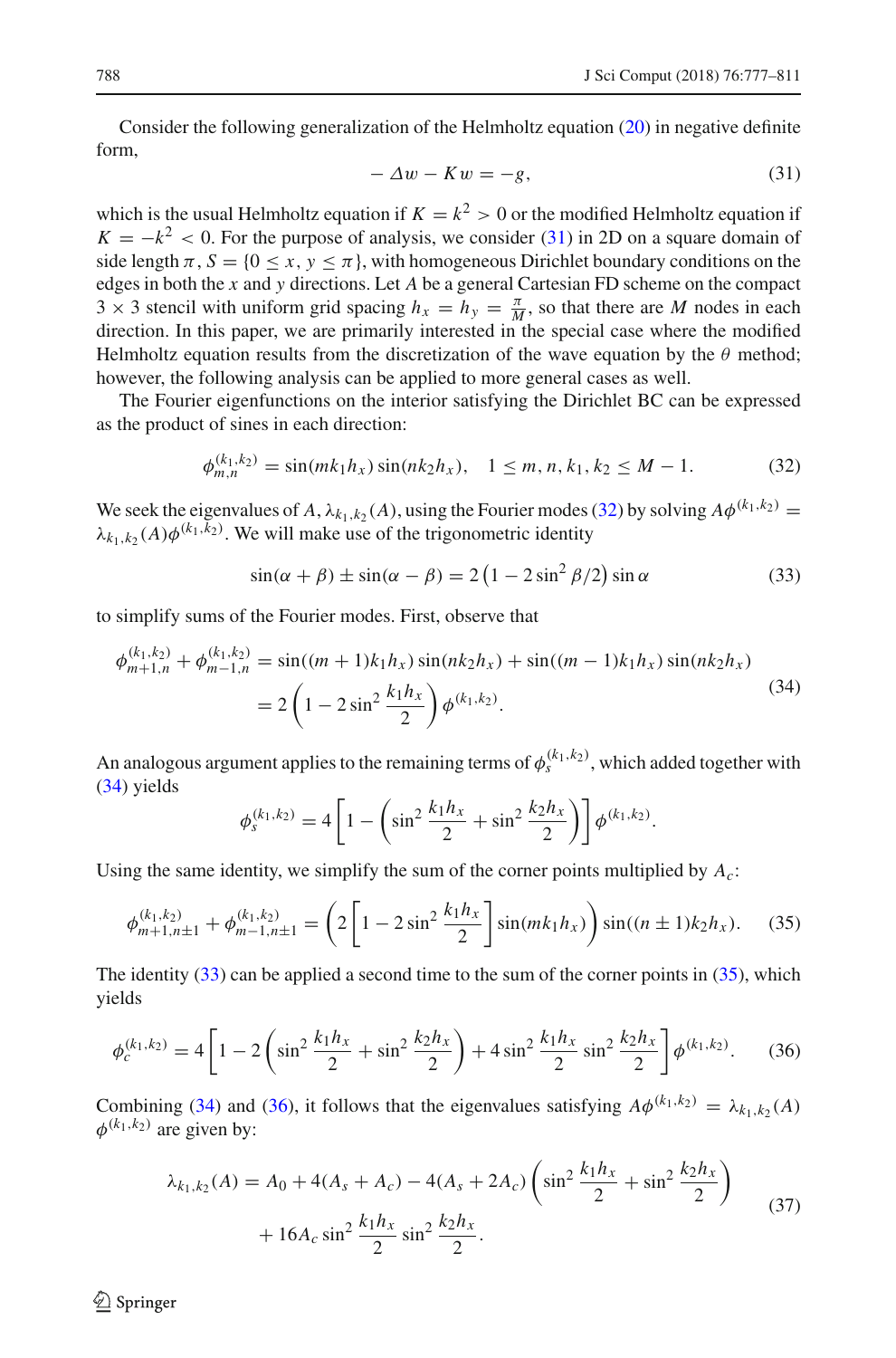### <span id="page-12-0"></span>**4.1 Conjugate Gradient**

For the Conjugate Gradient method with a Hermitian positive definite linear system  $Ax = b$ , it is well known that the error of the  $n^{th}$  iteration,  $e_n$ , is bounded by

<span id="page-12-1"></span>
$$
\frac{\|e_n\|_A}{\|e_0\|_A} \le 2\left(\frac{\sqrt{\kappa}-1}{\sqrt{\kappa}+1}\right)^n,\tag{38}
$$

where  $\kappa = \frac{\lambda_{max}(A)}{\lambda_{min}(A)}$  is the condition number of *A* (see, for example, [\[22](#page-33-23)]).

Equation [\(37\)](#page-11-6) represents the eigenvalues of a general compact scheme. Using the values of the coefficients  $A_0$ ,  $A_s$ , and  $A_c$  of the fourth order scheme [\(22\)](#page-7-2), we have

$$
A_0 + 4(A_s + A_c) = \frac{10}{3} - \frac{2}{3}Kh_x^2 + 4\left[-\frac{2}{3} - \frac{1}{12}Kh_x^2 - \frac{1}{6}\right] = -Kh_x^2,
$$

and

$$
A_s + 2A_c = \left[ -\frac{2}{3} - \frac{1}{12}Kh_x^2 \right] + 2\left( -\frac{1}{6} \right) = -1 - \frac{1}{12}Kh_x^2.
$$

Substituting into  $(37)$ , the eigenvalues of A are given by

$$
\lambda_{k_1, k_2}(A) = -Kh_x^2 + \left(4 + \frac{1}{3}Kh_x^2\right)\left(\sin^2\frac{k_1h_x}{2} + \sin^2\frac{k_2h_x}{2}\right) - \frac{8}{3}\sin^2\frac{k_1h_x}{2}\sin^2\frac{k_2h_x}{2}.
$$

For simplicity, assume that  $Kh_x^2 \leq -12$ , so that the coefficients of all the sine terms are negative (note that this condition is satisfied for the steady-state equation of interest in this paper). Because sine is monotonic on the interval  $[0, \frac{\pi}{2}]$  and all sine terms have negative coefficients, their sum (and, therefore, the eigenvalues themselves) will be monotonic with respect to  $k_1$ ,  $k_2$ . We then conclude that the largest and smallest eigenvalues will result from the cases  $k_1 = k_2 = 0$  and  $k_1 = k_2 = M$ , respectively. This results in

$$
\lambda_{0,0}(A) = -Kh_x^2,
$$
  

$$
\lambda_{M,M}(A) = \frac{16}{3} - \frac{1}{3}Kh_x^2.
$$

Note that the eigenvalues are all positive since we assume  $Kh_x^2 \le -12$  and thus the smallest and largest eigenvalues are  $\lambda_{\min}(A) = \lambda_{M,M}$  and  $\lambda_{\max}(A) = \lambda_{0,0}$ .

In the case where we want to solve the Helmholtz equation  $(31)$  for any fixed K, the quantity  $|Kh_x^2|$  becomes smaller as the grid is refined (in contrast to the cases resulting from the wave equation above, for which we assumed  $Kh_x^2 < -12$ .) In particular, the eigenvalue  $\lambda_{0,0}(A)$ tends to 0 while  $\lambda_{M,M}(A)$  tends to  $\frac{16}{3}$ . Thus the condition number  $\kappa(A) = \lambda_{\max}(A)/\lambda_{\min}(A)$ approaches infinity as the step size  $h<sub>x</sub>$  becomes smaller, and the convergence factor of CG from [\(38\)](#page-12-1) will tend to 1, indicating that convergence of CG iterations may become very slow as the grid is refined. Our numerical tests confirm this analysis, and rapid convergence was observed for the modified Helmholtz equation when  $Kh_x^2 < -12$  with slower convergence as the grid is refined for the case when  $Kh_x^2 \to 0$ .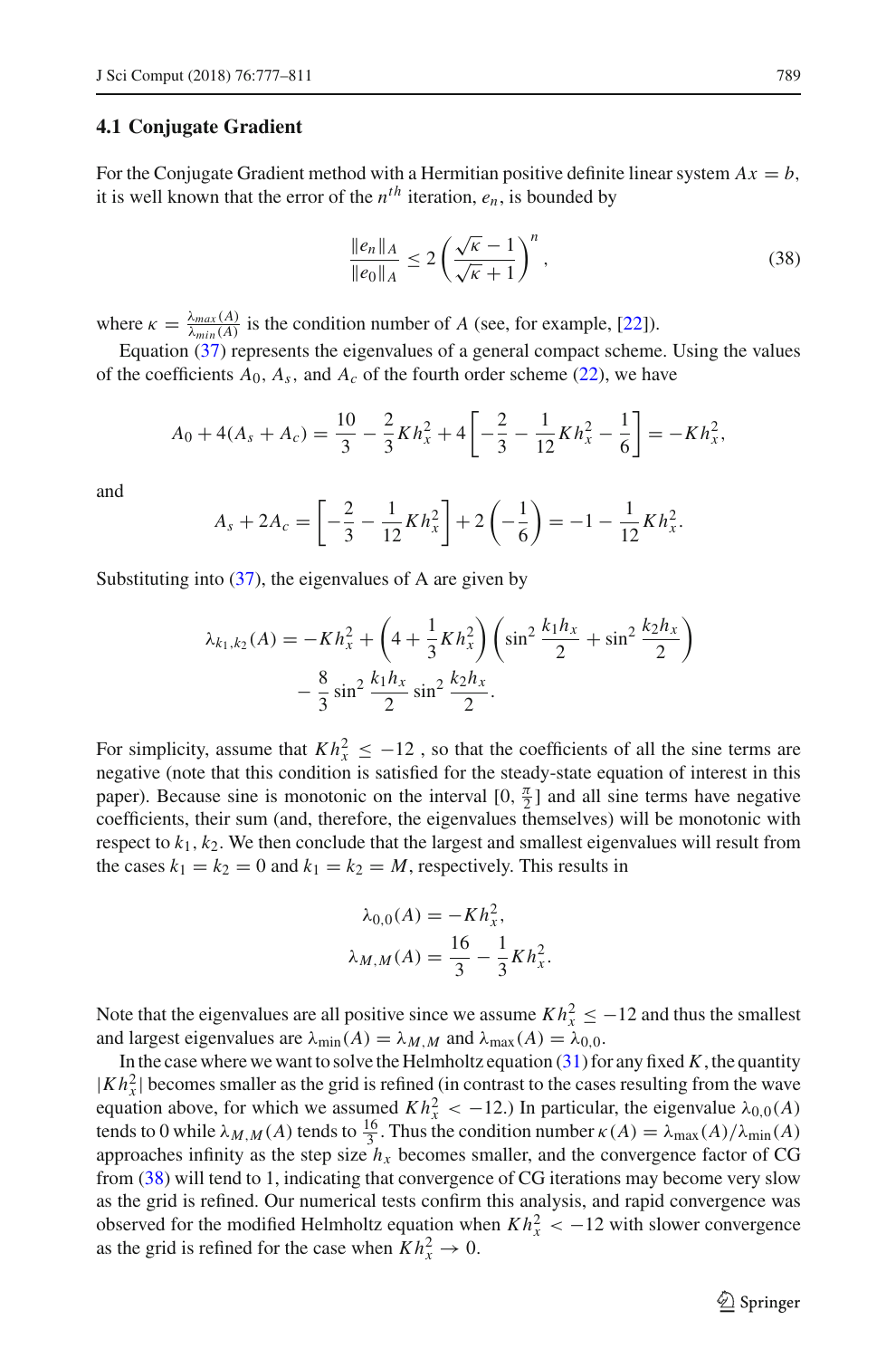For the wave equation discretized by the  $\theta$  method, one obtains the generalized Helmholtz equation [\(31\)](#page-11-0) with  $Kh_x^2 = -\frac{1}{\theta CFL^2}$  $Kh_x^2 = -\frac{1}{\theta CFL^2}$  $Kh_x^2 = -\frac{1}{\theta CFL^2}$ .<sup>1</sup> Then the condition number of *A* is given by

$$
\kappa = \frac{\lambda_{\max}(A)}{\lambda_{\min}(A)} = \frac{\frac{1}{\theta CFL^2}}{\frac{16}{3} + \frac{1}{3\theta CFL^2}} = \frac{3}{16\theta CFL^2 + 1}.
$$

For the 4th order scheme in time,  $\theta = \frac{1}{12}$  and the stability condition is  $CFL^2 \leq \frac{3}{8}$ . Taking  $CFL^{2} = \frac{3}{8}$  gives the condition number

$$
\kappa(A) = \frac{3}{16 \cdot \frac{1}{12} \cdot \frac{3}{8} + 1} = \frac{3}{\frac{3}{2}} = 2.
$$

From [\(38\)](#page-12-1) the convergence factor  $\frac{\sqrt{\kappa}+1}{\sqrt{\kappa}-1}$  of CG iterations is

$$
\frac{\sqrt{2}-1}{\sqrt{2}+1} \approx 0.17.
$$

For the 2nd order scheme in time,  $\theta \geq \frac{1}{4}$ . Even though the scheme is unconditionally stable, it is most efficient to take  $CFL = h_x$ . In that case, the inequality  $Kh_x^2 = -\frac{1}{\theta CFL^2} < -12$ is satisfied for  $h_x^2 < \frac{1}{12\theta}$  and the condition number is

$$
\kappa(A) = \frac{3}{16\theta h_x^2 + 1} \to 3 \text{ as } h_x \to 0.
$$

Thus, from [\(38\)](#page-12-1) the convergence factor of CG iterations for the scheme with  $\theta \geq \frac{1}{4}$  as the grid is refined using  $CFL = h_x$  is

$$
\frac{\sqrt{3}-1}{\sqrt{3}+1} \approx 0.27.
$$

In both cases, the condition number is well behaved and fast convergence of CG iterations is guaranteed.

### <span id="page-13-0"></span>**4.2 Multigrid**

Classical iterative solvers such as Jacobi and Gauss–Seidel are well known to require large numbers of iterations to converge, with the number of iterations increasing as the grid is refined. Multigrid (MG) methods utilize computations on coarse grids to reduce the overall number of iterations required for iterative solvers. For the Poisson equation, it is well established that the number of V-cycles (that is, MG iterations) needed to achieve convergence using the full multigrid (FMG) algorithm is independent of the grid size, resulting in a very efficient solution method. We consider the multigrid method for solving the modified Helmholtz equation  $(31)$ , both on its own and as the time marching step of implicit schemes for the wave equation.

Let the number of grid points in each coordinate direction be  $N_{h_x} = 2^n + 1$ . Coarsening the grid by a factor of 2 results in  $N_{2h_x} = 2^{n-1} + 1$  grid points that coincide with the fine

<span id="page-13-1"></span><sup>&</sup>lt;sup>1</sup> For the (4,4) scheme,  $\theta = \frac{1}{12}$  and thus  $Kh_x^2 = -\frac{1}{\theta CFL^2} < -12$  whenever  $CFL < 1$ , which is already guaranteed by the stability condition (see Sect. [3\)](#page-7-0).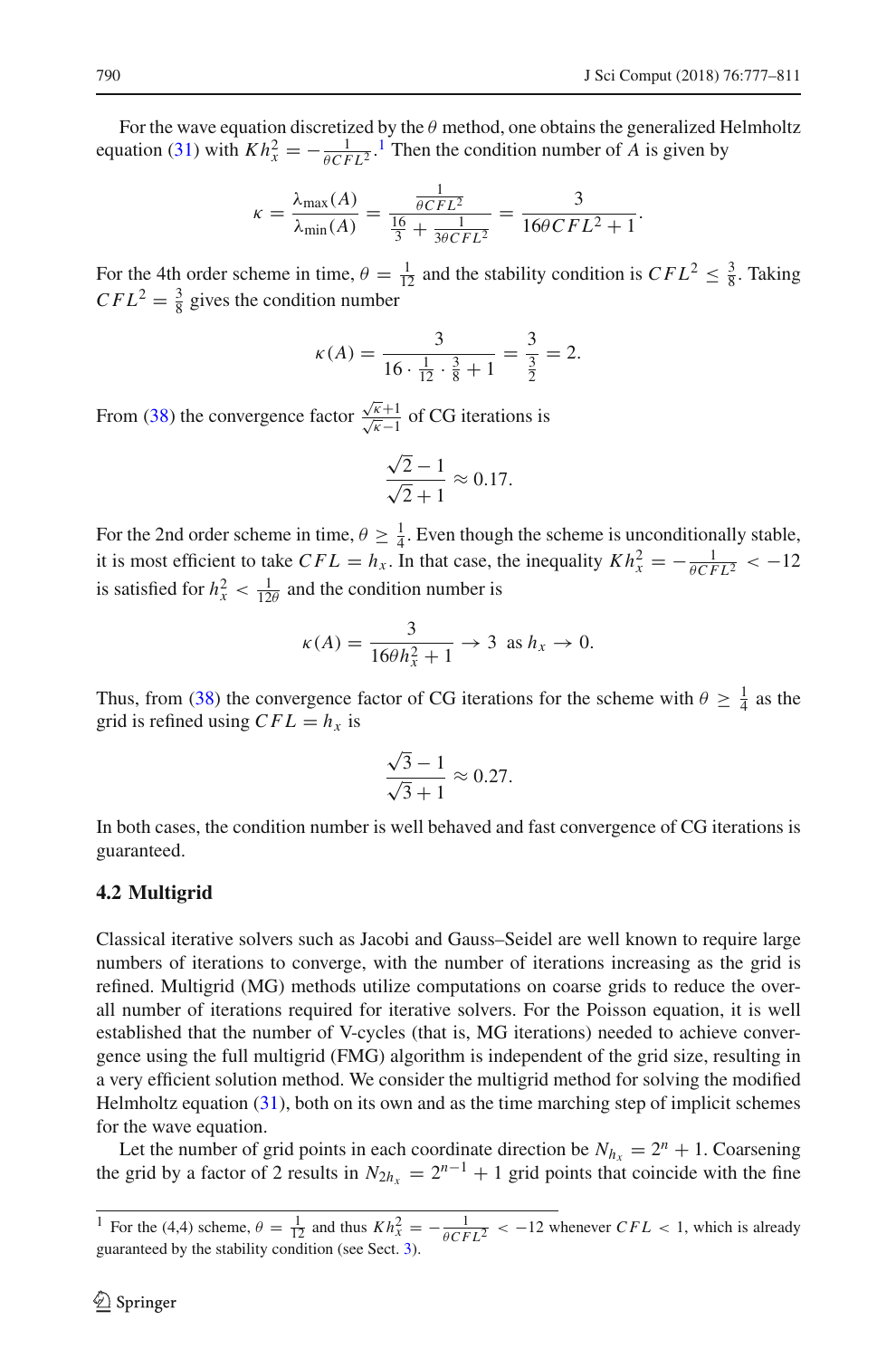grid at every other node. We choose the injection operator to project from a fine grid to a coarse grid, which can be written as

$$
v^{2h_x}=I_{h_x}^{2h_x}v^{h_x}.
$$

To interpolate from a coarse grid to a fine one, we use full weighting, which we write in operator form as  $v^{h_x} = I_{2h_x}^{h_x} v^{2h_x}$ . The iterative method used in conjunction with MG is known as a "smoother" and performing iterations as "smoothing." The most common smoothers are damped Jacobi and Gauss–Seidel.

We introduce a damping factor  $\omega$ . Then the damped Jacobi iteration matrix is  $R_{\omega}$  =  $I - \omega D^{-1}A$ , and therefore the asymptotic convergence rate of the residual is equal to the spectral radius  $\rho(R_\omega) = 1 - \frac{\omega}{A_0} \rho(A)$ . The eigenvalues are  $\lambda_{k_1, k_2}(R_\omega) = 1 - \frac{\omega}{A_0} \lambda_{k_1, k_2}(A)$ with  $\lambda_{k_1,k_2}(A)$  given by [\(37\)](#page-11-6) for a general compact scheme.

The convergence of damped Jacobi requires  $\rho(R_\omega) < 1$ . For the purposes of multigrid, the damping parameter  $\omega$  should be chosen so that the absolute value of the largest eigenvalue of the high order modes of  $R_{\omega}$  is minimized. We proceed by enforcing the following condition on the eigenvalues of the highest Fourier modes in both *x* and *y*:

<span id="page-14-0"></span>
$$
-\lambda_{\frac{M}{2},\frac{M}{2}}(R_{\omega}) = \lambda_{M,M}(R_{\omega}),
$$
\n(39)

which is a necessary condition for the optimal high-mode damping parameter. For  $k_1$  =  $k_2 = \frac{M}{2}$ , we have  $\sin^2 \frac{k_1 h_x}{2} = \sin^2 \frac{k_2 h_x}{2} = \sin^2 \frac{\pi}{4} = 1/2$ , and similarly  $k_1 = k_2 = M$  gives  $\sin^2 \frac{k_1 h_x}{2} = \sin^2 \frac{k_2 h_x}{2} = \sin^2 \frac{\pi}{2} = 1$ . The eigenvalue associated with the middle modes (i.e., the left-hand side of condition  $(39)$ ) reduces to

<span id="page-14-1"></span>
$$
\lambda_{\frac{M}{2},\frac{M}{2}}(R_{\omega}) = 1 - \frac{\omega}{A_0} \left[ A_0 + 4(A_s + A_c) - 4(A_s + 2A_c) \left( \frac{1}{2} + \frac{1}{2} \right) + 16A_c \cdot \frac{1}{2} \cdot \frac{1}{2} \right]
$$
  
=  $1 - \frac{\omega}{A_0} (A_0 + 4A_s + 4A_c - 4A_s - 8A_c + 4A_c)$   
=  $1 - \omega$ . (40)

Thus, for any compact scheme, the eigenvalue of *A* associated with the middle modes is simply  $A_0$  and results in an eigenvalue of  $1 - \omega$  for the damped Jacobi iteration matrix. The eigenvalue associated with the highest modes which appears on the right-hand side of [\(39\)](#page-14-0) becomes

<span id="page-14-2"></span>
$$
\lambda_{M,M}(R_{\omega}) = 1 - \frac{\omega}{A_0} \left[ A_0 + 4(A_s + A_c) - 4(A_s + 2A_c) \left( 1 + 1 \right) + 16A_c \cdot 1 \cdot 1 \right]
$$
  
= 
$$
1 - \frac{\omega}{A_0} \left( A_0 + 4(A_c - A_s) \right).
$$
 (41)

Therefore the eigenvalue of *A* for the highest mode is  $\lambda_{M,M}(A) = A_0 + 4(A_c - A_s)$ . We now solve [\(39\)](#page-14-0) for  $\omega$  using [\(40\)](#page-14-1) and [\(41\)](#page-14-2):

<span id="page-14-3"></span>
$$
-\lambda_{\frac{M}{2}, \frac{M}{2}}(R_{\omega}) = \omega - 1 = 1 - \frac{\omega}{A_0} (A_0 + 4(A_c - A_s)) = \lambda_{M, M}(R_{\omega})
$$
  

$$
\omega \left[ 1 + \frac{A_0 + 4(A_c - A_s)}{A_0} \right] = 2
$$
  

$$
\omega = \frac{A_0}{A_0 + 2(A_c - A_s)},
$$
\n(42)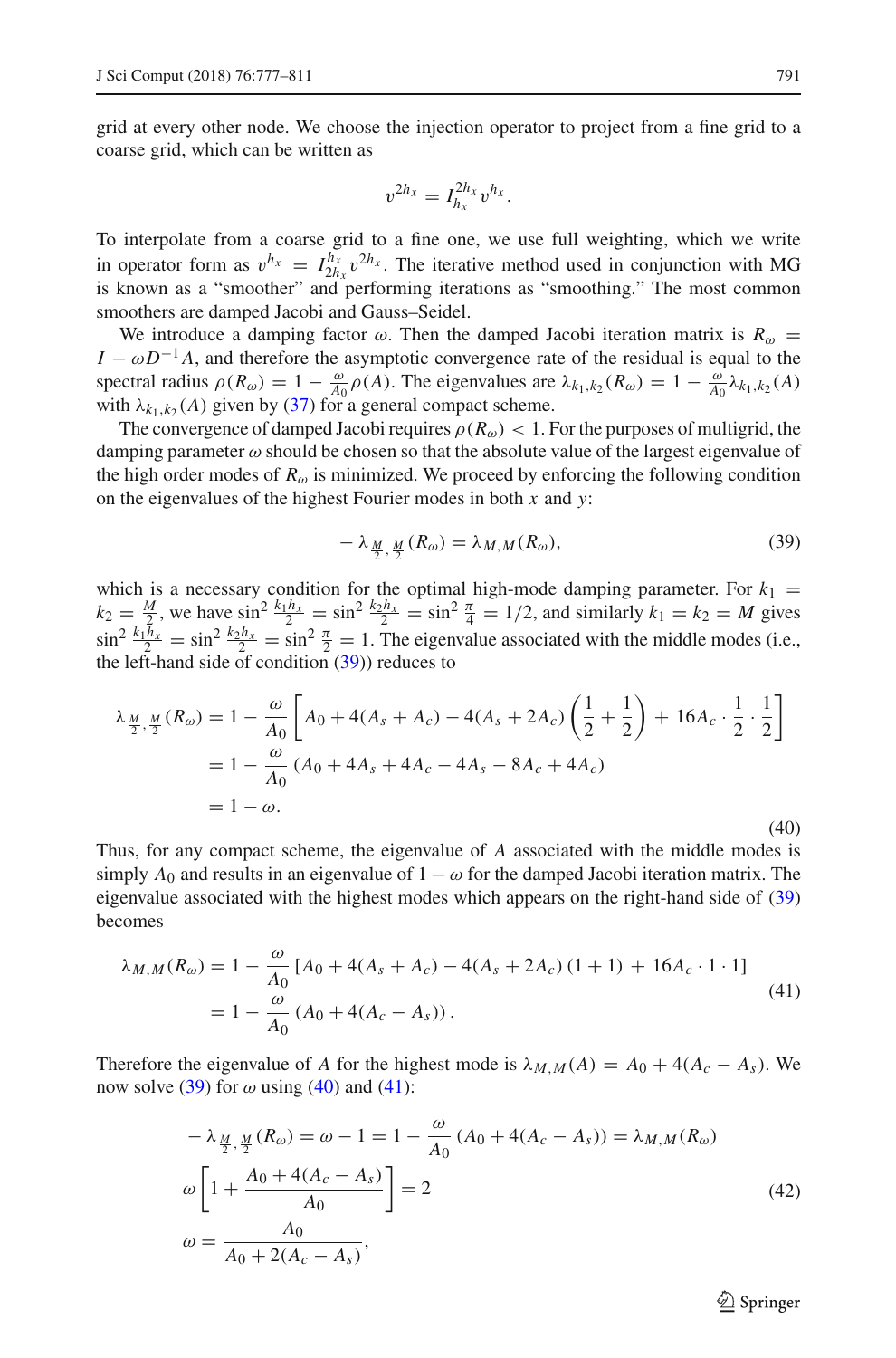where we assume that  $A_0 + 2(A_c - A_s) \neq 0$ ; otherwise, [\(39\)](#page-14-0) is false. Using  $\omega$  from [\(42\)](#page-14-3), the eigenvalues of the iteration matrix  $R_{\omega}$  are given by

<span id="page-15-0"></span>
$$
\lambda_{k_1,k_2}(R_{\omega})
$$
\n
$$
= 1 - \left(\frac{A_0}{A_0 + 2(A_c - A_s)}\right) \frac{1}{A_0} \left[A_0 + 4(A_s + A_c) -4(A_s + 2A_c)\left(\sin^2 \frac{k_1 h_x}{2} + \sin^2 \frac{k_2 h_x}{2}\right) + 16A_c \sin^2 \frac{k_1 h_x}{2} \sin^2 \frac{k_2 h_x}{2}\right]
$$
\n
$$
= \frac{-2(A_c + 3A_s) - 4(A_s + 2A_c)(\sin^2 \frac{k_1 h_x}{2} + \sin^2 \frac{k_2 h_x}{2}) + 16A_c \sin^2 \frac{k_1 h_x}{2} \sin^2 \frac{k_2 h_x}{2}}{A_0 + 2(A_c - A_s)}.
$$
\n(43)

We now compute the largest eigenvalue, in absolute value, of the iteration matrix for the high-frequency modes. Using  $h_x = \frac{\pi}{M}$ , the arguments of the sines in [\(43\)](#page-15-0) are  $\frac{\pi}{4} \le$  $\frac{k_1\pi}{2M}$ ,  $\frac{k_2\pi}{2M} \leq \frac{\pi}{2}$  for the high-frequency modes  $\frac{M}{2} \leq k_1, k_2 \leq M-1$ . Since the sine function is monotonic on the interval  $\left[\frac{\pi}{4}, \frac{\pi}{2}\right]$ , it attains its maxima and minima only at the boundaries of this interval. We consider the following cases:

**Case 1** If  $m = n = \frac{M}{2}$ , we have from [\(40\)](#page-14-1) that

$$
\left|\lambda_{\frac{M}{2},\frac{M}{2}}(R_{\omega})\right| = \left|1 - \frac{A_0}{A_0 + 2(A_c - A_s)}\right| = \left|\frac{2(A_c - A_s)}{A_0 + 2(A_c - A_s)}\right|.
$$

The case  $m = n = M$  is identical due to condition [\(39\)](#page-14-0). **Case 2** If  $m = \frac{M}{2}$ ,  $n = M$ , then from [\(37\)](#page-11-6) we have

$$
\left| \lambda_{\frac{M}{2},M}(R_{\omega}) \right| = \left| 1 - \frac{\omega}{A_0} \left[ A_0 + 4(A_s + A_c) - 4(A_s + 2A_c) \left( \frac{1}{2} + 1 \right) + 16A_c \cdot \frac{1}{2} \cdot 1 \right] \right|
$$
  
= 
$$
\left| \frac{2A_c}{A_0 + 2(A_c - A_s)} \right|.
$$

The case  $m = M$ ,  $n = \frac{M}{2}$  is identical by symmetry of [\(43\)](#page-15-0) with respect to  $k_1$  and  $k_2$ . Therefore, the largest eigenvalue of  $R_{\omega}$  for the modes  $\frac{M}{2} \le k_1, k_2 \le M$  is

<span id="page-15-1"></span>
$$
\max_{\frac{M}{2} \le k_1, k_2 \le M} \left\{ \lambda_{k_1, k_2}(R_\omega) \right\} = \max \left\{ \left| \frac{2(A_c - A_s)}{A_0 + 2(A_c - A_s)} \right|, \left| \frac{2A_c}{A_0 + 2(A_c - A_s)} \right| \right\}. \tag{44}
$$

Note that we have already assumed the denominator of [\(44\)](#page-15-1) is nonzero in order to find the parameter  $\omega$  in [\(42\)](#page-14-3). Using the values of the coefficients  $A_0$ ,  $A_s$ , and  $A_c$  of the fourth order scheme [\(22\)](#page-7-2), we have

$$
A_0 + 4(A_s + A_c) = -Kh_x^2,
$$

and

$$
A_s + 2A_c = -1 - \frac{1}{12}Kh_x^2.
$$

Substituting into  $(37)$ , the eigenvalues of A are given by

$$
\lambda_{k_1,k_2}(A) = -Kh_x^2 + \left(4 + \frac{1}{3}Kh_x^2\right)\left(\sin^2\frac{k_1h_x}{2} + \sin^2\frac{k_2h_x}{2}\right) - \frac{8}{3}\sin^2\frac{k_1h_x}{2}\sin^2\frac{k_2h_x}{2}.
$$

 $\circledcirc$  Springer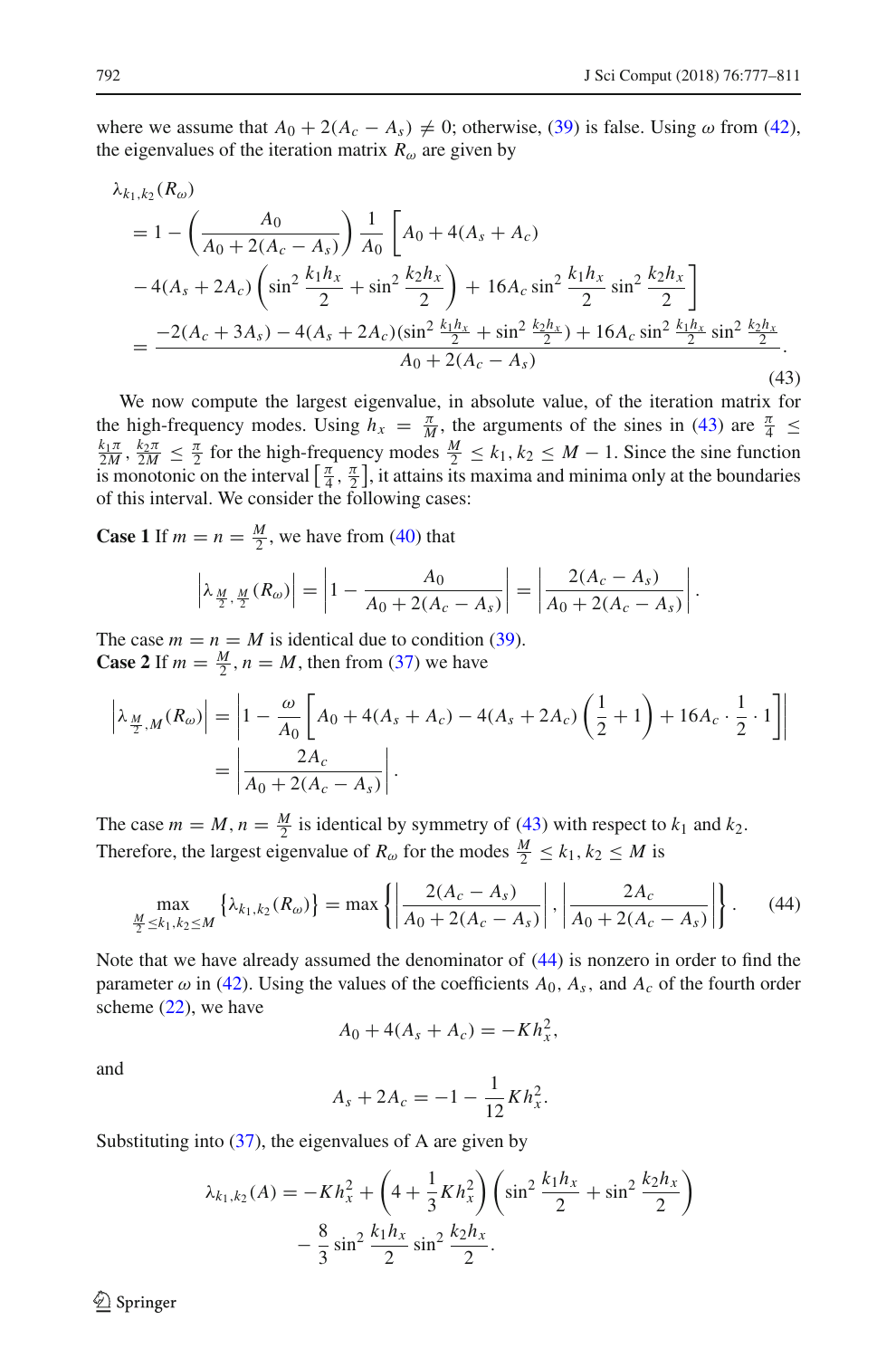For the compact 4th order scheme [\(22\)](#page-7-2), the optimal damping parameter [\(42\)](#page-14-3) is given by

<span id="page-16-2"></span>
$$
\omega = \frac{A_0}{A_0 + 2(A_c - A_s)} = \frac{4Kh_x^2 - 20}{3Kh_x^2 - 26}.\tag{45}
$$

If  $Kh_x^2 \rightarrow 0$ , which includes the Poisson equation  $K = 0$ , we have  $\omega = \frac{10}{13} \approx 0.77$ . This is near the value of the optimal damping parameter for the Poisson equation using the standard 5-point central difference stencil in 2D, which is  $\omega = 0.8$ . For  $K \neq 0$ , we require  $Kh_x^2 \neq \frac{26}{3}$ .

For the eigenvalues, we reduce the following expressions from the general form  $(43)$ :

$$
A_0 + 2(A_c - A_s) = \frac{1}{6} \left( 26 - 3Kh_x^2 \right)
$$

and

$$
A_c + 3A_s = -\frac{7}{6} - \frac{1}{12}Kh_x^2.
$$

Substituting into [\(43\)](#page-15-0), the eigenvalues of the iteration matrix  $R_{\omega}$  are

<span id="page-16-0"></span>
$$
\lambda_{k_1, k_2}(R_{\omega}) = \frac{1}{26 - 3Kh_x^2} \left[ -7 - \frac{1}{2}Kh_x^2 + (24 + 2Kh_x^2) \left( \sin^2 \frac{k_1h_x}{2} + \sin^2 \frac{k_2h_x}{2} \right) - \left( 16 + Kh_x^2 \right) \sin^2 \frac{k_1h_x}{2} \sin^2 \frac{k_2h_x}{2} \right].
$$
\n(46)

Then

<span id="page-16-1"></span>
$$
\left|\lambda_{\frac{M}{2},\frac{M}{2}}(R_{\omega})\right| = \left|\lambda_{M,M}(R_{\omega})\right| = \left|\frac{2(A_c - A_s)}{A_0 + 2(A_c - A_s)}\right| = \left|\frac{-Kh_x^2 - 6}{3Kh_x^2 - 26}\right|,\tag{47}
$$

and

$$
\left|\lambda_{\frac{M}{2},M}(R_{\omega})\right| = \left|\lambda_{M,\frac{M}{2}}(R_{\omega})\right| = \left|\frac{2A_c}{A_0 + 2(A_c - A_s)}\right| = \left|\frac{2}{3Kh_x^2 - 26}\right|.
$$

Observe that for the Laplace equation,  $K = 0$ , the maximum eigenvalue for the high modes is  $\frac{3}{13} \approx 0.23$ , which is an improvement over the five-point stencil, which has a largest high-mode eigenvalue of  $\frac{1}{3}$  for  $K = 0$  (this can be seen from the preceding analysis with  $A_0 = 4, A_s = -1, A_c = 0.$ 

When solving the modified Helmholtz equation with a fixed  $K < 0$ , the quantity  $Kh_x^2$  vanishes as the grid is refined. Then  $\omega \to \frac{10}{13}$  and the largest high-mode eigenvalue approaches  $\frac{3}{13} \approx 0.23$ . When the modified Helmholtz equation results from the implicit time discretization of the wave equation, we have  $Kh_x^2 = -\frac{h_x^2}{\theta c^2 h_t^2} = -\frac{1}{\theta CFL^2}$ . The (2,4) scheme ( $\theta \ge \frac{1}{4}$ ) is unconditionally stable. Nevertheless, it is most efficient to equalize the space and time errors by choosing  $h_t \approx h_x^2$  or, equivalently,  $CFL \approx h_x$ . In this case, the quantity  $Kh_x^2 = -\frac{1}{\theta h_x^2}$  approaches negative infinity as the grid is refined, and the absolute value of the largest highmode eigenvalue of  $R_{\omega}$  is given by [\(46\)](#page-16-0) and approaches  $\frac{1}{3}$ .

The fourth order time scheme  $(\theta = \frac{1}{12})$  is conditionally stable with the requirement that  $CFL \leq \frac{\sqrt{375}}{c}$ . The stability condition for the high order scheme does not depend on the grid size  $h_x$ , and therefore the quantity  $Kh_x^2 = \frac{1}{\theta CFL^2}$  will remain fixed as the grid is refined. For example, if we take a constant wave speed  $c = 1$ , then the largest CFL satisfying the stability condition is  $CFL^2 = 0.375$ , which gives  $Kh_x^2 = -32$ . The absolute value of the largest high-mode eigenvalue of  $R_{\omega}$  with  $\gamma = 0$  is given by [\(47\)](#page-16-1),  $|\lambda_{\text{max}}| = \frac{13}{61} \approx 0.21$ .

 $\circled{2}$  Springer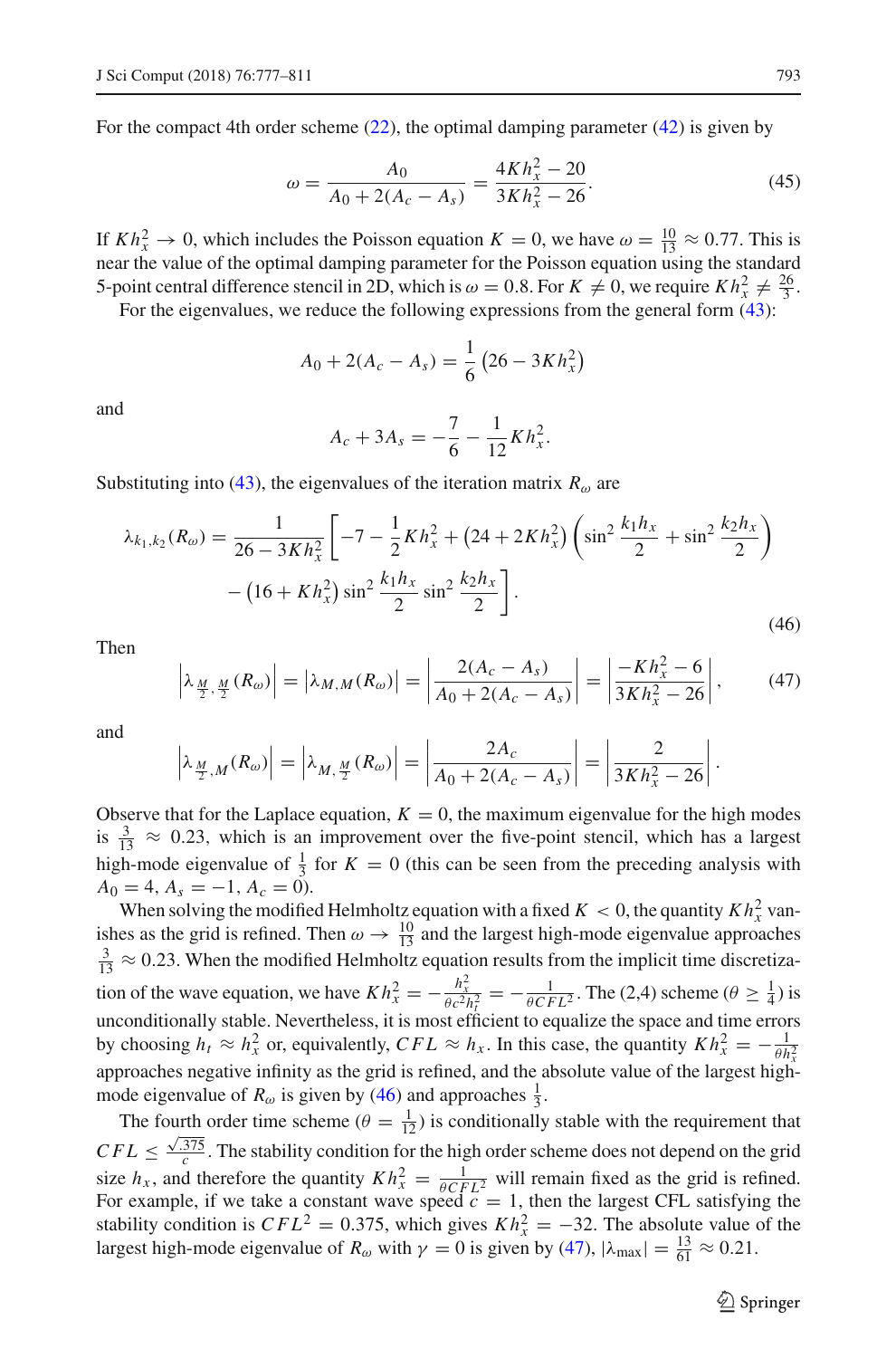#### <span id="page-17-1"></span>**4.3 Initial Guess for Implicit Solution of the Wave Equation**

When solving the steady-state equation [\(20\)](#page-7-1) resulting from the implicit discretization of the wave equation, convergence of iterative methods can be improved by using the computed solution at previous time steps to calculate an initial guess. The formulation [\(9\)](#page-4-1) already utilizes two backwards time levels. A first order backwards interpolation is given by  $u^{n+1} \approx$  $u^n + O(h_t)$ , and 2nd order is given by  $u^{n+1} \approx 2u^n - u^{n-1} + O(h_t^2)$ . Numerical results show that using either of these approximations as an initial guess improves the convergence of both CG and MG.

Intuitively, the reduction in the number of iterations is due to the fact that we begin with a low-order initial guess and only the high order behavior is left to be resolved. From this insight, we observe that a better second-order initial guess may be obtained using the standard 2nd order explicit scheme,

<span id="page-17-2"></span>
$$
x_0^{n+1} = 2u^n - u^{n-1} + h_t^2 (c^2 \Delta_2 u^n + F^n), \qquad (48)
$$

where  $\Delta_2$  is the 2nd order 5-point central difference operator. The initial guess [\(48\)](#page-17-2) has the form of the 2nd order explicit scheme, but takes as its inputs the 4th order approximations *u<sup>n</sup>* and  $u^{n-1}$  rather than 2nd order approximations. Hence, the accuracy of this initial guess will exceed that of the true 2nd order explicit scheme at time  $t_{n+1}$ . These initial guess choices are compared for the conjugate gradient method in Sect. [5.](#page-17-0)

# <span id="page-17-0"></span>**5 Numerical Results**

The following computations are for the two dimensional wave equation. We solve the wave equation [\(1\)](#page-3-1) on a square domain of side length 2*s* centered at the origin. The initial data *u*<sup>0</sup> and  $u_t^0 = \psi$  are given (see [\(2\)](#page-3-6)). One then obtains an approximation to  $u^1$  by combining the Taylor expansion with an equation-based procedure as follows:

<span id="page-17-3"></span>
$$
u^{1} = u^{0} + h_{t}u_{t}^{0} + \frac{h_{t}^{2}}{2}u_{tt}^{0} + \frac{h_{t}^{3}}{6}u_{ttt}^{0} + \frac{h_{t}^{4}}{24}u_{tttt}^{0} + \mathcal{O}\left(h_{t}^{5}\right),
$$
  
\n
$$
= u^{0} + h_{t}u_{t}^{0} + \frac{h_{t}^{2}}{2}\left(c^{2}\Delta u^{0} + F^{0}\right) + \frac{h_{t}^{3}}{6}\left(c^{2}\Delta u_{t}^{0} + F_{t}^{0}\right)
$$
  
\n
$$
+ \frac{h_{t}^{4}}{24}\left(c^{2}\Delta\left(c^{2}\Delta u^{0} + F^{0}\right) + F_{tt}^{0}\right) + \mathcal{O}\left(h_{t}^{5}\right).
$$
\n(49)

If  $u^0$  and  $u_t^0$  are given by explicit formulae, then the expressions of [\(49\)](#page-17-3) can be computed exactly to give the desired approximation. Otherwise, [\(49\)](#page-17-3) can be approximated by difference formulae. The initial conditions for a scheme of order *p* should be accurate, in time, to order  $p + 1$  [\[29\]](#page-34-16).

We consider test solutions of the form

<span id="page-17-4"></span>
$$
u(x, y, t) = V(x, y)\Phi(t).
$$
\n(50)

Then

$$
u_{tt} = V(x, y)\Phi''(t)
$$
  
\n
$$
\Delta u = \Delta V(x, y)\Phi(t).
$$

Substituting into the wave equation, the corresponding right-hand side  $F(x, y, t)$  for the test solution is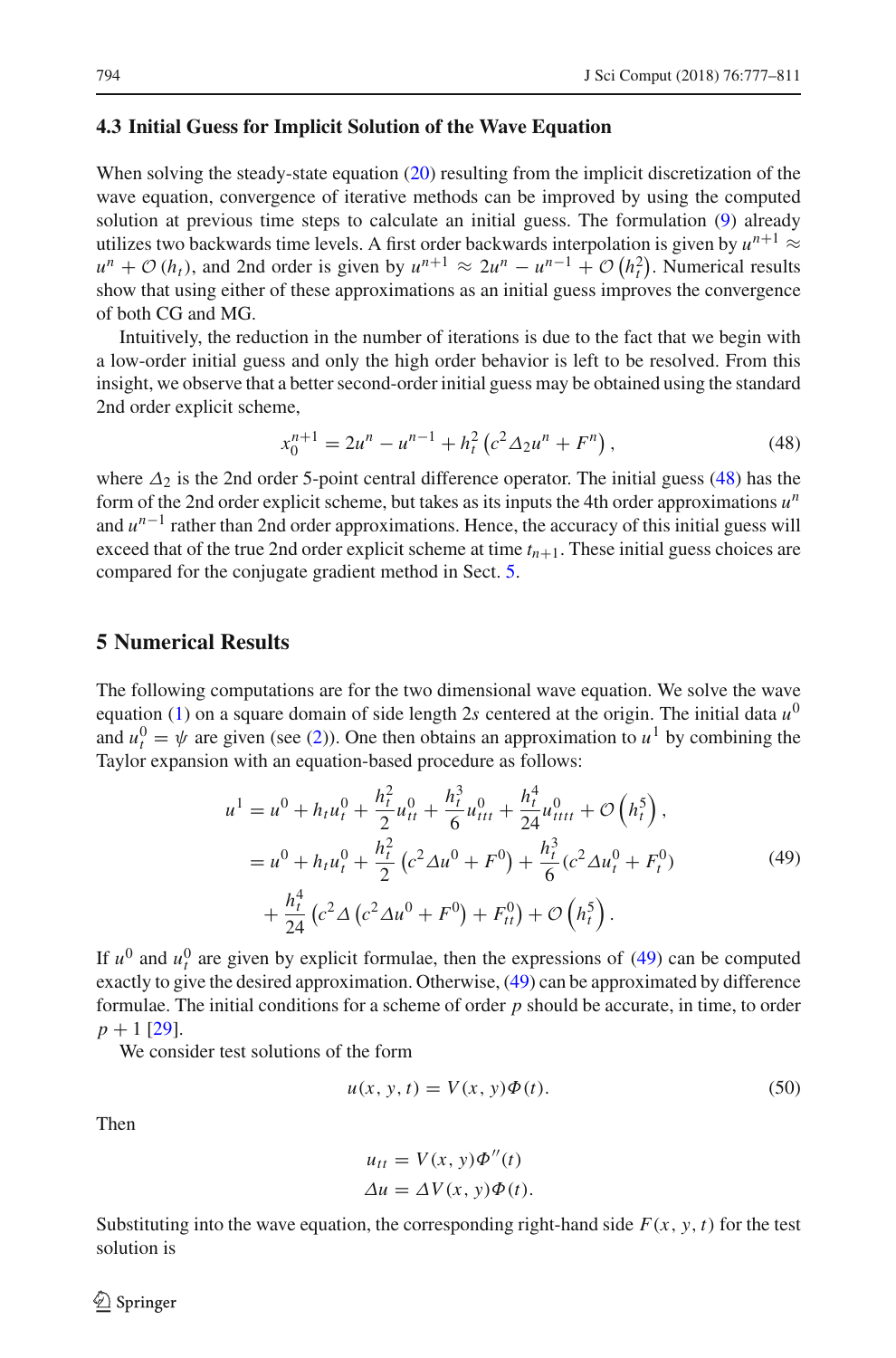<span id="page-18-1"></span>
$$
F(x, y, t) = \Phi''(t) V(x, y) - c^{2}(x, y) \Delta V(x, y) \Phi(t).
$$
 (51)

The general initial procedure [\(49\)](#page-17-3) reduces to

<span id="page-18-0"></span>
$$
u^{0} = V(x, y)\Phi(0),
$$
  
\n
$$
u^{1} = V(x, y)\left(\Phi(0) + h_{t}\Phi'(0) + \frac{h_{t}^{2}}{2}\Phi''(0) + \frac{h_{t}^{3}}{6}\Phi'''(0) + \frac{h_{t}^{4}}{24}\Phi''''(0)\right) + \mathcal{O}\left(h_{t}^{5}\right),
$$
\n(52)

where [\(52\)](#page-18-0) is truncated to  $\mathcal{O}(h_t^3)$  accuracy for the 2nd order method in time and  $\mathcal{O}(h_t^5)$  for the 4th order method in time. The Dirichlet boundary condition at time  $t_n$  for this case is given by

$$
u(x, \pm s, t_n) = V(x, \pm s)\Phi(t_n),
$$
  

$$
u(\pm s, y, t_n) = V(\pm s, y)\Phi(t_n).
$$

We also consider examples in which a Neumann condition is specified at the right-edge of the square with Dirichlet is considered elsewhere,

$$
u(-s, y, t_n) = V(-s, y)\Phi(t_n),
$$
  

$$
u(x, \pm s, t_n) = V(x, \pm s)\Phi(t_n),
$$
  

$$
\frac{\partial u}{\partial x}(s, y, t_n) = V_x(s, y)\Phi(t_n),
$$

where the Neumann condition is enforced by Eq.  $(26)$ .

The design accuracy of the scheme [\(9\)](#page-4-1) in time is determined by the parameter  $\theta$ , so the scheme is 4th order accurate in time when  $\theta = \frac{1}{12}$  and 2nd order in time otherwise. The scheme is unconditionally stable and 2nd order in time for  $\theta \geq \frac{1}{4}$ . Tests which are 2nd order in time will use only the particular cases  $\theta = \frac{1}{2}$ , which reduces to the Crank– Nicolson scheme, and  $\theta = \frac{1}{4}$ , which is the smallest  $\theta$  that allows unconditional stability. We represent the time and space order of the scheme as an ordered pair so that, for example, a (2,4)-order scheme represents a 2nd order scheme in time and 4th order in space. We refer to this simply as a (2,4) scheme. The 4th order FD scheme in space is described in Sect. [3.](#page-7-0) For the (2,2)-order simulations of the following sections, a simple 2nd order FD scheme in space is used by approximating the Laplacian by central differences on a five point stencil.

The numerical results in Sects. [5.1,](#page-19-0) [5.2](#page-21-0) and [5.3](#page-24-0) are obtained using a direct LU solver, while the subsequent numerical sections investigate the efficiency of conjugate gradient and multigrid as solvers. Additionally, a comparison is made to the standard explicit scheme, which is a (2,2) scheme with  $\theta = 0$ , as well as a (4,4) explicit scheme described in Sect. [5.8.](#page-29-1) For the (2,2) explicit scheme, we also use the five point central difference to approximate the Laplacian in space, while the (4,4) explicit scheme uses a 4th order non-compact 9-point star stencil at the interior nodes and 2nd order central differences at the boundaries (it is described in more detail in Sect. [5.8\)](#page-29-1). In the ensuing discussion, we distinguish between the temporal error  $e_t$  and the spatial error  $e_x$ .

The simulations are implemented in MATLAB using the built-in sparse LU command lu as a direct solver as well as the built-in conjugate gradient implementation pcg. All of the multigrid routines, including the Jacobi and Gauss–Seidel smoothers, were written in MATLAB. All computations were performed on a Mac Pro with 64 GB of RAM and a 12-core Intel Xeon Processor E5-v2 at 2.7 GHz.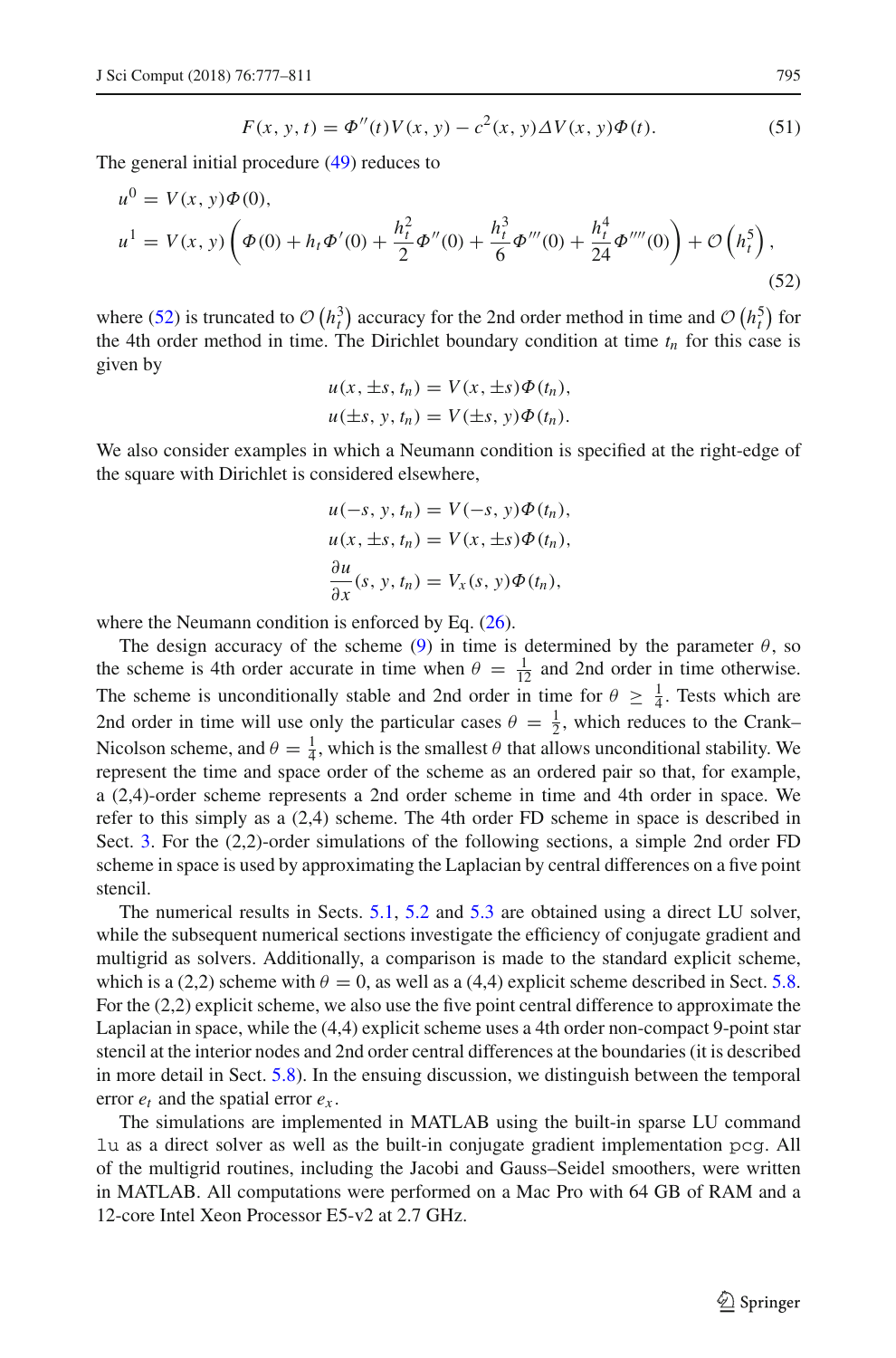#### <span id="page-19-0"></span>**5.1 Constant Coefficient Examples**

Let  $s = \frac{\pi}{2}$ ,  $V(x, y) = \cos ax \cos by$ , and  $\Phi(t) = \cos \Omega t$ , with  $\Omega = c\sqrt{a^2 + b^2}$  and  $c(x, y) = c_0$  constant. Substitution into the wave equation [\(1\)](#page-3-1) shows that this is a solution to the homogeneous equation,  $F(x, y, t) = 0$ . The test solution  $u = \cos ax \cos by \cos \Omega t$ is zero along the boundary  $x = \pm \frac{\pi}{2}$ ,  $y = \pm \frac{\pi}{2}$ . The initial condition  $u^0$  is given, and we approximate the first time step  $u^1$  by a Taylor expansion [\(52\)](#page-18-0). For the 2nd order scheme in time (i.e.,  $\theta \neq \frac{1}{12}$ ), it is sufficient to take  $\mathcal{O}(h_t^3)$  accuracy in [\(52\)](#page-18-0):  $u^1 = 1 - \frac{\Omega^2 h_t^2}{2}$ . In order to maintain 4th order accuracy in time, we require  $\mathcal{O}(h_t^5)$  accuracy in the expansion [\(52\)](#page-18-0), which yields  $u^1 = 1 - \frac{\Omega^2 h_t^2}{2} + \frac{\Omega^4 h_t^4}{24}$ .

In Tables [1](#page-20-0) and [2,](#page-21-1) we take  $a = b = 1$  and  $c = 0.9$ , so that  $\Omega = 0.9\sqrt{2}$ . For the (4,4)order scheme, it was shown in Sect. [3](#page-7-0) that the stability condition for these parameters is  $\frac{h_t}{h_x} \le 0.67$ , and we choose the CFL number  $\lambda$  so that  $h_t$  is below this threshold. The Dirichlet boundary conditions in this case simplify to  $u(t) = 0$  at all the edges of the square, and the Neumann condition at the right edge is given by  $\frac{\partial u}{\partial x}(\pi/2, y, t) = V_x(\pi/2, y, t)\Phi(t) =$  $-\alpha \cos \beta y \cos \Omega t$ . The final time is chosen to be  $t_F = 2$ .

The results of Table [1](#page-20-0) clearly demonstrate the design convergence rate of each scheme. The (2,2) and (2,4) schemes each achieved better errors when using the smaller value of  $\theta = \frac{1}{4}$ . While the (2,4)-order scheme does not appear to have an advantage over the (2,2)order scheme in Table [1,](#page-20-0) this is because we have only considered a fixed CFL of 0.9. In Table [2](#page-21-1) we see that the (2,4)-order scheme can achieve much smaller errors on a fixed grid by reducing the CFL number. Since  $e_t = \mathcal{O}(h_t^2)$  and  $e_x = \mathcal{O}(h_x^4)$ , we expect this behavior up to the point that  $h_t \approx h_x^2$ . Convergence tables based on lowering the CFL for the (2,2)-order and  $(4,4)$ -order schemes are therefore omitted since the time error  $e_t$  will quickly become smaller than the space error  $e_x$ , making the convergence rate in time unobservable in this manner.

We see that the errors for the  $(2,4)$  scheme are only slightly better than the  $(2,2)$  scheme for moderate CFL numbers. However, Table [2](#page-21-1) demonstrates that the error can be dramatically improved by taking smaller CFL numbers with the (2,4) scheme. It has been found that one should reduce the CFL so that the temporal error matches the spatial error for a (2,4) scheme (see [\[21](#page-33-24)]). The results in terms of CPU time for this test problem are shown in Table [3.](#page-21-2)

Observe that the error of the (4,4)-order scheme on an  $8 \times 8$  grid from Table [1](#page-20-0) is  $1.03 \cdot 10^{-5}$ , which is already smaller than the (2,2)-order and (2,4)-order scheme on a  $128 \times 128$  grid. We wish to directly compare the relative costs associated with the  $(2,2)$ -order,  $(2,4)$ -order, and (4,4)-order schemes. In Table [3,](#page-21-2) we consider an example using a test solution of the same form as the above examples but with  $a = 2$  and  $b = 5$ , so that  $\Omega = 0.9\sqrt{29} \approx 4.85$ . Using the result of the (4,4)-order scheme on a  $32 \times 32$  grid as the standard, we seek the number of grid nodes for which the error of the (2,2)-order and (2,4)-order schemes will be approximately the same. We then compare the CPU times for each method. Note that for a fixed number of grid nodes the implicit methods will have approximately the same cost per time step; therefore, we expect the higher order implicit schemes to exhibit better efficiency than the (2,2) scheme. We also include the (2,2) explicit scheme (i.e.,  $\theta = 0$ ) in the comparison. Further comparison of the  $(4,4)$  implicit scheme with explicit schemes is conducted in Sect. [5.8.](#page-29-1) We demonstrate the impact of taking a smaller CFL number (i.e.,  $h_t \approx h_x^2$ ) for the (2,4)-order scheme. The findings are summarized in Table [3.](#page-21-2)

We observe from Table [3](#page-21-2) that the (4,4)-order scheme is by far the most efficient, followed by the (2,4)-order scheme with small CFL. Further reducing the CFL for the (2,4) scheme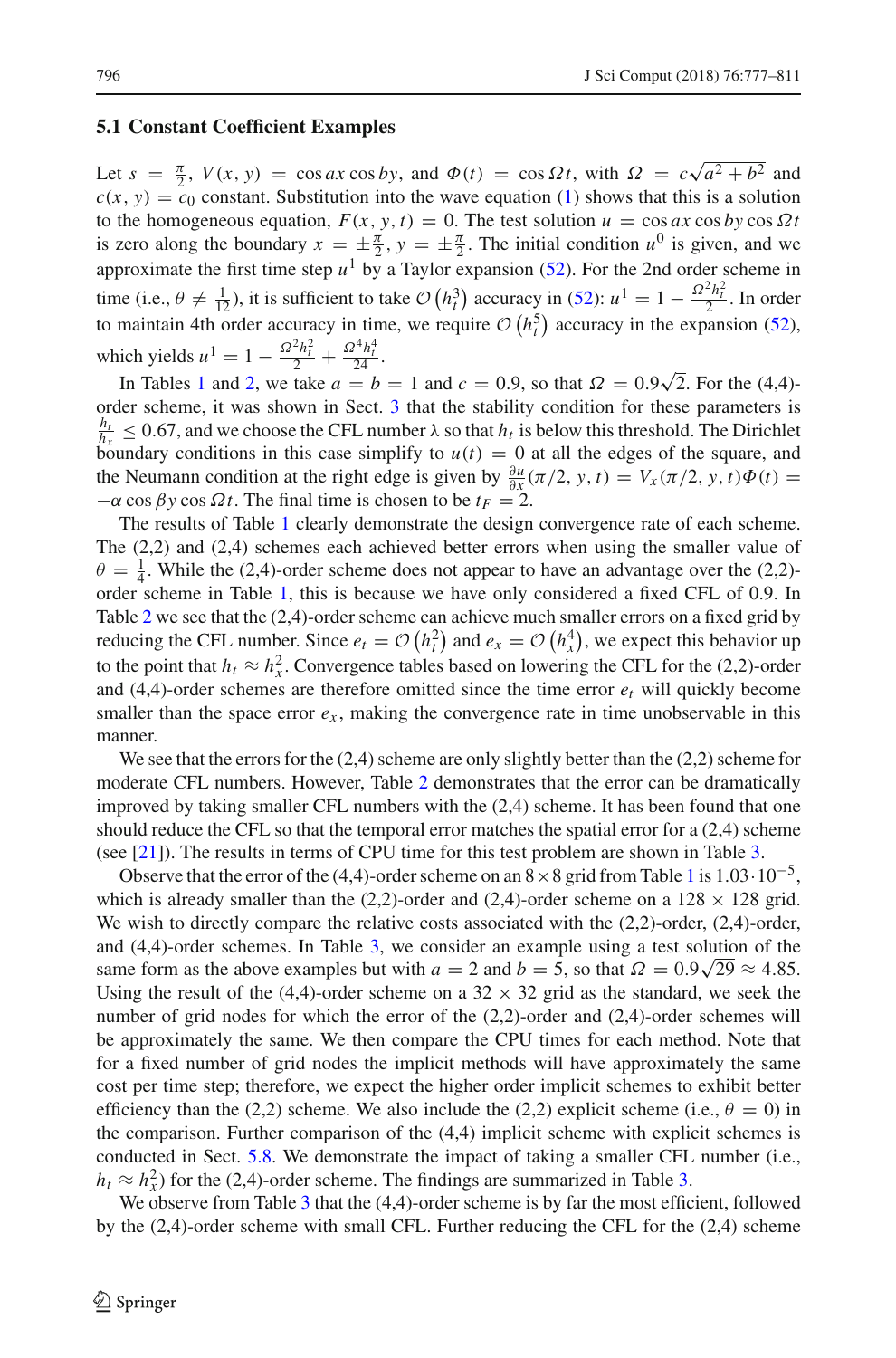| Grid | Dirichlet                                 |                          | Neumann              |                          |  |
|------|-------------------------------------------|--------------------------|----------------------|--------------------------|--|
|      | Error                                     | Convergence rate         | Error                | Convergence rate         |  |
|      | $(2,2)$ -Order, $\theta = 1/2$ , CFL=0.9  |                          |                      |                          |  |
| 8    | $2.13 \cdot 10^{-2}$                      |                          | $5.82 \cdot 10^{-2}$ |                          |  |
| 16   | $6.16 \cdot 10^{-3}$                      | 1.79                     | $3.01 \cdot 10^{-3}$ | 1.83                     |  |
| 32   | $1.64 \cdot 10^{-3}$                      | 1.91                     | $5.96 \cdot 10^{-3}$ | 1.80                     |  |
| 64   | $4.19 \cdot 10^{-4}$                      | 1.97                     | $1.58 \cdot 10^{-3}$ | 1.92                     |  |
| 128  | $1.05 \cdot 10^{-4}$                      | 1.99                     | $4.05 \cdot 10^{-4}$ | 1.96                     |  |
|      | $(2,2)$ -Order, $\theta = 1/4$ , CFL=0.9  |                          |                      |                          |  |
| 8    | $1.07 \cdot 10^{-2}$                      | $\overline{\phantom{0}}$ | $9.52 \cdot 10^{-3}$ | $\overline{\phantom{0}}$ |  |
| 16   | $3.01 \cdot 10^{-3}$                      | 1.83                     | $7.43 \cdot 10^{-3}$ | 0.36                     |  |
| 32   | $7.89 \cdot 10^{-4}$                      | 1.93                     | $2.50 \cdot 10^{-3}$ | 1.57                     |  |
| 64   | $2.01 \cdot 10^{-4}$                      | 1.97                     | $7.02 \cdot 10^{-4}$ | 1.83                     |  |
| 128  | $5.04 \cdot 10^{-5}$                      | 1.99                     | $1.85 \cdot 10^{-4}$ | 1.92                     |  |
|      | $(2,4)$ -Order, $\theta = 1/2$ , CFL=0.9  |                          |                      |                          |  |
| 8    | $1.89 \cdot 10^{-2}$                      |                          | $5.65 \cdot 10^{-2}$ |                          |  |
| 16   | $5.40 \cdot 10^{-3}$                      | 1.81                     | $1.92 \cdot 10^{-2}$ | 1.56                     |  |
| 32   | $1.42 \cdot 10^{-3}$                      | 1.92                     | $5.37 \cdot 10^{-3}$ | 1.84                     |  |
| 64   | $3.64 \cdot 10^{-4}$                      | 1.97                     | $1.43 \cdot 10^{-3}$ | 1.93                     |  |
| 128  | $9.14 \cdot 10^{-5}$                      | 1.99                     | $3.62 \cdot 10^{-4}$ | 1.96                     |  |
|      | $(2,4)$ -Order, $\theta = 1/4$ , CFL=0.9  |                          |                      |                          |  |
| 8    | $7.97 \cdot 10^{-3}$                      |                          | $6.91 \cdot 10^{-3}$ |                          |  |
| 16   | $2.21 \cdot 10^{-3}$                      | 1.85                     | $5.68 \cdot 10^{-3}$ | 0.28                     |  |
| 32   | $5.73 \cdot 10^{-4}$                      | 1.95                     | $1.91 \cdot 10^{-3}$ | 1.62                     |  |
| 64   | $1.45 \cdot 10^{-4}$                      | 1.98                     | $5.36 \cdot 10^{-4}$ | 1.83                     |  |
| 128  | $3.65 \cdot 10^{-5}$                      | 1.99                     | $1.41 \cdot 10^{-4}$ | 1.93                     |  |
|      | $(4,4)$ -Order, $\theta = 1/12$ , CFL=0.6 |                          |                      |                          |  |
| 8    | $1.03 \cdot 10^{-5}$                      | $\overline{\phantom{0}}$ | $9.49 \cdot 10^{-5}$ |                          |  |
| 16   | $6.77 \cdot 10^{-7}$                      | 3.92                     | $6.10 \cdot 10^{-6}$ | 3.96                     |  |
| 32   | $4.32 \cdot 10^{-8}$                      | 3.97                     | $3.80 \cdot 10^{-7}$ | 4.00                     |  |
| 64   | $2.72 \cdot 10^{-9}$                      | 3.99                     | $2.44 \cdot 10^{-8}$ | 3.96                     |  |
| 128  | $1.64 \cdot 10^{-10}$                     | 4.05                     | $1.54 \cdot 10^{-9}$ | 3.99                     |  |

<span id="page-20-0"></span>**Table 1** Design convergence is observed for the homogeneous, constant coefficient wave equation

The test solution is  $u = \cos x \cos y \cos 0.9\sqrt{2}t$ . The constant wave speed is  $c = 0.9$  and the final time is  $t_F = 2$ 

did not result in any gain in accuracy since this is the point at which the spatial and temporal errors are roughly the same order,  $e_t \approx e_x$ . The largest possible CFL for stability was the most efficient for the conditionally stable schemes, as we observed that lowering the CFL for the (2,2) explicit scheme and (4,4) implicit scheme did not improve the error but increased the computational cost. Lowering the CFL for the (2,2) implicit scheme did not improve the accuracy.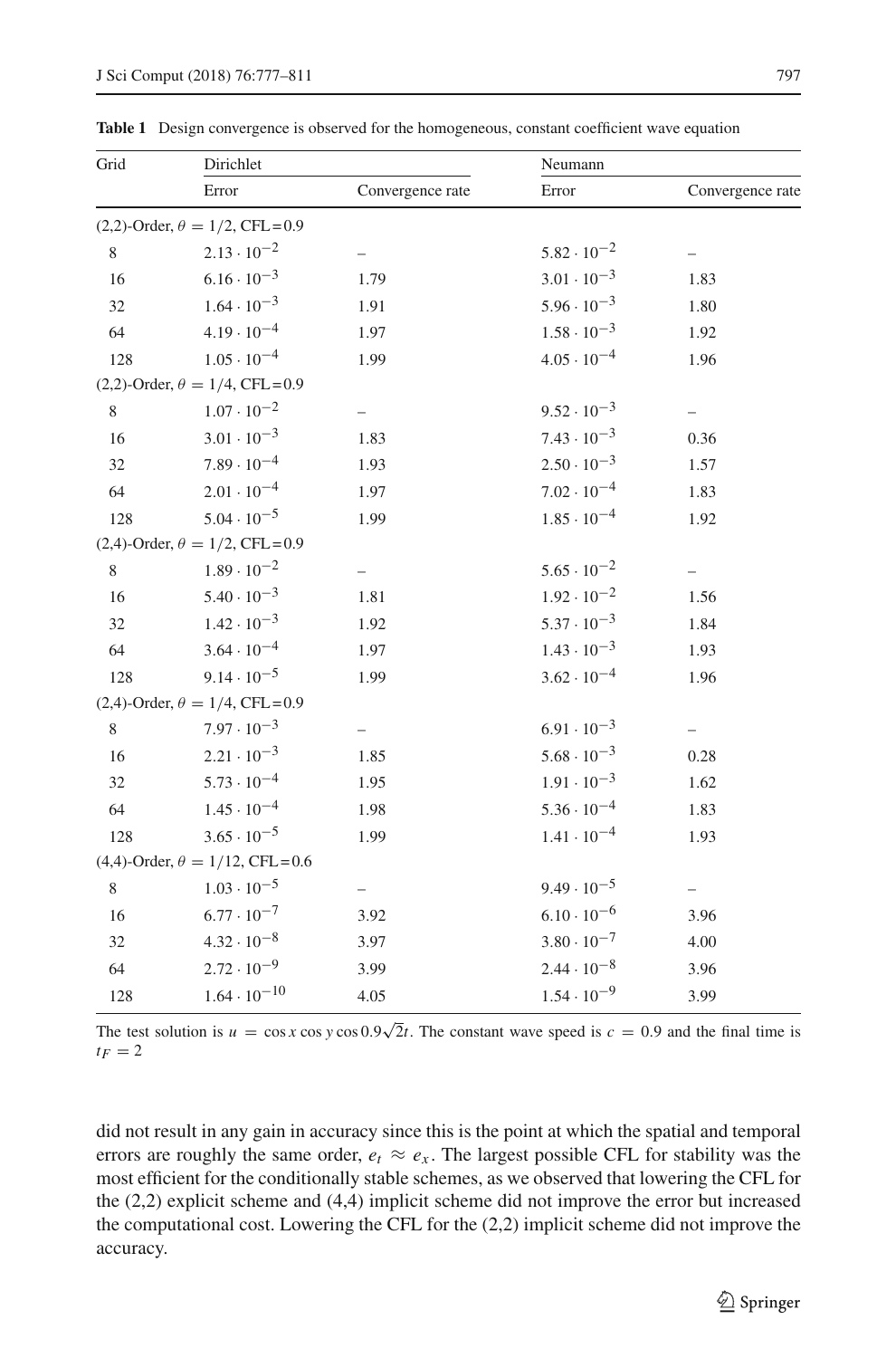<span id="page-21-1"></span>

| <b>CFL</b>                     | Dirichlet            |                  | Neumann              |                  |  |
|--------------------------------|----------------------|------------------|----------------------|------------------|--|
|                                | Error                | Convergence rate | Error                | Convergence rate |  |
| $(2,4)$ -Order, $\theta = 1/2$ |                      |                  |                      |                  |  |
| 3.6                            | $5.40 \cdot 10^{-3}$ |                  | $1.91 \cdot 10^{-2}$ |                  |  |
| 1.8                            | $1.42 \cdot 10^{-3}$ | 1.92             | $5.37 \cdot 10^{-3}$ | 1.83             |  |
| 0.9                            | $3.64 \cdot 10^{-4}$ | 1.97             | $1.41 \cdot 10^{-3}$ | 1.92             |  |
| 0.45                           | $9.14 \cdot 10^{-5}$ | 1.99             | $3.62 \cdot 10^{-4}$ | 1.96             |  |
| 0.225                          | $2.29 \cdot 10^{-5}$ | 2.00             | $9.15 \cdot 10^{-5}$ | 1.98             |  |
| 0.1125                         | $5.73 \cdot 10^{-6}$ | 2.00             | $2.30 \cdot 10^{-5}$ | 1.99             |  |
| $(2,4)$ -Order, $\theta = 1/4$ |                      |                  |                      |                  |  |
| 3.6                            | $5.40 \cdot 10^{-3}$ |                  | $5.69 \cdot 10^{-3}$ |                  |  |
| 1.8                            | $1.42 \cdot 10^{-3}$ | 1.92             | $1.91 \cdot 10^{-3}$ | 1.57             |  |
| 0.9                            | $3.64 \cdot 10^{-4}$ | 1.97             | $5.36 \cdot 10^{-4}$ | 1.83             |  |
| 0.45                           | $9.14 \cdot 10^{-5}$ | 1.99             | $1.41 \cdot 10^{-4}$ | 1.93             |  |
| 0.225                          | $2.29 \cdot 10^{-5}$ | 2.00             | $3.61 \cdot 10^{-5}$ | 1.97             |  |
| 0.1125                         | $5.73 \cdot 10^{-6}$ | 2.00             | $9.13 \cdot 10^{-6}$ | 1.98             |  |

**Table 2** (2,4)-Order convergence in time on a fixed  $64 \times 64$  grid

The test solution is  $u = \cos x \cos y \cos 0.9\sqrt{2}t$ , which results in a homogeneous wave equation. The constant wave speed is  $c = 0.9$  and the final time is  $t_F = 2$ 

<span id="page-21-2"></span>

| <b>Table 3</b> Comparison of the<br>running time required to achieve        | Grid                           | Error                                   | <b>CFL</b> | # Time steps | CPU time(s) |  |
|-----------------------------------------------------------------------------|--------------------------------|-----------------------------------------|------------|--------------|-------------|--|
| a similar error with different<br>schemes                                   |                                | $(4,4)$ -Order, $\theta = 1/12$         |            |              |             |  |
|                                                                             | 32                             | $3.85 \cdot 10^{-4}$                    | 0.68       | 30           | 0.014       |  |
|                                                                             |                                | $(2,2)$ -Order, $\theta = 0$ (explicit) |            |              |             |  |
|                                                                             | 256                            | $3.71 \cdot 10^{-4}$                    | 0.79       | 207          | 0.94        |  |
| For the $(2,2)$ explicit scheme and                                         | $(2,2)$ -Order, $\theta = 1/4$ |                                         |            |              |             |  |
| $(4,4)$ implicit scheme, the CFL is<br>chosen to be the largest value that  |                                | $512 \qquad 4.19 \cdot 10^{-4}$         | 0.5        | 652          | 33.44       |  |
| still allows for stability. The test                                        | 480                            | $3.53 \cdot 10^{-4}$                    | 0.25       | 1222         | 56.87       |  |
| solution is $u = \cos x \cos y$<br>$\cos 0.9\sqrt{2}t$ with a constant wave |                                | $(2,4)$ -Order, $\theta = 1/4$          |            |              |             |  |
| speed $c = 0.9$ and final time                                              | 320                            | $3.72 \cdot 10^{-4}$                    | 0.5        | 407          | 10.71       |  |
| $t_F=2$                                                                     | 49                             | $3.64 \cdot 10^{-4}$                    | 0.064      | 487          | 0.24        |  |
|                                                                             |                                |                                         |            |              |             |  |

### <span id="page-21-0"></span>**5.2 Variable Speed of Sound Examples**

We next consider test problems where the speed of sound  $c(x, y)$  is variable. At each time step, the modified Helmholtz equation [\(20\)](#page-7-1) now has the variable parameter

$$
k^2(x, y) = \frac{1}{\theta c^2(x, y)h_t^2}
$$
,  $c(x, y) \neq 0$ .

All tests were performed on a square of side length 2 (i.e.,  $s = 1$ ) centered at the origin. Because the (4,4)-order scheme is only conditionally stable, the largest allowable CFL will depend on the maximum value of  $c(x, y)$  on the domain. As a result of the chosen test solution, the wave equation becomes inhomogeneous with the right-hand side given by [\(51\)](#page-18-1).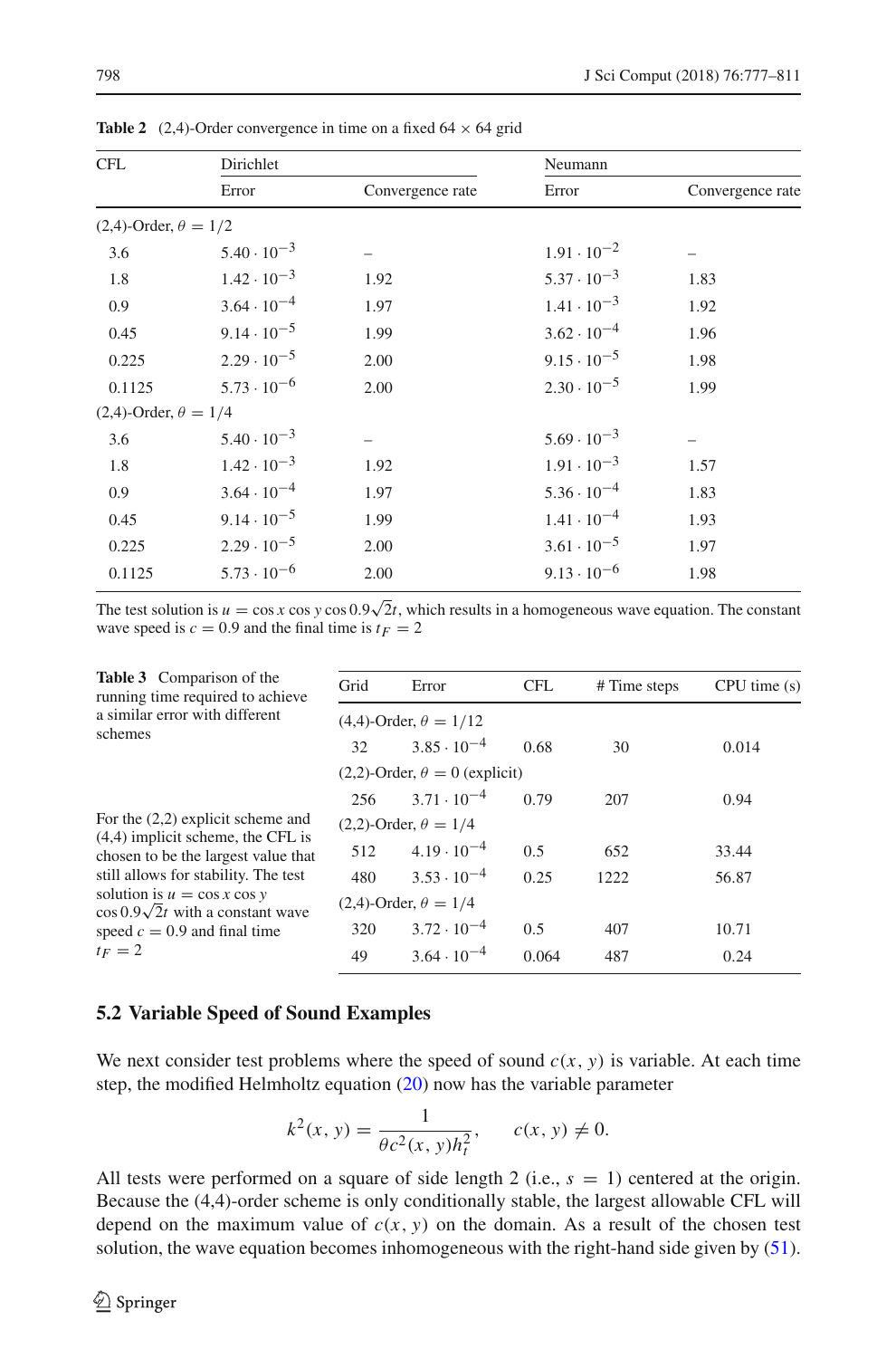<span id="page-22-0"></span>**Table 4** Design convergence of the (4,4) scheme for the inhomogeneous wave equation with variable wave speed  $c^2(x, y) = \frac{x^2}{4} + 1$ 

| Grid | Error                | Convergence rate |
|------|----------------------|------------------|
| 8    | $3.34 \cdot 10^{-2}$ |                  |
| 16   | $2.23 \cdot 10^{-3}$ | 3.90             |
| 32   | $1.42 \cdot 10^{-4}$ | 3.97             |
| 64   | $8.98 \cdot 10^{-6}$ | 3.98             |
| 128  | $5.65 \cdot 10^{-7}$ | 3.99             |

The test solution is  $u = \cos 5x \cos 3y \cos \Omega_0 t$  with CFL = 0.5,  $\Omega_0 = 5.85$ ,  $t_F = 4$ 

<span id="page-22-1"></span>**Table 5** Design convergence of the (4,4) scheme for the inhomogeneous wave equation with variable wave speed  $c^2(x, y) = \frac{x^2}{4} + 1$ 

| Grid | Error                | Convergence rate |
|------|----------------------|------------------|
| 8    | $6.41 \cdot 10^{-3}$ |                  |
| 16   | $4.29 \cdot 10^{-4}$ | 3.90             |
| 32   | $2.76 \cdot 10^{-5}$ | 3.96             |
| 64   | $1.79 \cdot 10^{-6}$ | 3.95             |
| 128  | $1.13 \cdot 10^{-7}$ | 3.98             |

The decaying test solution is  $u = \cos 5x \cos 5y e^{-\Omega_0 t}$  with  $CFL = 0.5$ ,  $\Omega_0 = 5.85$ , and  $t_F = 2$ 

Since the wave speed is variable, we define  $\Omega_0 := \bar{c}\sqrt{a^2 + b^2}$  where  $\bar{c}$  is the average value of  $c(x, y)$  on the domain.

For the first example, we take a test solution [\(50\)](#page-17-4) with  $V(x, y) = cos(ax) cos(by)$ , where  $a = 5$  and  $b = 2$ . Let  $c^2(x, y) = \frac{x^2}{4} + 1$ . The maximum of  $c^2(x, y)$  occurs along the left and right boundaries and is equal to 1.25, so that the stability condition is approximately  $\frac{h_t}{h_x} \leq 0.54$ . We specify the time component of [\(50\)](#page-17-4) to be  $\Phi(t) = \cos(\Omega_0 t)$ . The results are summarized in Table [4.](#page-22-0)

We next specify a test solution which is decaying in time. Let  $\Phi$  in [\(50\)](#page-17-4) be given by  $\Phi(t) = e^{-\Omega_0 t}$ . Let  $V(x, y)$  and  $c(x, y)$  be given as in the previous example, with the final time  $t_F = 2$ . The results are summarized in Table [5.](#page-22-1)

Next, we consider the Yukawa potential for nuclear particle forces,

$$
c^2(r) = g^2 \frac{e^{-\sigma mr}}{r},
$$

where  $r = \sqrt{x^2 + y^2}$  is the polar radius, *m* represents the mass of a particle, and *g* and  $\sigma$  are a scaling constants. We choose  $g^2 = 1$  to be the amplitude of the field and  $\sigma m = 10$ . The field goes to infinity at the origin  $r = 0$ . For the computations, we set the value at  $r = 0$  to match the value at  $r = h_r = h_x \sqrt{2}$ , so that

$$
c2(0) \approx c2(hr) = c2(hx\sqrt{2}).
$$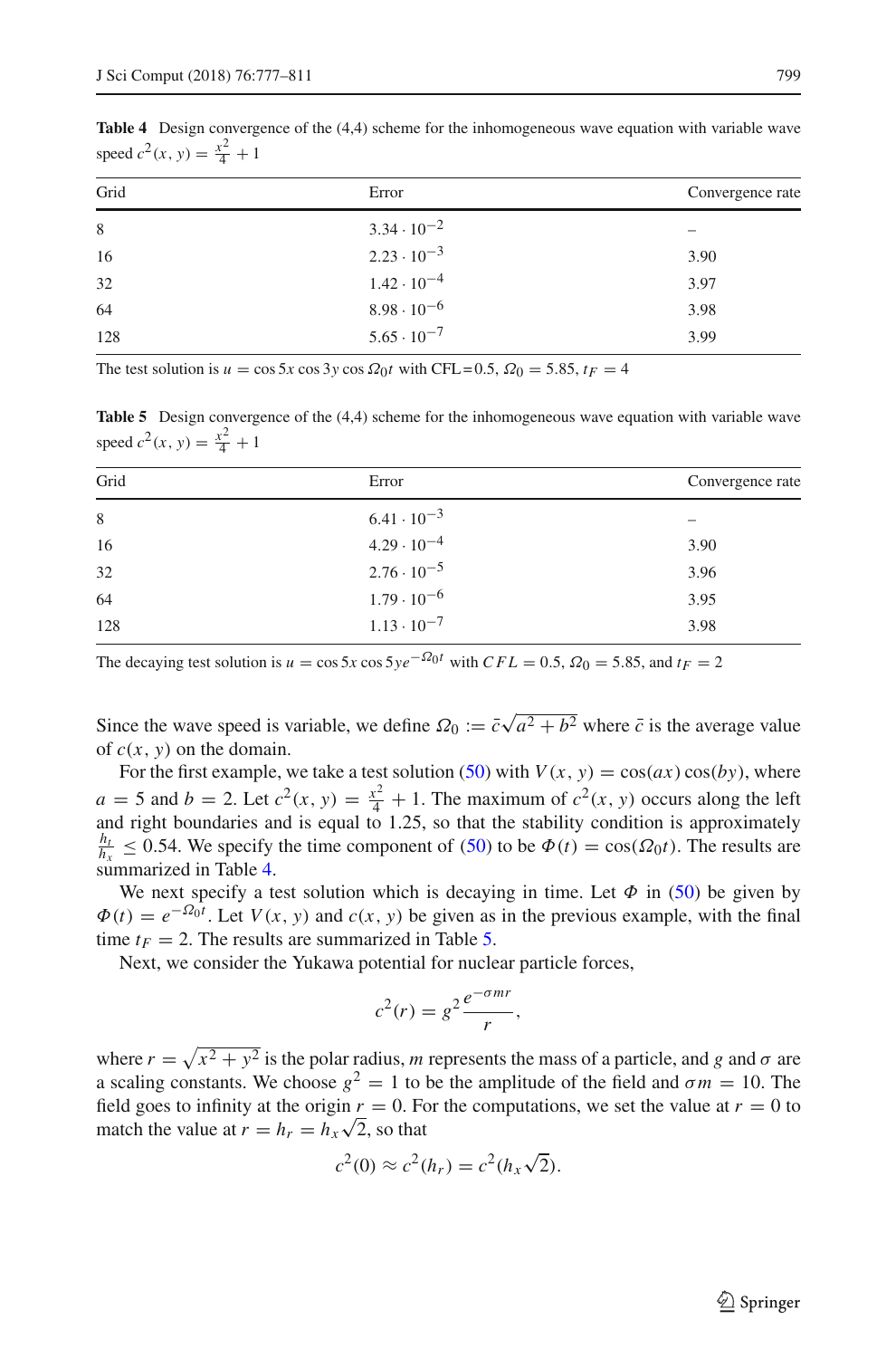| Grid<br><b>CFL</b> |                      | # Time steps | $(4,4)$ Scheme       |       |                      | $(2,4)$ scheme |  |
|--------------------|----------------------|--------------|----------------------|-------|----------------------|----------------|--|
|                    |                      | Error        | Conv. rate           | Error | Conv. rate           |                |  |
| 8                  | 0.634                | 13           | $5.33 \cdot 10^{-2}$ |       | $9.09 \cdot 10^{-1}$ |                |  |
| 16                 | 0.131                | 123          | $9.90 \cdot 10^{-4}$ | 5.75  | $4.77 \cdot 10^{-3}$ | 7.57           |  |
| 32                 | $4.21 \cdot 10^{-2}$ | 761          | $5.01 \cdot 10^{-5}$ | 4.30  | $1.12 \cdot 10^{-4}$ | 5.41           |  |
| 64                 | $1.69 \cdot 10^{-2}$ | 3792         | $2.97 \cdot 10^{-6}$ | 4.08  | $4.36 \cdot 10^{-6}$ | 4.68           |  |
| 128                | $7.56 \cdot 10^{-3}$ | 16.940       | $1.81 \cdot 10^{-7}$ | 4.04  | $2.19 \cdot 10^{-7}$ | 4.31           |  |

<span id="page-23-1"></span>**Table 6** The test solution for the Yukawa potential is  $u = \cos 10x \cos 10y \cos 10\sqrt{2}t$  with variable wave speed  $c^2(r) = \frac{e^{-10r}}{r}$ 

The wave equation with this test solution and wave speed is inhomogeneous. The CFL constraint results from the physics since *c* becomes larger at grid nodes closer to the origin as the grid is refined. The final time is  $t_F=1$ 

Recall from Sect. [3](#page-7-0) the stability requirement of the (4,4)-order scheme is

<span id="page-23-0"></span>
$$
\frac{h_t}{h_x} \le \frac{\sqrt{0.375}}{\max c^2(r)} = \frac{\sqrt{0.375}h_r}{e^{-10h_r}} = \frac{\sqrt{0.75}h_x}{e^{-10\sqrt{2}h_x}}.
$$
(53)

The CFL values for each grid determined by  $(53)$  are recorded in Table [6.](#page-23-1) This constraint implies that the (4,4)-order scheme will require increasingly small time steps as the grid is refined. We compare the results to the (2,4)-order scheme with  $\theta = 1/4$ , which we expect to perform similarly to the (4,4) scheme in this case since  $h_t \propto h_x^2$  in the CFL condition [\(53\)](#page-23-0). The test solution [\(50\)](#page-17-4) is given by  $V(x, y) = cos(ax) cos(by)$  with  $a = b = 10$  and  $\Phi(t) = \cos(\Omega_1 t)$  with  $\Omega_1 = \sqrt{a^2 + b^2} = 10\sqrt{2}$ . The final time for Table [6](#page-23-1) is  $t_F = 1$ . For the Yukawa potential, the (4,4)-order scheme slightly outperforms the (2,4)-order scheme but with a distinct advantage on coarse grids. Their computation times are similar since the same CFL is used. Even though the (2,4)-order scheme is unconditionally stable, taking a larger CFL increases the error and is less efficient [\[21\]](#page-33-24). Note that our choice of replacing  $c^2(0)$  by the value at  $c^2(h_r)$  introduces a discontinuity in the first derivative of the wavenumber. In Table [6,](#page-23-1) no loss of convergence is observed. This is because we use a test solution which is known to be singularity free. In the general case, a smooth polynomial interpolation should be used instead.

Tables [4,](#page-22-0) [5](#page-22-1) and [6](#page-23-1) demonstrate that the design convergence rate of the (4,4) scheme is achieved for a variety of inhomogeneous and variable coefficient problems. The example of the Yukawa potential (see Table  $6$ ) shows that in some cases the  $(2,4)$ -order scheme may be as efficient as the (4,4)-order scheme due to the CFL constraint. We next construct examples for which the (2,4)-order scheme is computationally more efficient. This may happen, for example, if the frequency of the solution in time is substantially lower than that of the frequency in space. Consider the test solution given by  $u = V(x, y)\Phi(t)$  with *V*(*x*, *y*) = cos(20*x*) cos(20*y*),  $\Phi(t) = \cos(\sqrt{2}t)$ , and constant wavenumber *c*(*x*, *y*) = 1. This results in an inhomogeneous wave equation with right-hand side *F* given by [\(51\)](#page-18-1). The advantage of taking a larger time step will be more pronounced over longer time intervals, and so we take a final time of  $t_F = 10$  to reflect this in the following comparison.

The results of Table [7](#page-24-1) show that the use of the (2,4)-order scheme with a larger CFL yields similar overall errors at a significantly lower computational cost. The CFL numbers for the (2,4) scheme were chosen by trial-and-error up to the point at which the overall error started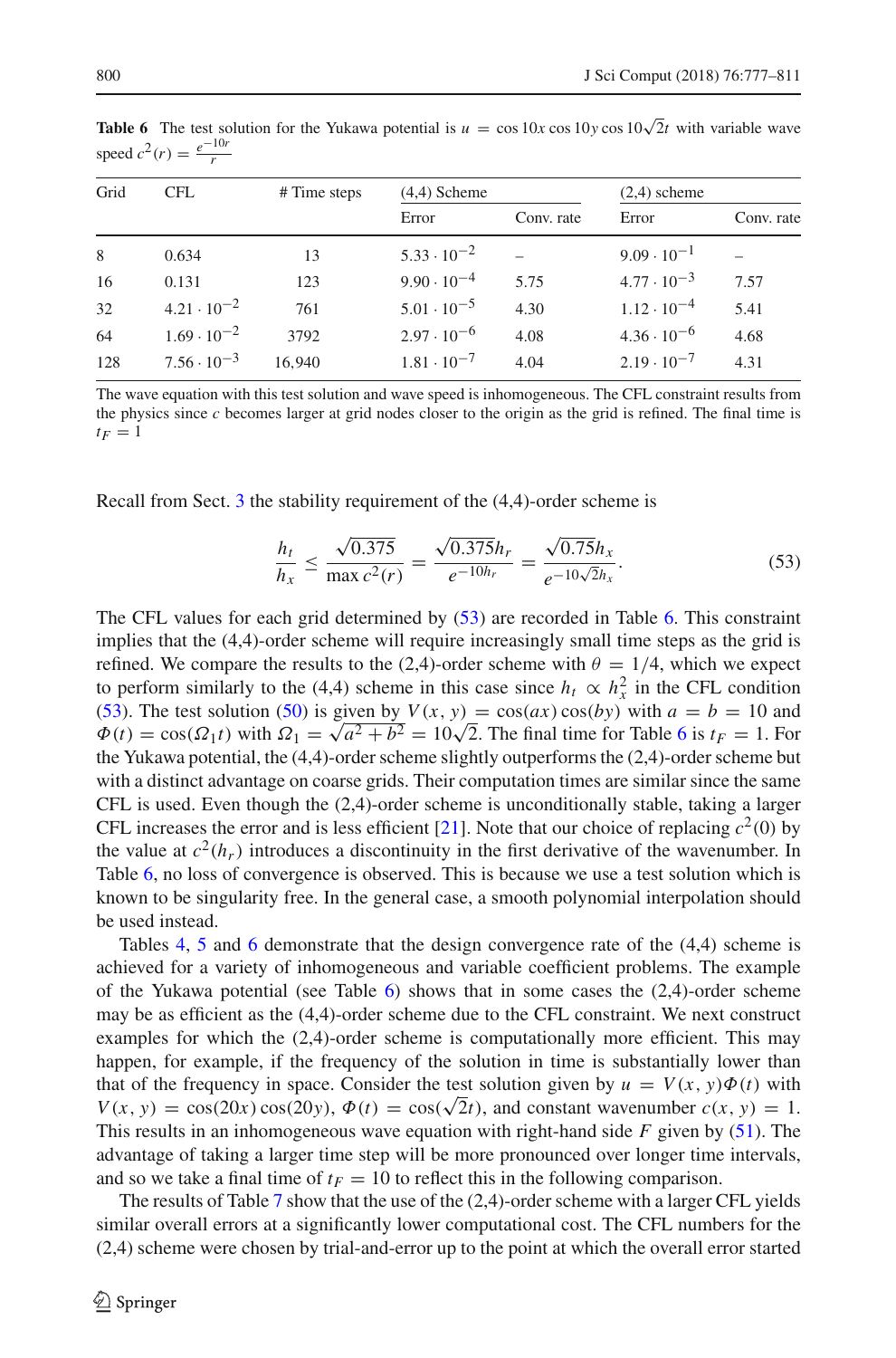<span id="page-24-1"></span>

| <b>Table 7</b> Comparison of<br>$(4,4)$ -order and $(2,4)$ -order         | Grid                            | Error                          | CFL  | # Time steps | CPU time(s) |  |
|---------------------------------------------------------------------------|---------------------------------|--------------------------------|------|--------------|-------------|--|
| schemes for the test solution                                             | $(4,4)$ -Order, $\theta = 1/12$ |                                |      |              |             |  |
| $u = \cos 20x \cos 20y \cos \sqrt{2t}$ ,<br>which has higher frequency in | 64                              | $9.27 \cdot 10^{-4}$           | 0.60 | 534          | 0.464       |  |
| space than in time                                                        | 128                             | $5.86 \cdot 10^{-5}$           | 0.60 | 1067         | 4.265       |  |
|                                                                           | 256                             | $3.68 \cdot 10^{-6}$           | 0.60 | 2134         | 42.61       |  |
|                                                                           |                                 | $(2,4)$ -Order, $\theta = 1/4$ |      |              |             |  |
|                                                                           | 64                              | $8.96 \cdot 10^{-4}$           | 0.60 | 534          | 0.470       |  |
|                                                                           | 64                              | $8.94 \cdot 10^{-4}$           | 2    | 160          | 0.157       |  |
|                                                                           | 64                              | $9.23 \cdot 10^{-4}$           | 2.5  | 128          | 0.115       |  |
|                                                                           | 128                             | $5.52 \cdot 10^{-5}$           | 0.60 | 1067         | 4.074       |  |
|                                                                           | 128                             | $3.21 \cdot 10^{-5}$           | 10   | 64           | 0.221       |  |
|                                                                           | 128                             | $6.55 \cdot 10^{-5}$           | 16   | 40           | 0.144       |  |
|                                                                           | 128                             | $9.99 \cdot 10^{-5}$           | 17.5 | 37           | 0.149       |  |
| The equation is inhomogeneous                                             | 256                             | $3.61 \cdot 10^{-6}$           | 0.60 | 2134         | 37.73       |  |
| with constant wave speed $c = 1$ ,                                        | 256                             | $5.66 \cdot 10^{-6}$           | 10   | 128          | 2.223       |  |
| and the final time is $t_F = 10$                                          | 256                             | $8.22 \cdot 10^{-6}$           | 11   | 117          | 2.003       |  |

to grow (i.e., when  $e_t \approx e_x$ ). We observe that the largest CFL that maintains the same overall error of the (2,4) scheme is much greater for finer grids in this case.

A similar situation arises from the use of nonuniform meshes (which we do not consider here), in which case the time step is determined by the finest spatial mesh. We can simulate such a case by taking a variable propagation speed  $c(x, y)$  which sharply increases from one side of the medium to the other. Let

$$
c^2(x, y) = 1 + 3e^{20(y-1)}.
$$

Define the test solution  $u = V(x, y)\Phi(t)$  by  $V(x, y) = \cos x \cos y$  and  $\Phi(t) = \cos(\sqrt{2}t)$ (i.e.,  $a = b = 1$ ). This results in an inhomogeneous wave equation with right-hand side *F* given by [\(51\)](#page-18-1). Note, that in this case the maximum of  $c^2(x, y)$  is 4 at the top of edge of the square, so the stability condition for the (4,4) scheme is approximately  $\frac{h_t}{h_x} \le 0.15$ . The final time for the simulations is  $t_F = 2$ . In Table [8,](#page-25-0) we compare the efficiency of the (2,4)-order and (4,4)-order scheme for this problem. In contrast to Table [7,](#page-24-1) we observe that the largest CFL that maintains the overall error becomes smaller as the spatial grid becomes finer.

# <span id="page-24-0"></span>**5.3 Pollution Effect**

We consider the homogeneous wave equation [\(1\)](#page-3-1) and assume  $u(x, y, t) = e^{i\Omega t} V(x, y)$  (more generally, we consider the Fourier transform of *u* in time). Then *V* solves  $\Delta V + \frac{Q^2}{c^2}V = 0$ . We increase the frequency  $\Omega$  on successive grids by a factor  $2^{4/5} \approx 1.741$  (this is the predicted growth of the dispersion error for a 4th order scheme when doubling the number of grid points [\[4,](#page-33-1)[6](#page-33-0)]). We do so for the same variable-coefficient test solution used in Table [6,](#page-23-1) and we increase the parameter  $\Omega_0$  by a factor of 1.741 on each grid. We set  $a = b$  so that  $\Omega_0 = \bar{c}\sqrt{a^2 + a^2} = \bar{c}\sqrt{2}a$ . Therefore, the desired increase in the frequency of the test solution is obtained by increasing *a* by a factor of 1.741 as the grid is refined by a factor of 2. We begin in this case with  $a = 1$  on the coarsest grid. On the square of side length 2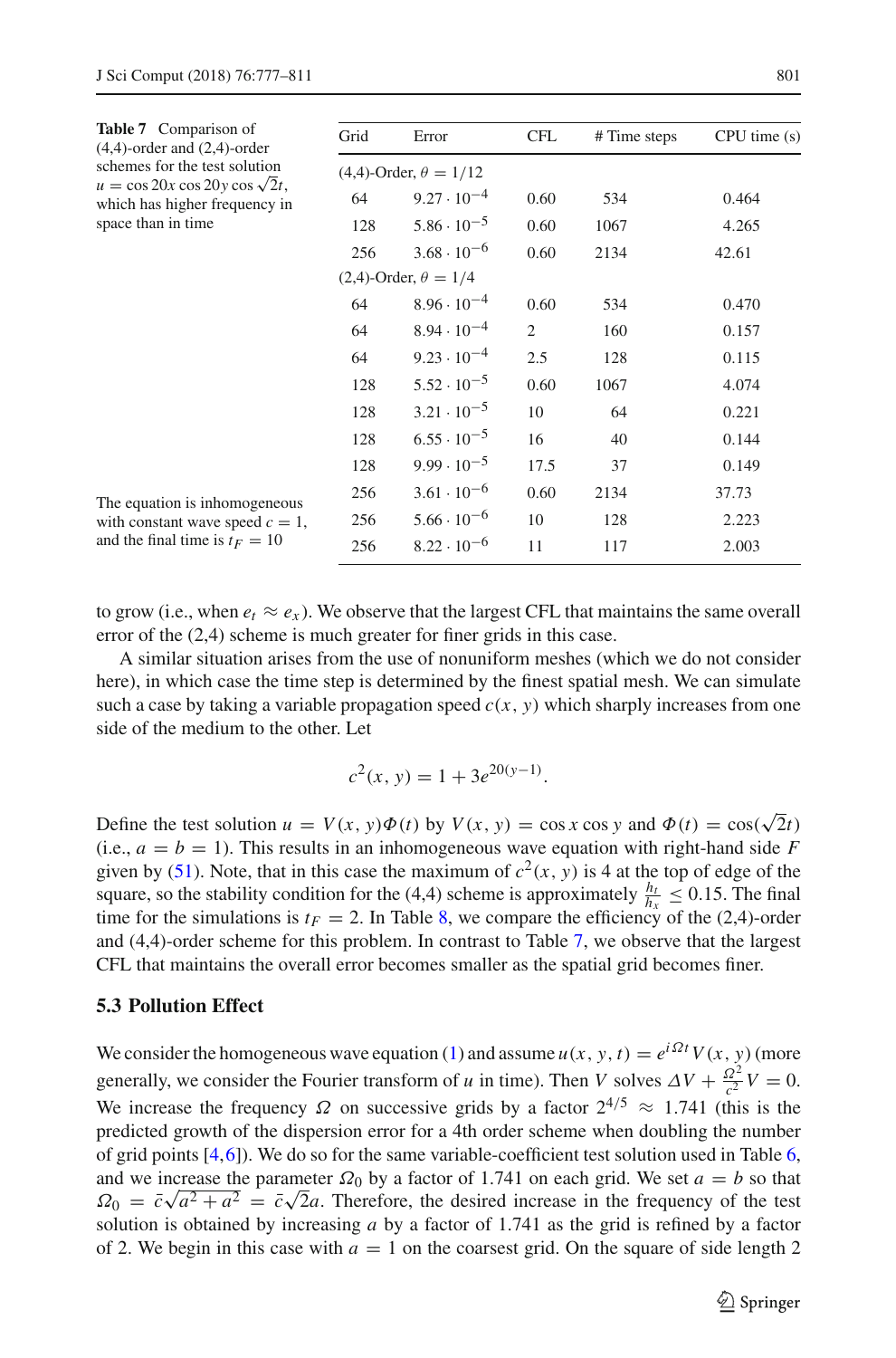<span id="page-25-0"></span>

| <b>Table 8</b> Comparison of<br>$(4,4)$ -order and $(2,4)$ -order             | Grid | Error                           | <b>CFL</b> | # Time steps | CPU time(s) |
|-------------------------------------------------------------------------------|------|---------------------------------|------------|--------------|-------------|
| scheme for a sharply variable                                                 |      | $(4,4)$ -Order, $\theta = 1/12$ |            |              |             |
| wavespeed $c^2(x, y) = 1 +$<br>$3e^{20(y-1)}$                                 | 64   | $6.40 \cdot 10^{-4}$            | 0.20       | 279          | 0.267       |
|                                                                               | 128  | $3.40 \cdot 10^{-5}$            | 0.20       | 640          | 2.331       |
|                                                                               | 256  | $2.49 \cdot 10^{-6}$            | 0.20       | 1280         | 23.79       |
|                                                                               |      | $(2,4)$ -Order, $\theta = 1/4$  |            |              |             |
|                                                                               | 64   | $6.35 \cdot 10^{-4}$            | 0.20       | 279          | 0.273       |
|                                                                               | 64   | $6.20 \cdot 10^{-4}$            | 0.9        | 72           | 0.061       |
|                                                                               | 64   | $7.94 \cdot 10^{-4}$            | 1.5        | 43           | 0.044       |
| The inhomogeneous test solution<br>is $u = \cos x \cos y \cos \sqrt{2}t$ with | 128  | $3.89 \cdot 10^{-5}$            | 0.20       | 640          | 2.342       |
| final time $t_F = 2$ . A larger CFL                                           | 128  | $4.61 \cdot 10^{-5}$            | 0.8        | 160          | 0.575       |
| number results in similar<br>accuracy but at a lower                          | 256  | $2.24 \cdot 10^{-6}$            | 0.20       | 1280         | 22.29       |
| computational cost for the $(2,4)$                                            | 256  | $2.84 \cdot 10^{-6}$            | 0.40       | 640          | 11.33       |
| scheme                                                                        | 256  | $4.50 \cdot 10^{-6}$            | 0.50       | 512          | 8.905       |

<span id="page-25-1"></span>**Table 9** The inhomogeneous wave equation with variable wave speed  $c^2(x, y) = \frac{x^2}{4} + 1$  is solved for the test solution  $u = \cos x \cos y \cos \Omega_0 t$  with  $CFL = 0.4$  and final time  $t_F = 2$ 

| Grid        | Error                | $\Omega_0$ |
|-------------|----------------------|------------|
| $\,$ 8 $\,$ | $2.46 \cdot 10^{-5}$ | 1.56       |
| 16          | $2.71 \cdot 10^{-5}$ | 2.72       |
| 32          | $1.05 \cdot 10^{-5}$ | 4.73       |
| 64          | $1.76 \cdot 10^{-5}$ | 8.23       |
| 128         | $1.68 \cdot 10^{-5}$ | 14.33      |
| 256         | $1.69 \cdot 10^{-5}$ | 24.96      |
| 512         | $1.67 \cdot 10^{-5}$ | 43.46      |
| 1024        | $1.14 \cdot 10^{-5}$ | 75.66      |
|             |                      |            |

As the frequency  $\Omega_0$  of the solution increases by a factor of  $2^{4/5}$  on each successive grid, the pollution quantity  $k^{p+1}h^p$  remains constant

centered at the origin with  $c^2(x, y) = \frac{x^2}{4} + 1$ , we have  $\bar{c} = 1.0885$ . The results using the (4,4) implicit scheme are summarized in Table [9.](#page-25-1)

Since the error stays relatively constant in Table [9](#page-25-1) as the wavenumber  $k^2 = \frac{Q^2}{c^2}$  of the associated Helmholtz equation and number of grid nodes are varied according to the predicted growth of the dispersion error, the pollution effect is confirmed.

# **5.4 Observations**

The scheme exhibits the design rate of convergence of 2nd order in time when  $\theta = \frac{1}{2}$  or  $\theta = \frac{1}{4}$  and 4th order in time when  $\theta = \frac{1}{12}$ .  $\theta = \frac{1}{4}$  (the smallest possible  $\theta$  for unconditional stability) yielded errors that were about half of the magnitude of the Crank–Nicolson scheme  $(\theta = \frac{1}{2}).$ 

Fourth order convergence of the scheme when  $\theta = \frac{1}{12}$  for the inhomogeneous equation with a variable speed of sound was confirmed. As evidenced by Table [3,](#page-21-2) the high order (4,4)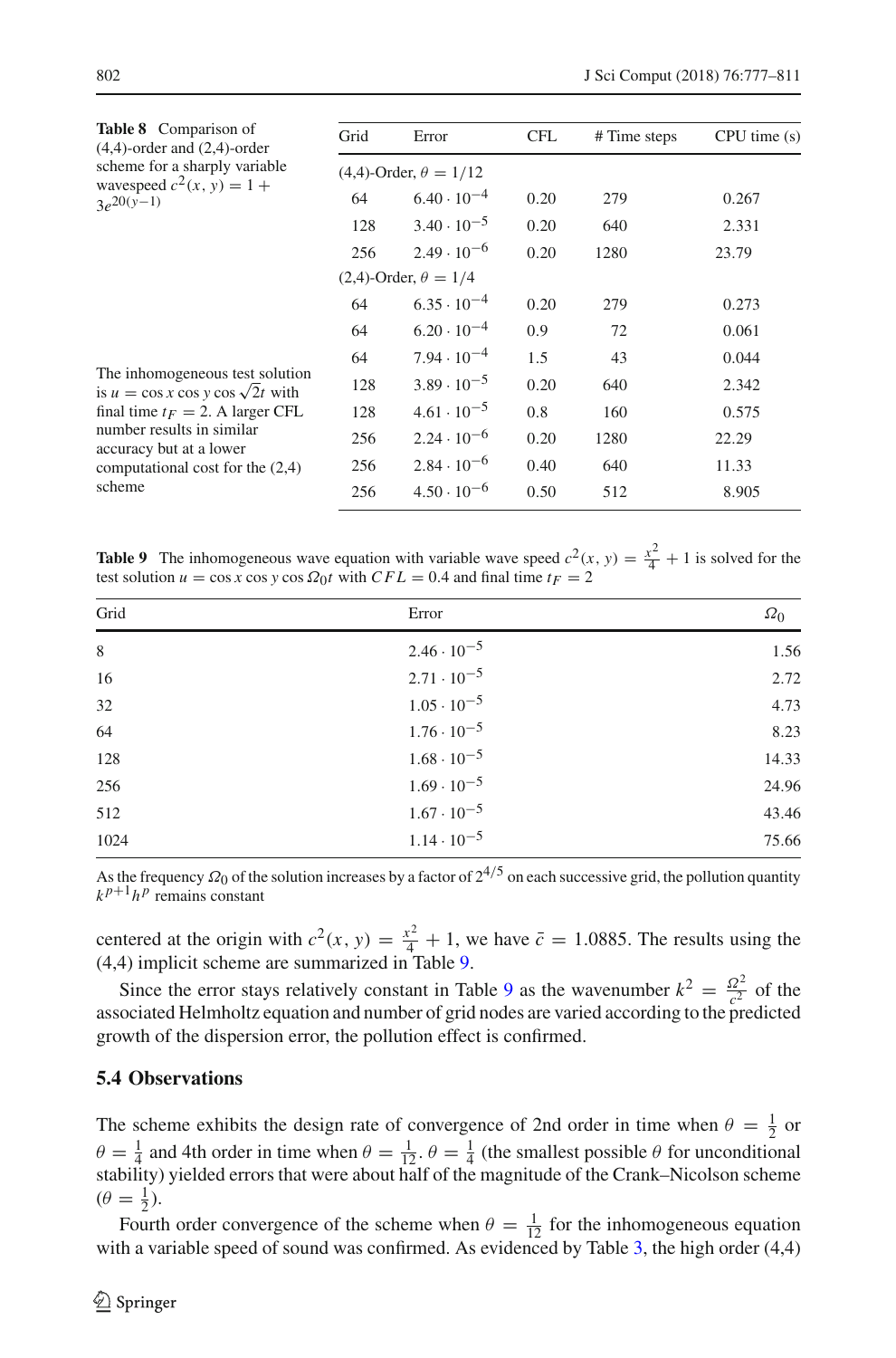scheme is typically more efficient than the  $(2,2)$ -order, and  $(2,4)$ -order implicit schemes despite the CFL restriction and we have confirmed that the computational efficiency of the (2,4) scheme is greatly improved using a CFL which is near the spatial step size  $h<sub>x</sub>$ . Using a direct LU solver, the (4,4) scheme was also shown to be more efficient than the (2,2)-order explicit scheme. In Sects. [5.5,](#page-26-0) [5.6](#page-27-0) and [5.7](#page-27-1) we investigate the use of conjugate gradient and multigrid solvers, and in Sect. [5.8,](#page-29-1) we provide an additional comparison of the (4,4) implicit scheme with the (2,2) explicit scheme as well as a higher order (4,4) explicit scheme.

Tables [4,](#page-22-0) [5](#page-22-1) and [6](#page-23-1) demonstrate the design convergence rate of the scheme even for a variable speed of sound and inhomogeneous problems. Note that even though we do not treat coordinate transformations in this work, the stability analysis of Sect. [2.2](#page-5-2) extends to the case of a self-adjoint Laplacian term and also polar coordinates. In the case of the Yukawa potential of Table [6,](#page-23-1) the CFL restriction of the (4,4) scheme resulted in similar errors for the (2,4) and (4,4) schemes but with no difference in computational cost. Tables [7](#page-24-1) and [8](#page-25-0) represent special cases, such as when the solution exhibits substantially more variation in space than in time or in the case of a nonuniform mesh, for which the  $(2,4)$  scheme is more efficient than the (4,4) scheme. This is because the overall error is dominated by the spatial error in these cases, even for a very large CFL number.

We remark that the parameter  $k$  of the modified Helmholtz equation  $(20)$  is inversely proportional to the time step  $h_t$ . Table [2](#page-21-1) confirms that the convergence rate of the scheme is unaffected by the growth of the parameter  $k$  in  $(20)$  on a fixed grid as the CFL is lowered. Additionally, note that *k* becomes larger as the spatial grid becomes finer, and no loss of convergence is observed. On the other hand, we see in Table [9](#page-25-1) that when the wavenumber of the associated Helmholtz equation (i.e., obtained by the Fourier transform for a particular solution) grows, the pollution effect is observed.

### <span id="page-26-0"></span>**5.5 Conjugate Gradient Solver**

The analysis of Sect. [4.1](#page-12-0) indicates that CG will converge rapidly for the modified Helmholtz equation when  $Kh_x^2$  does not tend to zero, as is the case for the implicit time marching of the wave equation. The parameters to be evaluated are the residual tolerance for terminating the CG iterations and the effect of the initial guess  $x<sub>0</sub>$  on the number of iterations needed. Assuming that no error estimate is available, we take the residual tolerance for terminating CG iterations to be  $10^{-10}$  in all cases. Preconditioning is not likely to be beneficial for these problems given that the number of CG iterations in all test cases is already small. Preconditioning by an incomplete Cholesky factorization was found to reduce efficiency.

The choice of initial guess at time level  $t_{n+1}$  is denoted  $x_0^{n+1}$ . In Tables [10](#page-26-1) and [11](#page-27-2) we consider the four cases discussed in Sect. [4.3:](#page-17-1)  $x_0^{n+1} = 0$ ,  $x_0^{n+1} = u^n$ ,  $x_0^{n+1} = 2u^n - u^{n-1}$ ,

| $x_0^{n+1}$          | Average # iterations | Largest # iterations | CPU time(s) |
|----------------------|----------------------|----------------------|-------------|
| $\overline{0}$       | 8.00                 | 8                    | 62.8        |
| $u^n$                | 7.07                 | 10                   | 57.6        |
| $2u^n - u^{n-1}$     | 6.78                 | 10                   | 55.7        |
| $u_{explicit}^{n+1}$ | 4.80                 | 8                    | 44.8        |

<span id="page-26-1"></span>**Table 10** The required number of CG iterations for the (4,4) scheme with  $c = 1$  and  $CFL = 0.6$ 

The grid size is  $256 \times 256$  with a final time of  $t_f = 12$ , so that there are 1630 time steps. The homogeneous test solution is  $u = \sin 15x \cos 3y \cos \sqrt{234}t$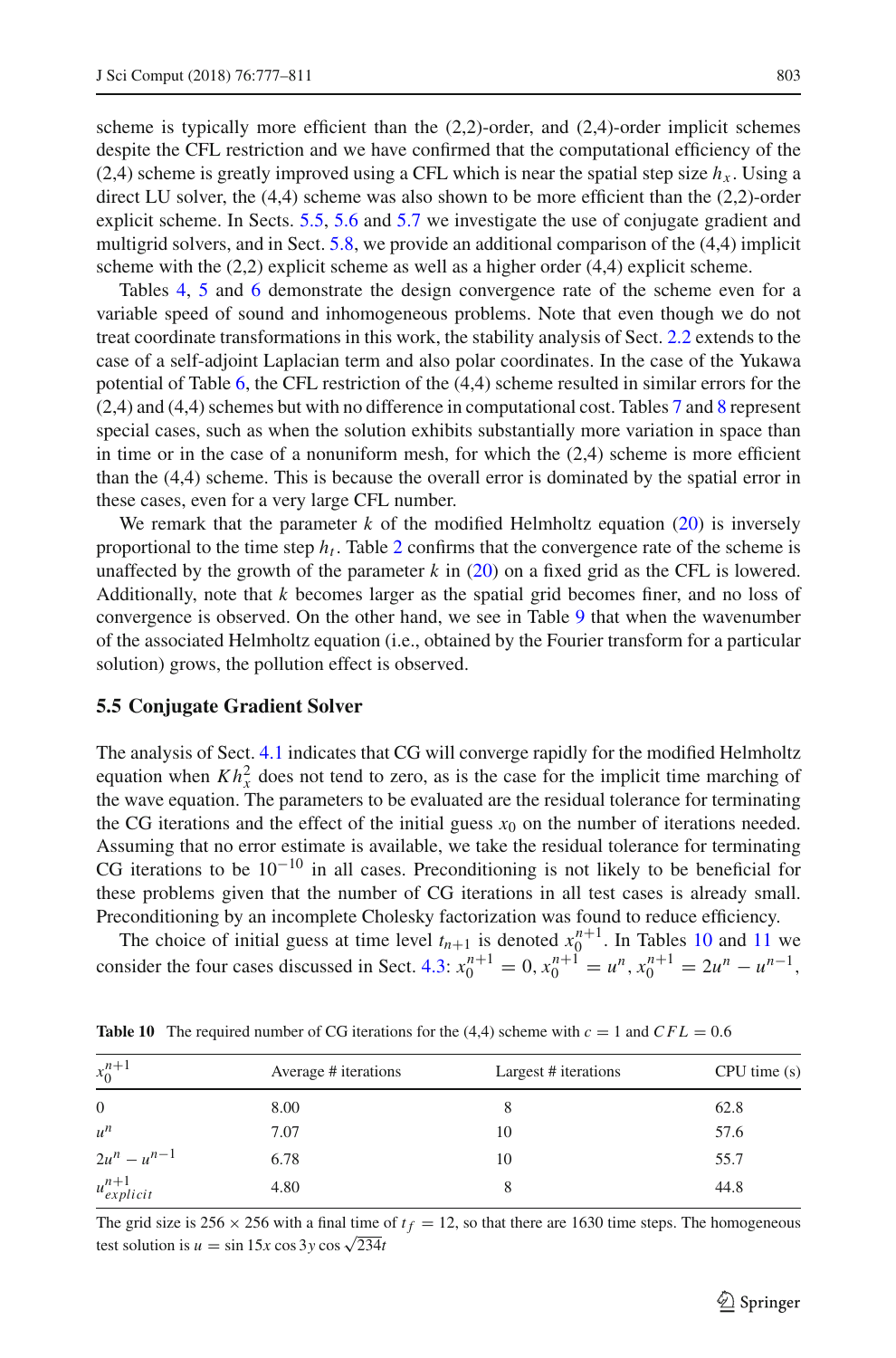| $x_0^{n+1}$          | Average # iterations | Largest # iterations | CPU time(s) |
|----------------------|----------------------|----------------------|-------------|
| $\overline{0}$       | 10                   | 10                   | 122         |
| $u^n$                | 7.58                 | 11                   | 100         |
| $2u^n - u^{n-1}$     | 5.96                 |                      | 85.3        |
| $u_{explicit}^{n+1}$ | 3.99                 | 6                    | 68.8        |

<span id="page-27-2"></span>**Table 11** The required number of CG iterations for the (2,4) scheme with  $c = 1$  and  $CFL = h_x$ 

The grid size is  $128 \times 128$  with a final time of  $t_f = 8$ , so that there are 13,280 time steps. The homogeneous test solution is  $u = \sin 15x \cos 3y \cos \sqrt{234}t$ 

and  $x_0^{n+1} = u_{explicit}^{n+1}$ , where  $u_{explicit}^{n+1}$  is computed from the solutions  $u^n$  and  $u^{n-1}$  at prior time levels by the explicit formula [\(48\)](#page-17-2). The tables display the largest number of CG iterations across all time steps as well as the average number of iterations per time step. The CPU times for the entire wave equation calculation are presented using MATLAB's built-in pcg command.

Tables [10](#page-26-1) and [11](#page-27-2) demonstrate that the number of iterations at each time step is low, even with a zero initial guess. However, a more accurate initial guess substantially reduces the number of iterations per time step and the overall efficiency of the scheme.

## <span id="page-27-0"></span>**5.6 MG Solver**

When solving the wave equation by multigrid, the initial guess is provided by the explicit formula [\(48\)](#page-17-2) (see Sect. [4.3](#page-17-1) and also Sect. [5.5\)](#page-26-0). The domain and test solution are the same as in Sect. [5.5.](#page-26-0) When using FMG for the modified Helmholtz equation, we found it advantageous to use very coarse grids, with the coarsest being  $2 \times 2$ . However, for the wave equation, only one coarsening of the original grid was used, and in our testing the use of coarser grids beyond this made no improvement to the residual after each V-cycle.

Jacobi and Gauss–Seidel are tested as smoothers. Regarding damped Jacobi, the damping parameter obtained for general compact schemes in Sect. [4.2](#page-13-0) resulted in no advantage over  $\omega = 1$  (i.e., Jacobi without damping), and is thus excluded from the tests. When using Gauss– Seidel, alternating forward and backward sweeps are performed. For each smoother, we have experimentally chosen the number of V-cycles,  $v_0$ , the number of smoothing steps before moving to a coarser grid,  $v_1$ , and the number of smoothing steps after returning from a coarse grid,  $v_2$ . The multigrid implementation, including the Jacobi and Gauss–Seidel smoothers, is written in MATLAB.

Figure [1](#page-28-0) shows that the number of V-cycles needed in order for the residual to converge remains very small as the grid step size decreases. Convergence of the residual guarantees that the discretization error of the FD scheme has been reached, although it may be achieved sooner.

#### <span id="page-27-1"></span>**5.7 Comparison of Solvers**

We now carry out a comparison of direct and iterative solvers. We take a test solution of the form  $u(x, y, t) = V(x, y)\phi(t)$  with

<span id="page-27-3"></span>
$$
V(x, y) = \begin{cases} (x^2 + y^2)^3 (1 - (x^2 + y^2)^3) \sin(50 \arctan \frac{y}{x}), & \sqrt{x^2 + y^2} \le 1\\ 0, & \sqrt{x^2 + y^2} > 1 \end{cases}
$$
 (54)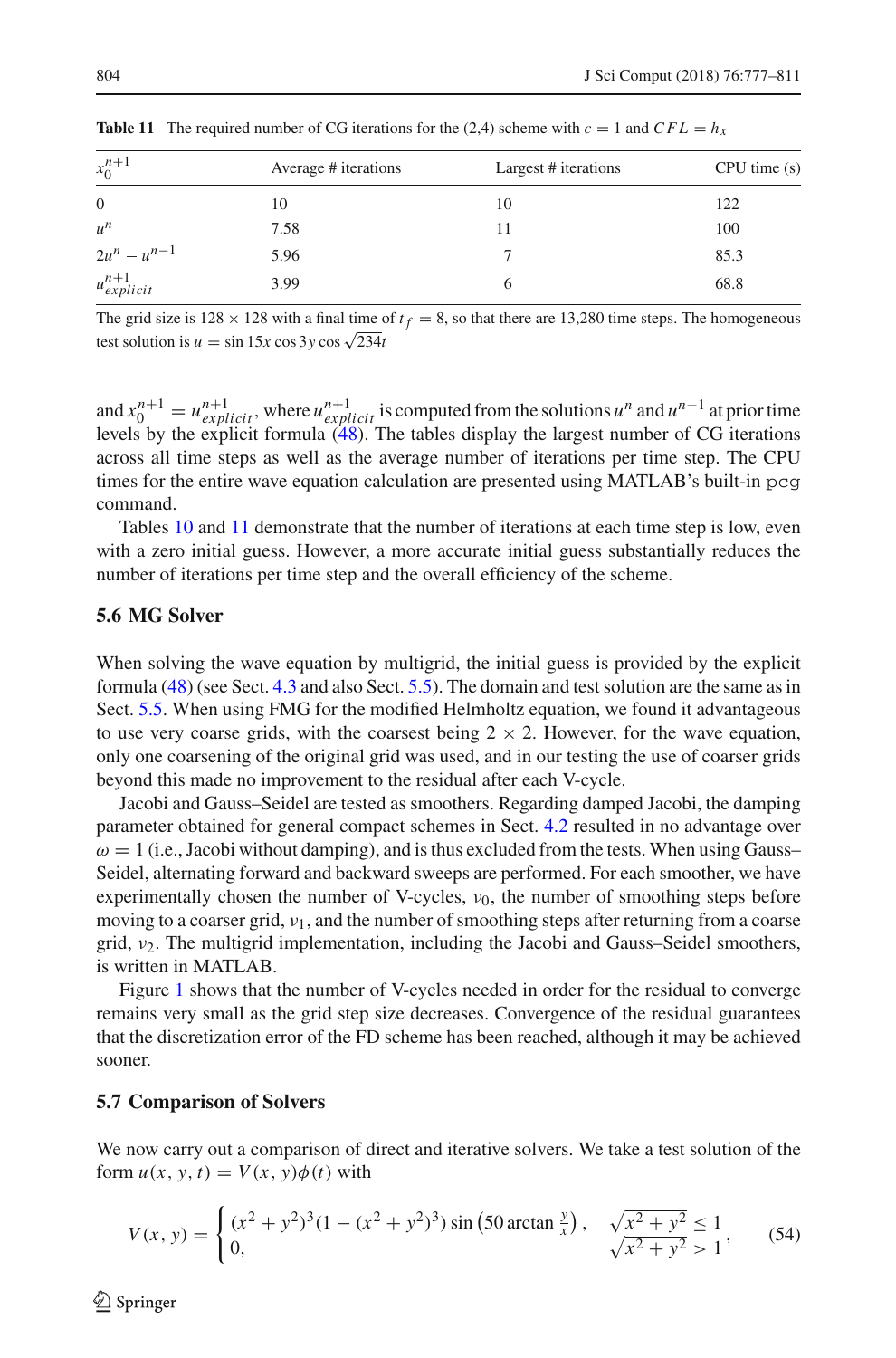

<span id="page-28-0"></span>**Fig. 1** Average residuals per V-cycle on each grid using a Gauss–Seidel (left) or Jacobi (right) smoother with  $v_1 = v_2 = 4$ . As the grid is refined, the residual converges in fewer V-cycles

<span id="page-28-1"></span>**Table 12** Total running times for direct LU and iterative CG and MG solvers for an inhomogeneous test solution  $u = V(x, y) \cos 4t$  with  $V(x, y)$  given in [\(54\)](#page-27-3),  $CFL = 0.6$ , constant wave speed  $c = 1$ , and final time  $t_F = 1$ 

| Grid | Error                | LU time | CG time | $MG$ time $(s)$ |
|------|----------------------|---------|---------|-----------------|
| 64   | $5.32 \cdot 10^{-2}$ | 0.052   | 0.18    | 0.098           |
| 128  | $3.13 \cdot 10^{-3}$ | 0.28    | 0.77    | 0.47            |
| 256  | $7.64 \cdot 10^{-5}$ | 3.07    | 6.70    | 4.01            |
| 512  | $4.25 \cdot 10^{-6}$ | 31.0    | 43.6    | 34.6            |
| 1024 | $2.57 \cdot 10^{-7}$ | 288     | 286     | 303             |
| 2048 | $1.60 \cdot 10^{-8}$ | 2926    | 2139    | 2840            |

As the grid is refined, the iterative solvers become increasingly efficient compared to LU

and  $\phi(t) = \cos 4t$  on a square domain of side length  $2s = \pi$  centered at the origin. The test solution solves the inhomogeneous wave equation  $(1)$  with the right-hand side  $F$  given by [\(51\)](#page-18-1). For Table [12](#page-28-1) we solve the problem with Dirichlet boundary conditions, and the test solution is zero at the boundary. The final time is  $t_F = 1$ . For both CG and MG, the initial guess at each time step is given by the explicit formula [\(48\)](#page-17-2). The tolerance for CG was  $10^{-10}$ . For MG, a Jacobi smoother is used with  $v_0 = 2$  V-cycles and  $v_1 = v_2 = 2$  pre- and post-sweeps.

CG was the most efficient for fine grids, and this was due in part to an observed decrease in the average number of CG iterations per time step needed to meet the fixed residual tolerance of 10−<sup>10</sup> as the grid was refined (for example, the average number of CG iterations per time step for the 64  $\times$  64 grid was 12.91, but for the 512  $\times$  512 grid it dropped to only 9.02). It is well known that direct solvers not only have large memory requirements, but also their computational complexity scales poorly as the dimension increases. Moreover, the Jacobi iterations used in MG are well suited to massively parallel computations, while the implementation we have used is serial. The fact that only two grids are needed in the multigrid V-cycle is also advantageous for parallel processing since this results in fewer idle cores throughout the algorithm. Finally, we point out that MATLAB's built-in pcg routine is highly optimized and pre-compiled while our multigrid implementation is written entirely in MATLAB, which is an interpreted language. Taking these factors into account, the results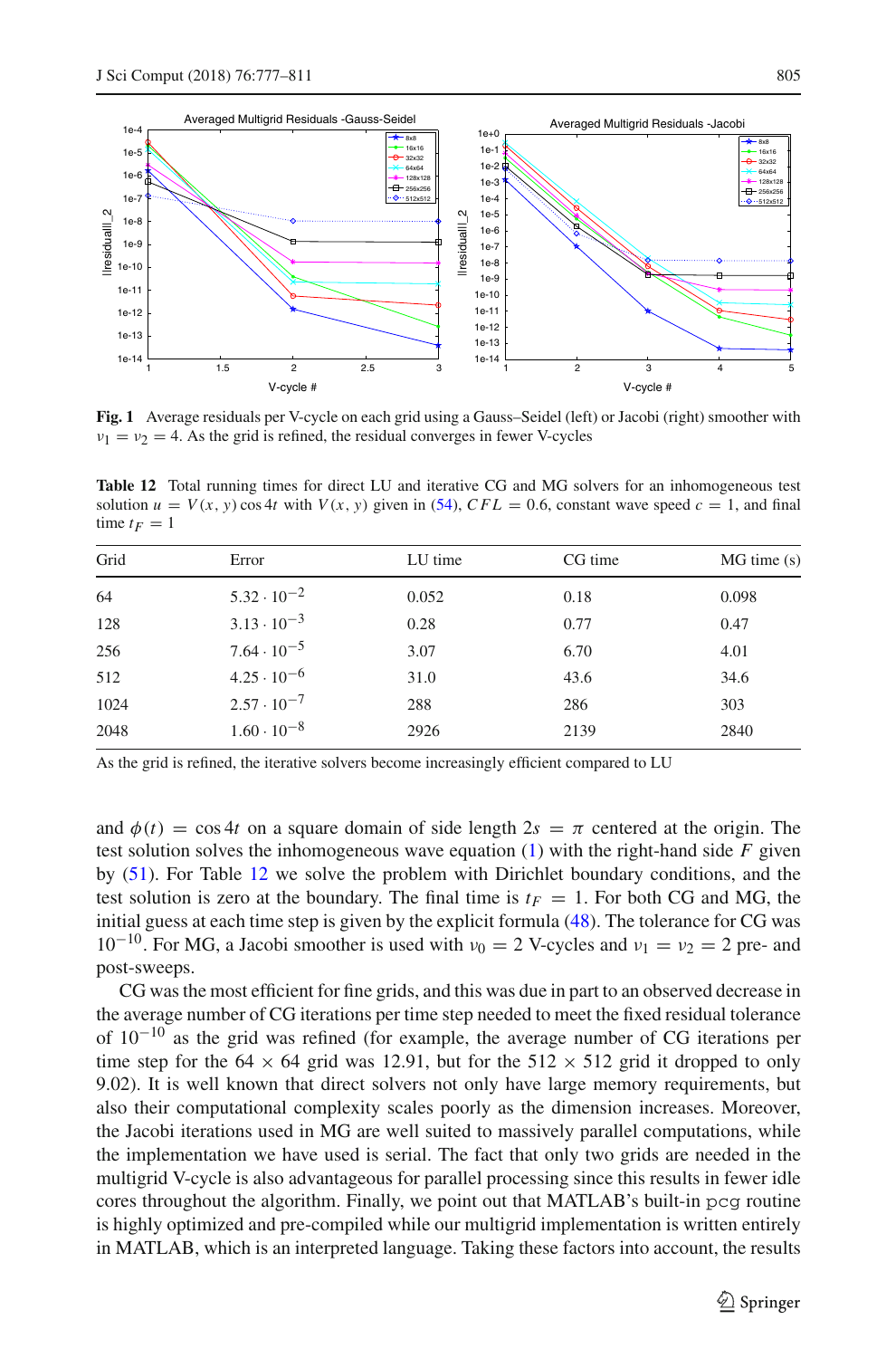of Table [12](#page-28-1) show that CG and MG will be very efficient solvers for 3D problems, and that MG may be particularly efficient using parallel processing.

### <span id="page-29-1"></span>**5.8 Comparison of Implicit and Explicit Schemes**

In this test, we compare the implicit  $(4,4)$  scheme with the standard  $(2,2)$  explicit scheme as well as a (4,4) explicit scheme. The test solution is given by  $V(x, y) = \cos 7x \cos 7y$ and  $\Phi(t) = \cos 7\sqrt{2t}$ , resulting in a homogeneous wave equation, with Dirichlet boundary conditions and final time  $t_F = 3$ . The wave speed used is  $c = 1$ .

We construct an explicit scheme which is 4th order in both time and space as follows. The step of substituting a central difference in time for  $\Delta u_{tt}^n$  in Eq. [\(3\)](#page-3-7) results in an implicit equation; therefore, to obtain an explicit 4th order scheme we instead use a second order backwards difference formula:

$$
u_{tt}^{n} = \frac{1}{h_t^2} \left( 2u^n - 5u^{n-1} + 4u^{n-2} - u^{n-3} \right) + \mathcal{O}\left(h_t^2\right).
$$

Substituting into the wave equation  $(1)$  and rearranging for the upper time level, we obtain the 4th order accurate in time explicit formula:

<span id="page-29-2"></span>
$$
u^{n+1} = 2u^n - u^{n-1} + \frac{h_t^2 c^2}{12} \Delta \left( 14u^n - 5u^{n-1} + 4u^{n-2} - u^{n-3} \right) + h_t^2 F^n - \frac{h_t^4}{12} F_t^n \tag{55}
$$

To obtain 4th order accuracy in space, the Laplacian  $\Delta$  is approximated with 4th order accuracy on the interior nodes by the 9-point star (non-compact) stencil. The 5-point (2nd order) central difference stencil is used at the boundary nodes. The (4,4) explicit scheme [\(55\)](#page-29-2) requires additional backwards time levels, which are supplied at the initial time steps by Taylor expansions similar to [\(49\)](#page-17-3). The CFL condition for the (4,4) explicit scheme was experimentally determined to be the same as that of the standard (2,2) explicit scheme for this test problem.

The solver used for the implicit scheme was CG with a tolerance of  $10^{-12}$  and the initial guess  $x_0^n = 2u^n - u^{n-1}$  at each time step. For the explicit schemes, a CFL number of  $\frac{2}{3}\sqrt{3/8}$   $\approx$  0.41 is the largest that allows for stability, while the stability requirement for the implicit scheme allows a CFL of  $\sqrt{3/8} \approx 0.61$  to be used. As noted in Sect. [2.2,](#page-5-2) the CFL restriction is 50% larger for the implicit scheme than the explicit schemes. The results are presented in Table [13.](#page-30-0) We observe graphically in Fig. [2](#page-30-1) that the (4,4) implicit scheme is similar in efficiency to the (4,4) explicit scheme and even appears to be more efficient than the high order explicit scheme as the grid is refined. Both high order schemes are far more efficient than the  $(2,2)$  explicit scheme. We stress that the  $(4,4)$  explicit scheme is not compact.

# <span id="page-29-0"></span>**6 Discussion**

We have constructed an approximation to the variable coefficient two-dimensional wave equation which is fourth order in space and time and also compact in both space and time for Dirichlet and Neumann boundary conditions. Due to the compactness, high order global accuracy is achieved without any special treatment of the initial and boundary conditions; however, a compact high order scheme must be implicit. Even though the time discretization is implicit, a bounded CFL condition is required to achieve stability for the (4,4)-order scheme. A comparison with a  $(2,2)$ -order explicit scheme demonstrated the significant gain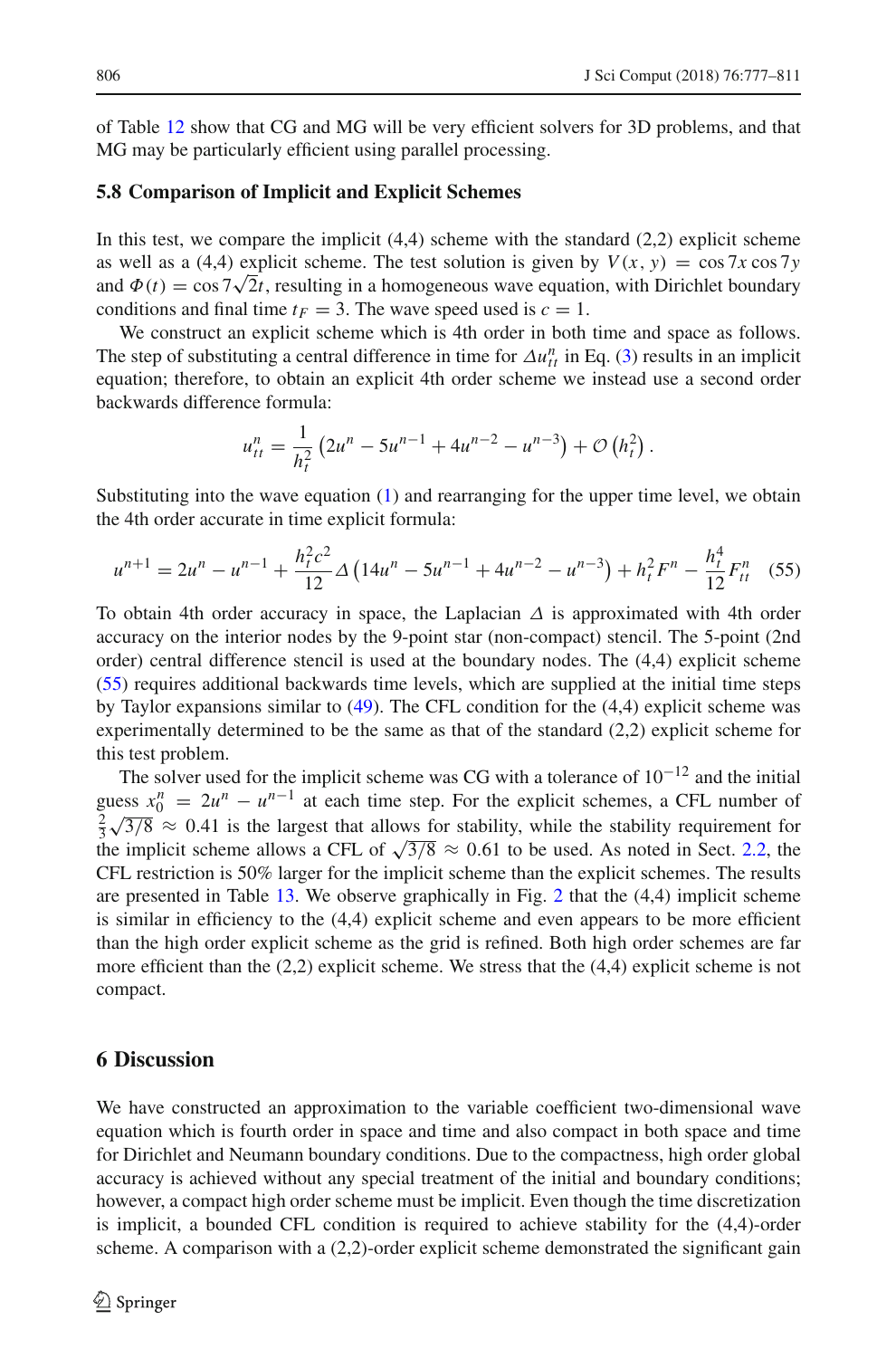| Grid |                      | $(2,2)$ Explicit, $CFL = 0.41$ |                      | $(4,4)$ Explicit, $CFL = 0.41$ | $(4,4)$ Implicit, $CFL = 0.61$ |                      |
|------|----------------------|--------------------------------|----------------------|--------------------------------|--------------------------------|----------------------|
|      | Error                | Time(s)                        | Error                | Time(s)                        | Error                          | Time(s)              |
| 16   | $5.54 \cdot 10^{-1}$ | $2.51 \cdot 10^{-3}$           | 1.17                 | $4.53 \cdot 10^{-3}$           | $1.97 \cdot 10^{-1}$           | $1.32 \cdot 10^{-2}$ |
| 32   | $1.54 \cdot 10^{-1}$ | $7.14 \cdot 10^{-3}$           | $1.48 \cdot 10^{-1}$ | $1.27 \cdot 10^{-2}$           | $1.63 \cdot 10^{-2}$           | $3.74 \cdot 10^{-2}$ |
| 64   | $3.95 \cdot 10^{-2}$ | $2.92 \cdot 10^{-2}$           | $7.84 \cdot 10^{-3}$ | $5.98 \cdot 10^{-2}$           | $1.04 \cdot 10^{-3}$           | 0.18                 |
| 128  | $1.00 \cdot 10^{-2}$ | 0.14                           | $4.31 \cdot 10^{-4}$ | 0.26                           | $6.57 \cdot 10^{-5}$           | 0.74                 |
| 256  | $2.49 \cdot 10^{-3}$ | 0.67                           | $2.91 \cdot 10^{-5}$ | 1.34                           | $4.07 \cdot 10^{-6}$           | 6.58                 |
| 512  | $6.30 \cdot 10^{-4}$ | 4.99                           | $2.35 \cdot 10^{-6}$ | 10.3                           | $2.58 \cdot 10^{-7}$           | 52.9                 |
| 1024 | $1.58 \cdot 10^{-4}$ | 51.8                           | $2.22 \cdot 10^{-7}$ | 112                            | $2.36 \cdot 10^{-8}$           | 398                  |
|      |                      |                                |                      |                                |                                |                      |

<span id="page-30-0"></span>**Table 13** Comparison of the running times and errors of the (4,4) implicit scheme ( $\theta = 1/12$ ) with the (2,2) explicit scheme and a (4,4) explicit scheme

The wave equation is homogeneous with constant wave speed  $c = 1$  and test solution  $u =$  $\cos 7x \cos 7y \cos 7\sqrt{2}t$ . The final time is  $t_F = 3$ 



<span id="page-30-1"></span>**Fig. 2** The (4,4) implicit scheme solved by CG is similar in efficiency to a (4,4) explicit scheme up to an error of about 10−<sup>6</sup> and becomes more efficient than the explicit scheme beyond that point

in efficiency of the high order scheme despite being implicit. Additionally, the (4,4) implicit scheme was shown to be similar in efficiency to a (4,4) explicit scheme. Comparisons with implicit second order time schemes, which are unconditionally stable, show a great gain in efficiency even though a large time step cannot be used for the (4,4)-order scheme. There are special cases for which the  $(2,4)$  scheme may be more efficient than the  $(4,4)$  scheme. An example occurs when a coarse resolution in time relative to the space resolution is sufficient or when nonuniform wave speeds or grids determine the CFL number.

The implicitness of the schemes requires the solution of a positive definite elliptic system in space at each step. In this paper, this system was solved directly by LU, as well as iteratively by conjugate gradient and multigrid. Iterative solvers performed comparably with the direct solver in two dimensions for the scale of problems tested, and it was shown that the number of iterations needed for convergence at each time step was small in all cases.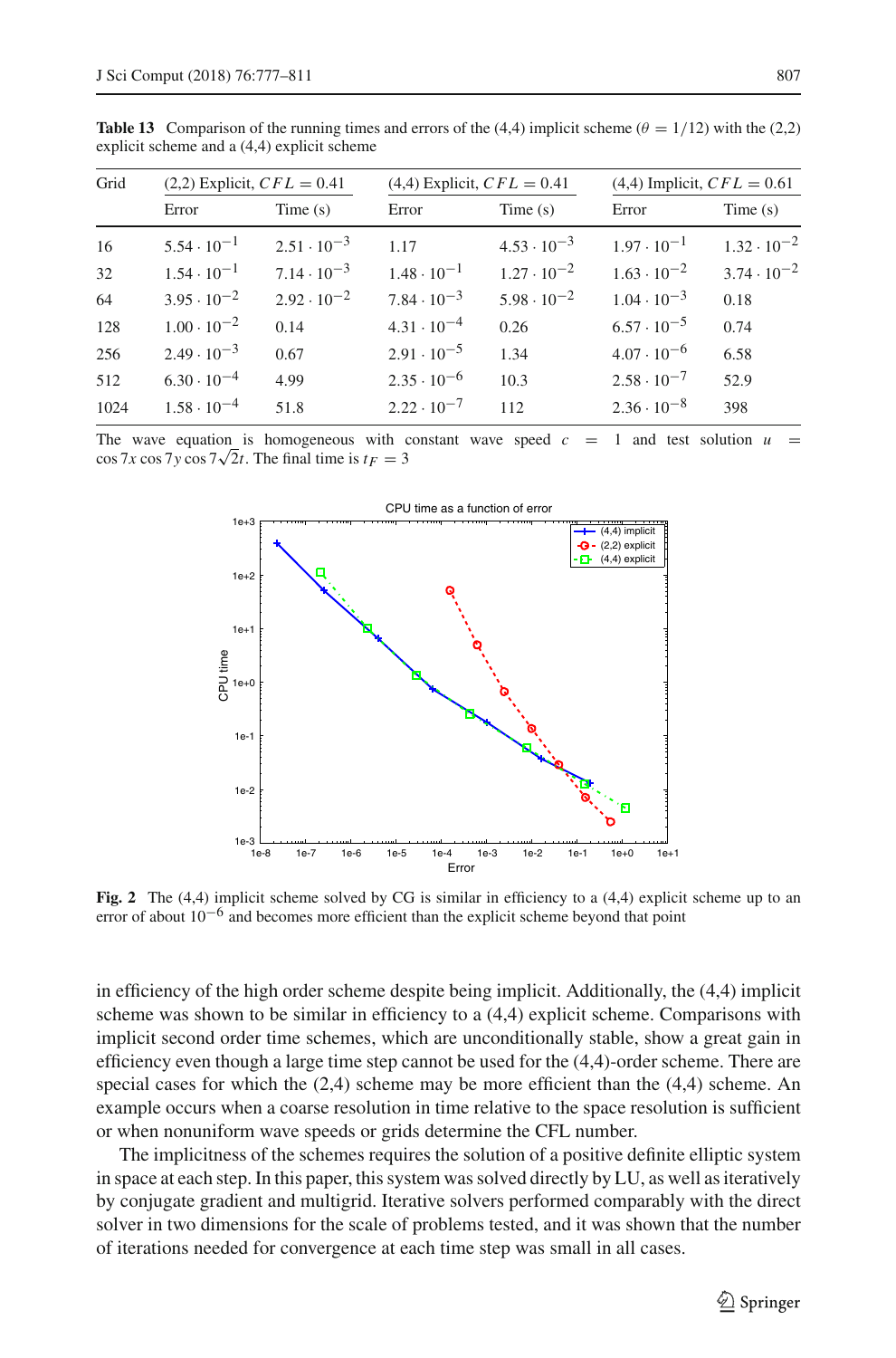Variable coefficient problems were easily treated. Our closely related work includes the application of the finite difference scheme tested in this paper to the method of difference potentials as an efficient means of solving the wave equation on nonconforming boundary shapes with high order accuracy [\[10\]](#page-33-25).

The main objective of the current work is to present a detailed analysis of the high order accurate compact scheme for the wave equation, together with a set of supporting numerical simulations, in the case of two space dimensions. Accordingly, its most natural extension, which at the same time is very important from the standpoint of both analysis and applications, would be to build a similar scheme in the case of three space dimensions.

The considerations of Sect. [2.1](#page-3-5) that lead to the time-marching schemes [\(5\)](#page-3-3) and [\(9\)](#page-4-1) will basically remain unchanged when moving from 2D to 3D, except that the Laplacian  $\Delta$  will need to be taken in 3D. The stability argument of Sect. [2.2](#page-5-2) will stay unaffected as well, except that the boundaries of the spectrum  $L_{\text{lower}}$  and  $L_{\text{upper}}$  will depend on the specific discrete approximation  $L_h$  of the operator  $L$  in 3D (in the simplest constant-coefficient case,  $L \equiv \Delta$ ). The high order accurate spatial discretization of both the differential operator and the boundary conditions in 3D will also be similar to the corresponding 2D constructs of Sect. [3,](#page-7-0) except that the spatial stencil in 3D will contain 27 (rather than 9) nodes, and the expression [\(24\)](#page-8-1) for the Fourier symbol will be modified accordingly. The discretization of the 3D modified Helmholtz equation with a variable speed of sound can be based on that presented in [\[40](#page-34-13)].

The most significant changes between 2D and 3D will be in the area of solvers. The direct LU solver will no longer provide a feasible approach because of memory and CPU requirements. In the case of constant coefficients, a very efficient solver can be built based on the FFT. However, it will not generalize to variable coefficients. In the case of variable coefficients in 3D, iterative solvers will basically remain the only viable option. Both conjugate gradients and multigrid in 3D will perform similarly to 2D (see Sects. [4,](#page-10-0) [5.5,](#page-26-0) and [5.6,](#page-27-0) as well as "Appendix [A"](#page-1-0)). These schemes perform well for the 3D Laplace equation. Therefore, it is expected that they will converge even faster for the 3D modified Helmholtz equation, which is even more positive definite. Hence, they will be dramatically more efficient than direct methods (such as LU) for the solution of the spatial equation. The actual performance of iterative solvers in 3D needs to be carefully studied both analytically and experimentally. The 3D extension is currently underway, and the corresponding results will be reported in a future publication.

# **A Numerical Study of Iterative Methods for the Modified Helmholtz Equation**

In the course of our study of iterative methods for the wave equation, some observations were made regarding the use of MG and CG for solving the modified Helmholtz equation.

It is well known that the number of V-cycles needed for the Poisson equation when using the second-order central difference stencil grows with the grid size when using a Jacobi smoother without damping (i.e.,  $\omega = 1$ ) and it is therefore advantageous to seek a damping parameter for the high frequencies. In Fig. [3,](#page-32-0) we confirm this classical result for the 2nd order central difference scheme with  $\omega = 1$ ; however the compact scheme converges with  $\omega = 1$ in a small number of V-cycles. The test solution is  $u = \sin 5x \sin 3y$  on a square domain of side length  $s = \pi$  centered at the origin and Dirichlet boundary conditions on all edges. Each V-cycle uses  $v_1 = v_2 = 4$  pre- and post-sweeps of the Jacobi smoother. For the second order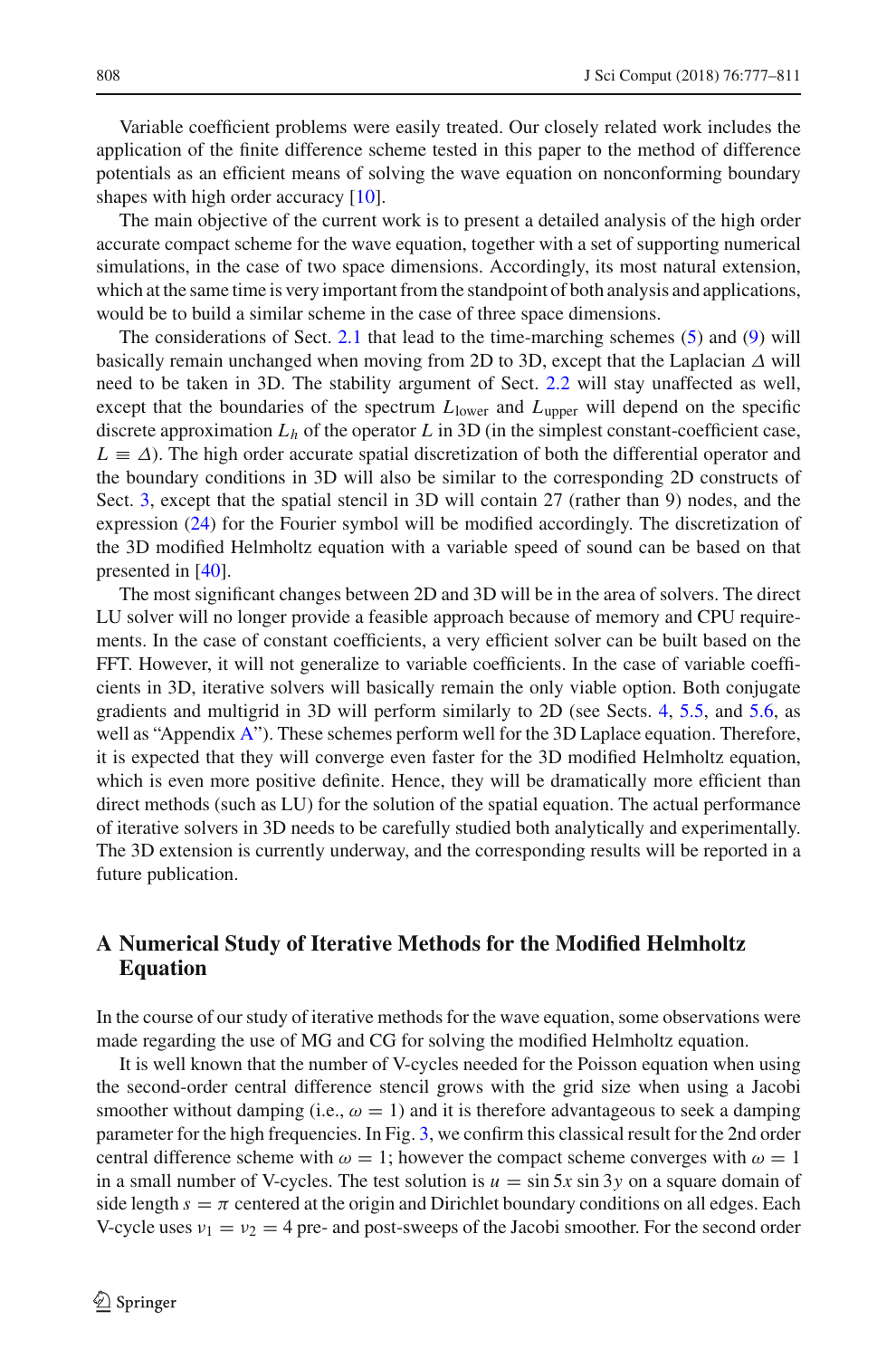

<span id="page-32-0"></span>**Fig. 3** For the 2nd order central difference scheme (left), Jacobi without damping leads to divergence for the Poisson equation, which is well known. The 4th order compact scheme (right) exhibits convergence within a small number of V-cycles even without damping for the Poisson equation

| Grid | Error                | CG iterations | MG V-cycles |
|------|----------------------|---------------|-------------|
| 16   | $1.22 \cdot 10^{-2}$ | 17            |             |
| 32   | $1.17 \cdot 10^{-3}$ | 36            | 10          |
| 64   | $7.95 \cdot 10^{-5}$ | 74            | 13          |
| 128  | $5.12 \cdot 10^{-6}$ | 149           | 14          |
| 256  | $3.22 \cdot 10^{-7}$ | 294           | 13          |
| 512  | $2.02 \cdot 10^{-8}$ | 576           | 12          |

<span id="page-32-1"></span>**Table 14** The number of CG iterations increases for the modified Helmholtz equation with a fixed parameter  $K = -50$  while the number of MG V-cycles remains constant

The inhomogeneous test solution is  $u = \sin 15x \sin 13y$ . For MG, a Jacobi smoother ( $\omega = 1$ ) was used with  $v_1 = v_2 = 4$  pre- and post-smoothing iterations. The residual tolerance for CG was  $10^{-10}$  on all grids

central difference scheme, a Jacobi smoother with  $\omega = 1$  was also divergent for the modified Helmholtz equation with  $K < 0$  but converged rapidly with  $\omega = 4/5$ , the classical optimal value for the Poisson equation in 2D. By contrast, use of the optimal damping parameter  $\omega^*$ (see [\(45\)](#page-16-2), Sect. [4.2\)](#page-13-0) conferred no advantage for the 4th order compact scheme either for the Poisson or modified Helmholtz equation with  $K < 0$ .

In Sect. [4.1,](#page-12-0) our analysis showed that the error bound [\(38\)](#page-12-1) for conjugate gradient was only well behaved when  $Kh_x^2$  does not tend to zero as the grid is refined. The wave equation resulted in favorable cases in which the modified Helmholtz equation satisfied  $Kh_x^2 = \frac{1}{\theta CFL_x^2}$ , and this quantity is constant for the (4,4) scheme and actually increasing with the grid size for the (2,4) scheme with  $CFL = h<sub>x</sub>$ . In the following example, we solve the modified Helmholtz equation with a fixed parameter  $K = -50$  using the test solution  $u = \sin 15x \sin 13y$  on a square of side length 2 centered at the origin and Dirichlet BCs. The residual tolerance for terminating CG iterations is  $10^{-10}$  in Table [14,](#page-32-1) while the number of MG V-cycles is the point at which the residual converges.

Table [14](#page-32-1) shows that the number of CG iterations doubles as the grid is refined by a factor of 2 for the case when  $K$  is fixed while the number of MG V-cycles remains small. This indicates that MG will in general be more efficient than CG when solving the modified Helmholtz equation. We ran a set of computations for various constant values of  $K = k^2$  and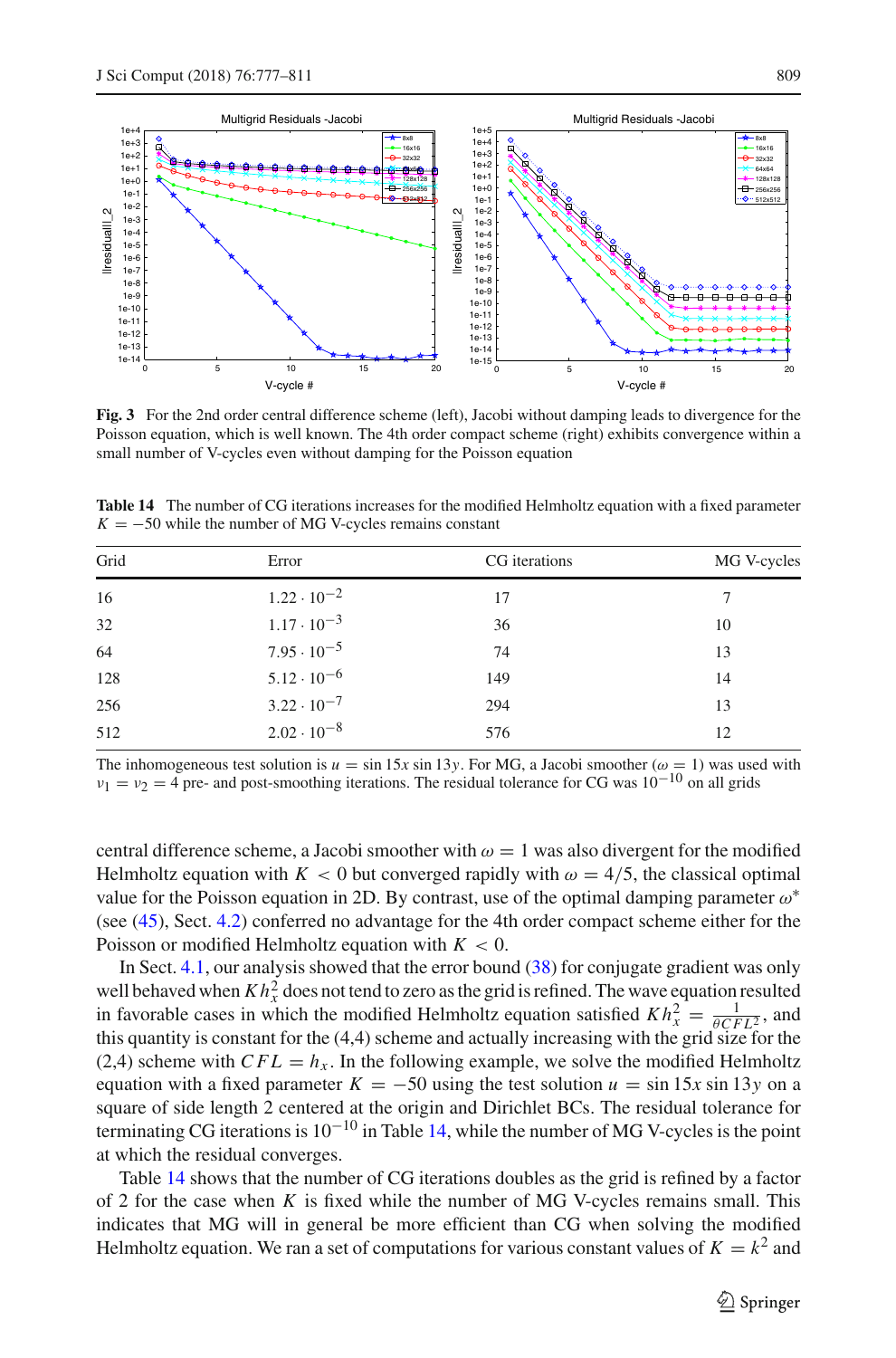found that the error was a function of *kh*, indicating that there is no pollution effect for the modified Helmholtz equation.

# **References**

- <span id="page-33-19"></span>1. Abdulkadir, Y.A.: Comparison of finite difference schemes for the wave equation based on dispersion. J. Appl. Math. Phys. **3**, 1544–1562 (2015)
- <span id="page-33-13"></span>2. Agut, C., Diaz, J., Ezziani, A.: High-order discretizations for the wave equation based on the modified equation technique. In: 10ème Congrès Français d'Acoustique, Lyon, France (2010)
- <span id="page-33-10"></span>3. Alford, R.M., Kelley, K.R., Boore, D.M.: Accuracy of finite-difference modeling of the acoustic wave equation. Geophysics **39**(6), 834–842 (1974)
- <span id="page-33-1"></span>4. Babushka, I.M., Sauter, S.A.: Is the pollution effect of the FEM avoidable for the Helmholtz equation considering high wave numbers? SIAM J. Numer. Anal. **34**(6), 2392–2423 (1997)
- <span id="page-33-3"></span>5. Barucq, H., Calandra, H., Diaz, J., Ventimiglia, F.: High-order time discretization of the wave equation by Nabla-P scheme. ESAIM Proc. EDP Sci. **45**, 67–74 (2014)
- <span id="page-33-0"></span>6. Bayliss, A., Goldstein, C.I., Turkel, E.: On accuracy conditions for the numerical computation of waves. J. Comput. Phys. **59**, 396–404 (1985)
- <span id="page-33-22"></span>7. Britt, S., Tsynkov, S.V., Turkel, E.: A compact fourth order scheme for the Helmholtz equation in polar coordinates. J. Sci. Comput. **45**, 26–47 (2010)
- <span id="page-33-21"></span>8. Britt, S., Tsynkov, S.V., Turkel, E.: Numerical simulation of time-harmonic waves in inhomogeneous media using compact high order schemes. Commun. Comput. Phys. **9**, 520–541 (2011)
- <span id="page-33-18"></span>9. Britt, S., Tsynkov, S.V., Turkel, E.: A high order numerical method for the Helmholtz equation with non-standard boundary conditions. SIAM J. Sci. Comput. **35**, A2255–A2292 (2013)
- <span id="page-33-25"></span>10. Britt, S., Tsynkov, S.V., Turkel, E.: Numerical solution of the wave equation with variable wave speed on nonconforming domains by high-order difference potentials. J. Comput. Phys. **354**, 26–42 (2018)
- <span id="page-33-7"></span>11. Chabassier, J., Imperiale, S.: Introduction and study of fourth order theta schemes for linear wave equations. J. Comput. Appl. Math. **245**, 194–212 (2013)
- <span id="page-33-14"></span>12. Chabassier, J., Imperiale, S.: Fourth-order energy-preserving locally implicit time discretization for linear wave equations. Int. J. Numer. Methods Eng. **106**, 593–622 (2016)
- <span id="page-33-8"></span>13. Ciment, M., Leventhal, S.H.: Higher order compact implicit schemes for the wave equation. Math. Comput. **29**, 985–994 (1975)
- <span id="page-33-5"></span>14. Cohen, G.C.: Higher Order Numerical Methods for Transient Wave Equations. Springer, New York (2002)
- <span id="page-33-15"></span>15. Cohen, G.C., Joly, P.: Construction analysis of fourth-order finite difference schemes for the acoustic wave equation in nonhomogeneous media. SIAM J. Numer. Anal. **33**(4), 1266–1302 (1996)
- <span id="page-33-11"></span>16. Dablain, M.A.: The application of high order differencing to the scalar wave equation. Geophysics **51**(1), 54–66 (1986)
- <span id="page-33-20"></span>17. Das, S., Liaob, W., Guptac, A.: An efficient fourth-order low dispersive finite difference scheme for a 2-D acoustic wave equation. J. Comput. Appl. Math. **258**(1), 151–167 (2014)
- <span id="page-33-2"></span>18. Deraemaeker, A., Babushka, I., Bouillard, P.: Dispersion and pollution of the FEM solution for the Helmholtz equation in one, two and three dimensions. Int. J. Numer. Methods Eng. **46**(4), 471–499 (1999)
- <span id="page-33-6"></span>19. Fernández, D.C.D.R., Hicken, J.E., Zingg, D.W.: Review of summation-by-parts operators with simultaneous approximation terms for the numerical solution of partial differential equations. Comput. Fluids **95**, 171–196 (2014)
- <span id="page-33-9"></span>20. Gilbert, J., Joly, P.: Higher order time stepping for second order hyperbolic problems and optimal CFL conditions. Partial Differ. Equ. **16**, 67–93 (2008)
- <span id="page-33-24"></span>21. Gottlieb, D., Turkel, E.: Dissipative two-four methods for time dependent problems. Math. Comput. **30**, 703–723 (1976)
- <span id="page-33-23"></span>22. Greenbaum, A.: Iterative Methods for Solving Linear systems. SIAM, Philadelphia (1997)
- <span id="page-33-4"></span>23. Gustafsson, B., Mossberg, E.: Time compact high order difference methods for wave propagation. SIAM J. Sci. Comput. **26**, 259–271 (2004)
- <span id="page-33-16"></span>24. Hamilton, B., Bilbao, S.: Fourth order and optimized finite difference scheme for the 2-D wave equation. In: Proceedings of 16th International Conference on Digital Audio Effects (DAFx-13), Maynooth, Ireland, September 2–6 (2013)
- <span id="page-33-12"></span>25. Henshaw, W.: A high-order accurate parallel solver for Maxwell's equations on overlapping grids. SIAM J. Sci. Comput. **28**(5), 1730–1765 (2006)
- <span id="page-33-17"></span>26. Joly, P., Rogriguez, J.: Optimized higher order time discretization of second order hyperbolic problems: construction and numerical study. J. Comput. Appl. Math. **234**(6), 1953–1961 (2010)